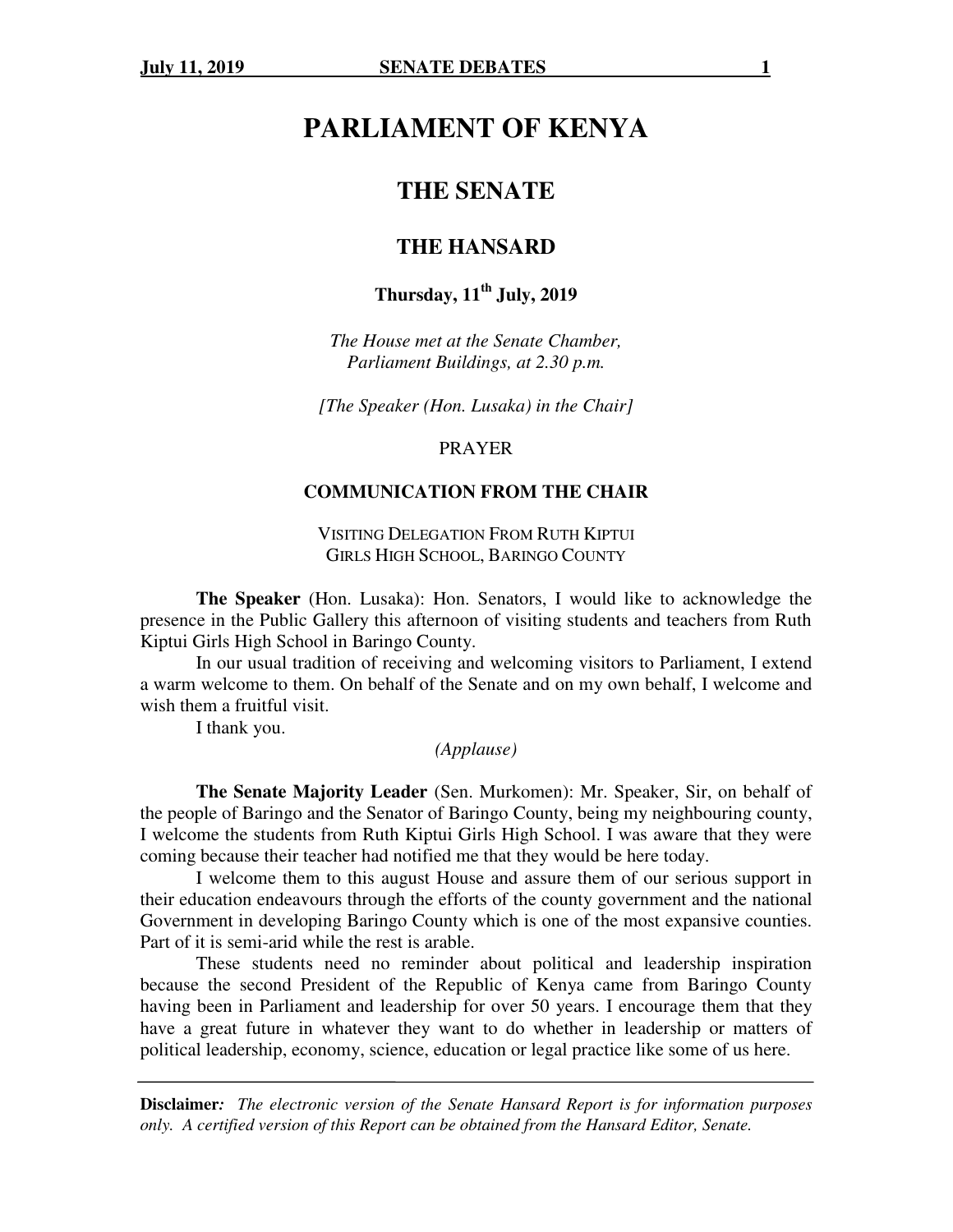Mr. Speaker, Sir, I welcome the students once more and assure them that when their Senator is not in this House, the interests of Baringo County are ably represented by my colleagues who are here and particularly myself as a person who has extreme interest in the wellbeing of Kerio Valley counties particularly my neighbours in Baringo County.

I thank you.

**Sen. Were**: Mr. Speaker, Sir, I thank you for giving me the opportunity to join you in welcoming the students from Ruth Kiptui Girls High School to the Senate. I encourage them to continue working hard and live up to the spirit of the owner of the name the school that they are in, Ruth Kiptui. She was a very hardworking person and inspiring. In setting up that school in her name had a meaning, so, they should live up to it. I encourage the girls to follow their leadership steps if they have them and we look forward to having them in this House.

I thank you.

**Sen. Olekina**: Mr. Speaker, Sir, I join you and my colleagues in welcoming the students from Ruth Kiptui Girls High School. I would like to state that Baringo is a beautiful County. If the students learnt on how to plant trees, it will really help.

#### *(Loud Consultations)*

**The Speaker** (Hon. Lusaka): Order, Senators! Kindly consult in low tones.

**Sen. Olekina**: Mr. Speaker, Sir, I thank you for protecting me from the loud consultations from the Members from the Rift Valley who should be listening to what I am saying.

The future of these young women depends on the environment that we have today and how they continue to protect it. I therefore stand here to encourage the students to continue planting trees on a daily basis while in school and at home.

I thank you.

**Sen. (Dr.) Zani**: Mr. Speaker, Sir, I join you in welcoming the girls from Ruth Kiptui Girls High School in Baringo County. This is the Senate of Kenya where we make laws for this country especially laws that affect the county level and enhance the development of counties in the devolution system that we are in now from the Constitution, 2010.

We debate various issues in this House and we have various delegations. We have 47 delegations from the counties as well as 20 nominated legislators. We come up with Motions and Bills to ensure that everything runs very well in the counties. If they sit in the Chamber long enough, they will listen to the various debates including Motions that are on the Order Papers on some of the progress on mediation committees that have been done which is one of the specific processes to end up with specific laws on staff rationalization in the counties having to do with how counties are run and how to make them know efficient creation of support services for disciplined forces, among other topics.

Mr. Speaker, Sir, there are broad topics that we discuss here. I take this opportunity to inform them that a lot is expected from them as women. In future, we expect more women to take up leadership roles in this country. This is the time to start.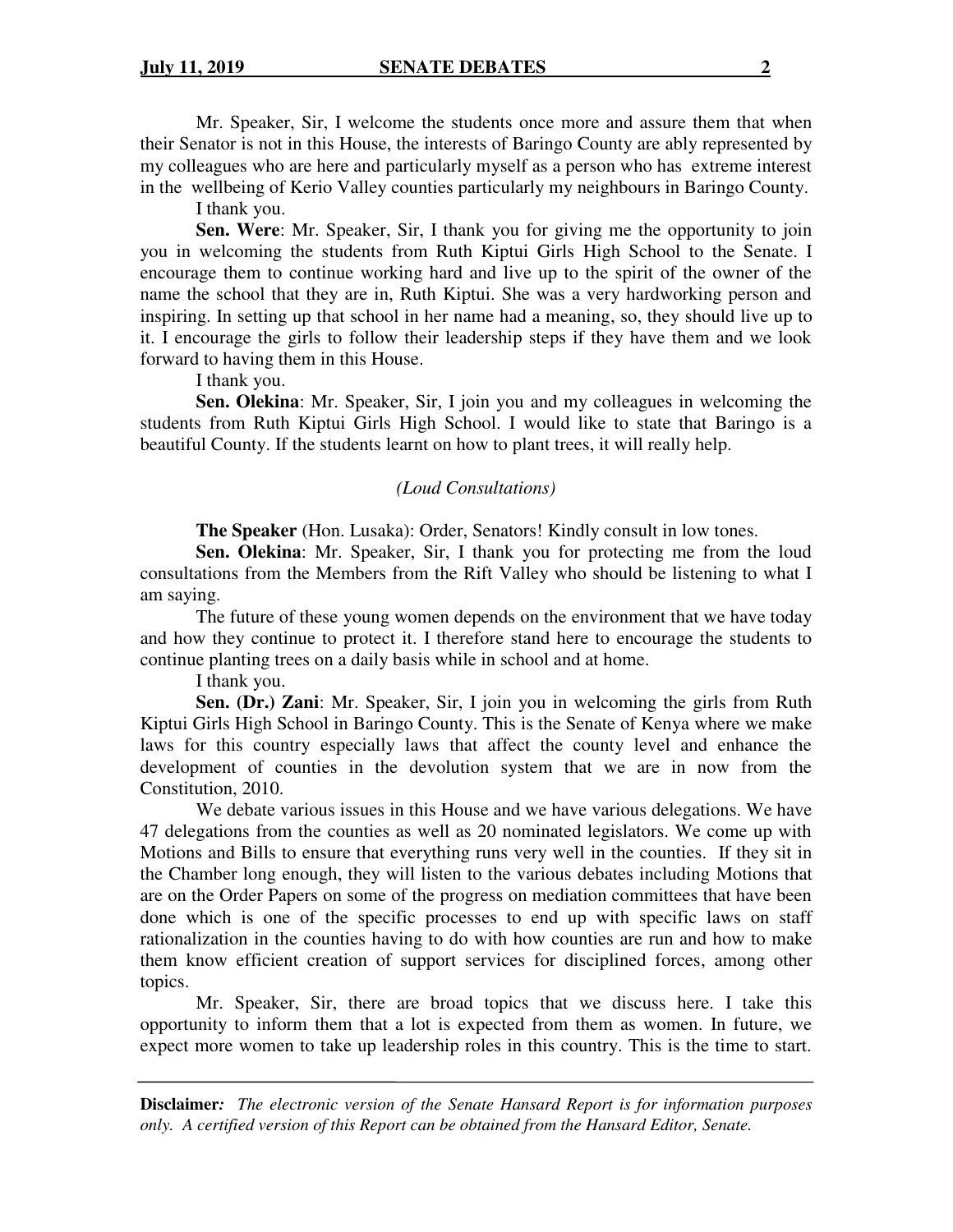They should start to cultivate a culture of working hard and paying attention to their studies. They should have a vision and not let anything come between that vision so that they succeed in whatever they endeavour to do.

I thank you.

**Sen. (Dr.) Musuruve**: Mr. Speaker, Sir, I join you in welcoming the students to the House. It is good practice for schools to bring students here to interact with leaders of this nation. It is in interacting with leaders in this nation that they will pick some leadership qualities. Some leadership qualities are inert while some are acquired. As they us debating in the House, there are those who will pick a leaf from how we debate.

I commend the school for bringing both boys and girls. When we talk about girl child empowerment, it has to be from the school environment. When the girls come here, they will see that even women debate on issues that are of national importance and this will inspire them to become leaders. It is good to see the girls in the House today. I would like to encourage them that they are future leaders. I see Senators, governors, doctors and many other professionals among them. These girls have the capacity to become whatever they want to be. However, their dreams cannot be achieved if they do not follow the school rules. There is need for the students to take their studies seriously and listen to their parents.

Mr. Speaker, Sir, without good morals, it will be very difficult for our children to make it. When children listen to the teachings of their parents and religious leaders---

**The Speaker** (Hon. Lusaka): What is your point of intervention, Sen. Malalah?

**Sen. Malalah**: On a point of order, Mr. Speaker, Sir. The essence of us issuing a statement with rregard to welcoming students is so that the students can listen. The speed at which the hon. Senator is speaking, the students cannot get anything. How I wish the Senator would reduce her pace and rendition because she looks like she is reciting a poem.

#### *(Laughter)*

**The Speaker** (Hon. Lusaka): Sen. (Dr.) Musuruve should summarize her contribution so that the students can have an opportunity to listen to the debate.

**Sen. (Dr.) Musuruve**: Mr. Speaker, Sir, I thank the Senator for Kakamega County for his concern.

When I was a lecturer at the Jomo Kenyatta University of Agriculture and Technology, I was told that was my weakeness. The students complained that I was too fast.

 In summary, I encourage the students to listen to their teachers and parents. They should work hard in academics because our future lies in their hands.

I thank you, Mr. Speaker, Sir.

**Sen. Boy**: Asante sana Bw. Spika kwa kunipa fursa hii ili niweze kuchangia na kukaribisha wanafunzi kutoka kaunti ya Baringo. Sina mengi ya kuwaambia wanafunzi hawa bali kuwakumbusha kwamba sisi maseneta tuko hapa kuwakilisha kaunti zetu 47. Nawatakia kila la heri na kuwashawishi wasome kwa bidii ili waweze kuwa viongozi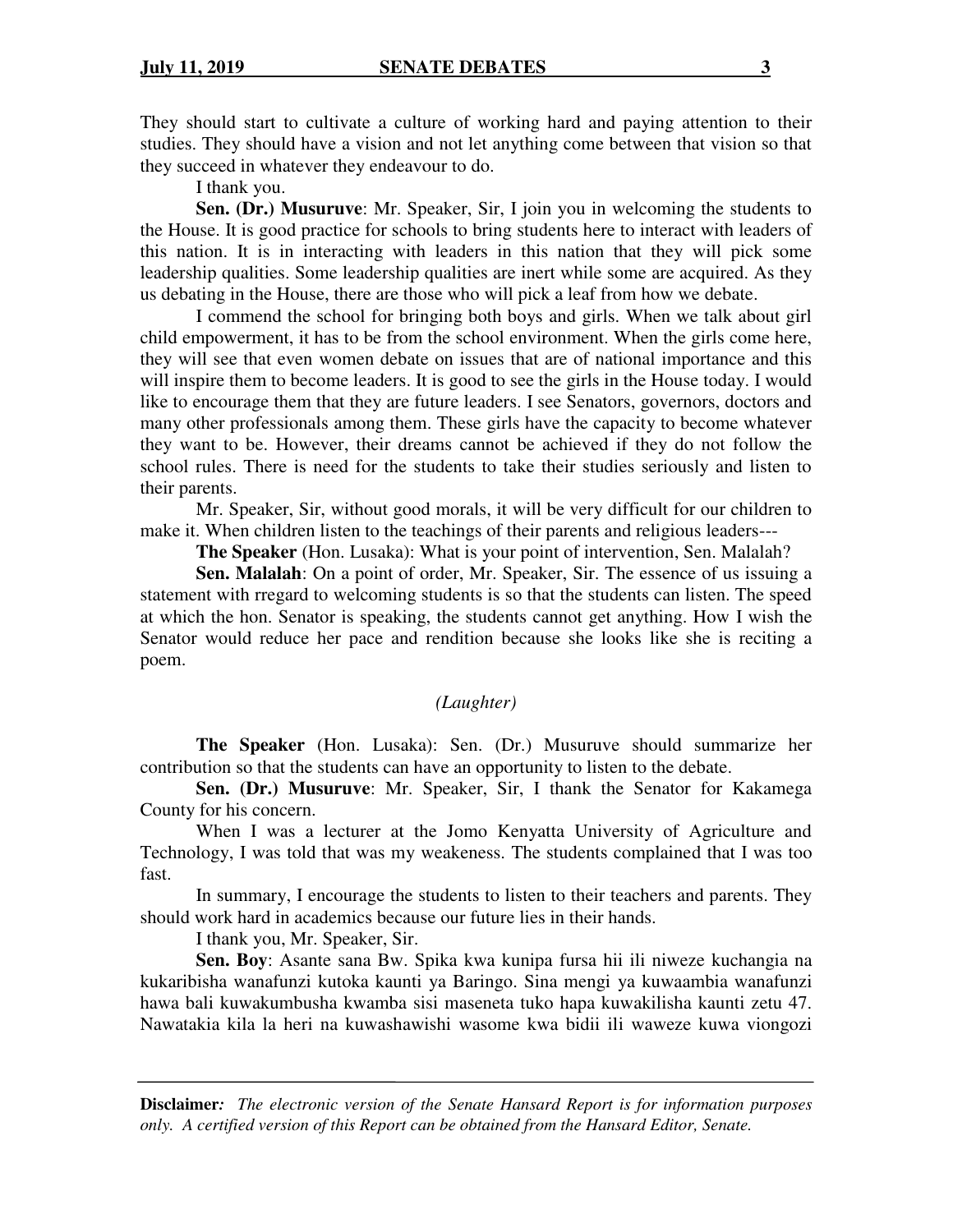siku moja. Tunaomba kwamba Mungu awajalie waweze kuwa wabunge, wawakilishi wa wodi na magavana.

 Kwa hayo machache, asante sana kwa kunipa fursa hii. **The Speaker** (Hon. Lusaka): Next Order.

## **PAPERS LAID**

## FINANCIAL STATEMENTS OF COUNTY ASSEMBLY OF KIRINYAGA CAR LOAN MORTGAGE FUND

 **The Senate Majority Leader** (Sen. Murkomen): Mr. Speaker, Sir, I beg to lay the following Paper on the Table of the Senate, today, Thursday  $11^{th}$  July, 2019 - Report of the Auditor-General on the ffinancial sstatements of the County Assembly of Kirinyaga Car Loan Mortgage Fund for the year ended 30th June 2018.

*(Sen. Murkomen laid the document on the Table)* 

REPORT ON THE 6TH GLOBAL SUMMIT ON OPEN GOVERNANCE PARTNERSHIP

**Sen. Cherargei**: Mr. Speaker, Sir, I beg to lay the following Paper on the Table of the Senate, today, Thursday 11<sup>th</sup> July, 2019:-

Report of the Parliament of Kenya Delegation on the Proceedings of the Open Government Partnership Summit held in Ottawa, Canada, from 29th to 30th May, 2019.

*(Sen. Cherargei laid the document on the Table)* 

**The Speaker** (Hon. Lusaka): Next Order.

## **NOTICE OF MOTION**

NOTING OF REPORT OF THE 6TH GLOBAL SUMMIT ON OPEN GOVERNANCE PARTNERSHIP

**Sen. Cherargei:** Mr. Speaker, Sir, I beg to give notice of the following Motion-

THAT**,** the Senate notes the Report of the Parliament of Kenya Delegation on the Proceedings of the Open Government Partnership Summit held in Ottawa, Canada from 29th to 30th May, 2019, laid on the Table of the Senate on Thursday,  $11<sup>th</sup>$  July,  $2019$ . I thank you.

**The Speaker** (Hon. Lusaka): Next Order.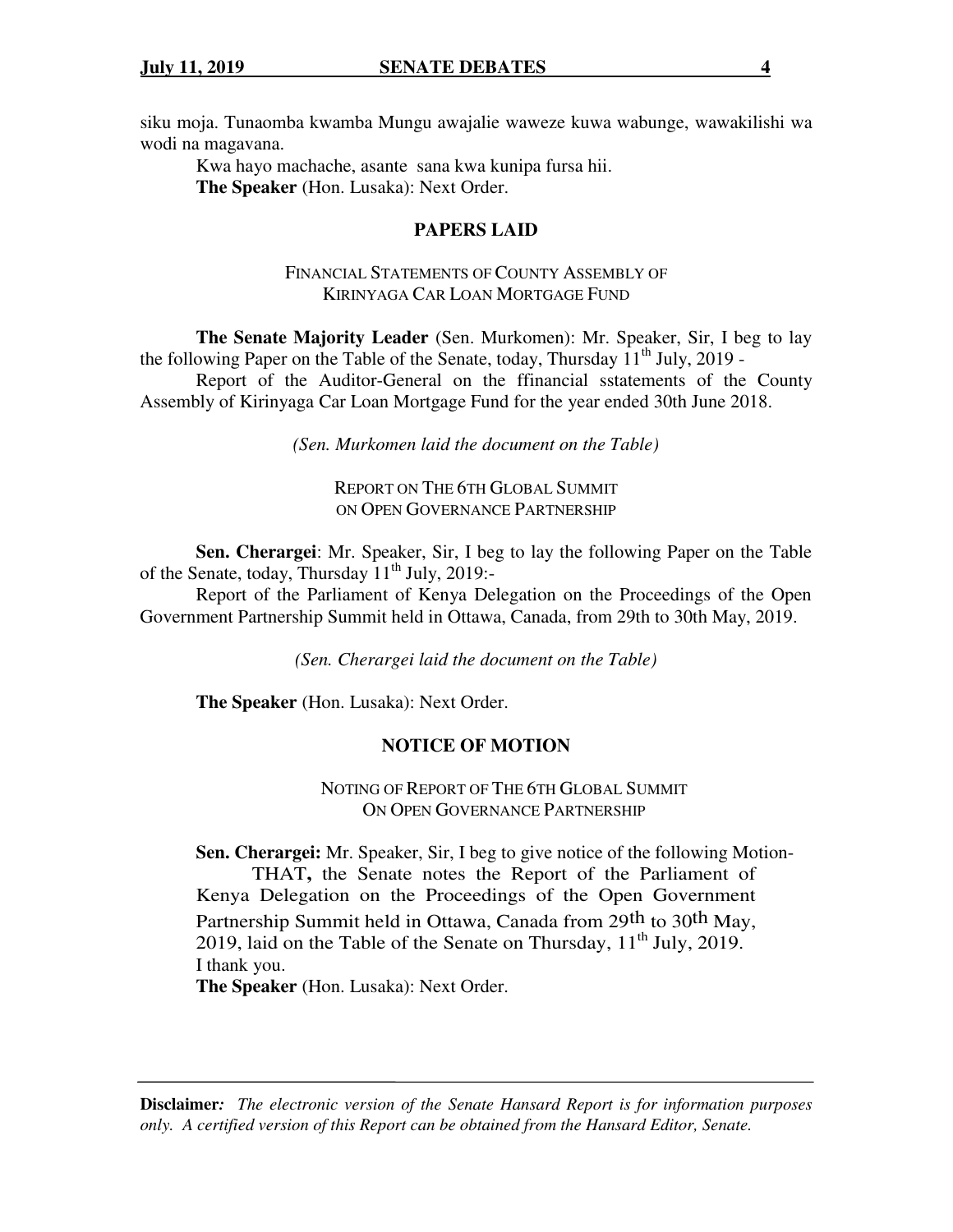#### **STATEMENTS**

## ISSUANCE OF CERTIFICATE OF GOOD CONDUCT TO EX-PRISONERS

**Sen. Halake:** Thank you, Mr. Speaker, Sir. Pursuant to Standing Order No.48(1), I stand to seek a Statement from the Standing Committee on National Security, Defence and Foreign Relations regarding challenges faced by ex-prisoners in acquiring certificates of good conduct in our country.

In the Statement, the Committee should-

(1) Explain the reasons former prisoners, including those convicted for petty offences are rendered ineligible to acquire a certificate of good conduct until after 20 years from the time they are released from prison even if they have served their term and paid their dues.

(2) Establish why despite re-integration being the goal of the Kenya Prison Service (KPS), ex-prisoners cannot be facilitated to access services that would help them to transition into the society and contribute to its development and welfare as law abiding citizens.

(3) Outline the measures the Government is putting in place to reduce the period within which criminal records can be expunged from the records; particularly for petty offenses.

(4) State the measures that the Government has put in place to ensure that exprisoners acquire certificates of good conduct on time to enable them not only to effectively re-integrate into the society, but also to utilize the skills they have acquired while under incarceration.

Mr. Speaker, Sir, while I do not wish to execute my Statement, it is really sad. I visited the prisons during the month of Ramadhan and most of the people in prisons are youths. Once incarcerated, even if you pay your dues, you cannot get a certificate of good conduct for the next 20 years.

This means that you are totally excluded for the next 20 years from re-integrating into the society. Therefore, I would like the Committee to really look into this issue and see what constitutes an offense that can lock you out of the society generally and out of any livelihood for the next 20 years.

I thank you, Mr. Speaker, Sir.

**The Speaker** (Hon. Lusaka): Sen. (Dr.) Ali, you may now proceed.

**Sen. (Dr.) Ali:** Thank you, Mr. Speaker, Sir. I wish to commend Sen. Halake for bringing this Statement. It is true that most of the people who are in prison or who get in prison possibly for six months up to three years are the youth and petty offenders while the people who should be rotting in jails are the people who steal billions of shillings, killing others and the corrupt.

Mr. Speaker, Sir, those people, whenever they want to do something, they get the certificate of good conduct without any problem while these petty offenders who have served their terms in prisons continue to suffer. Sometimes, because of discrimination or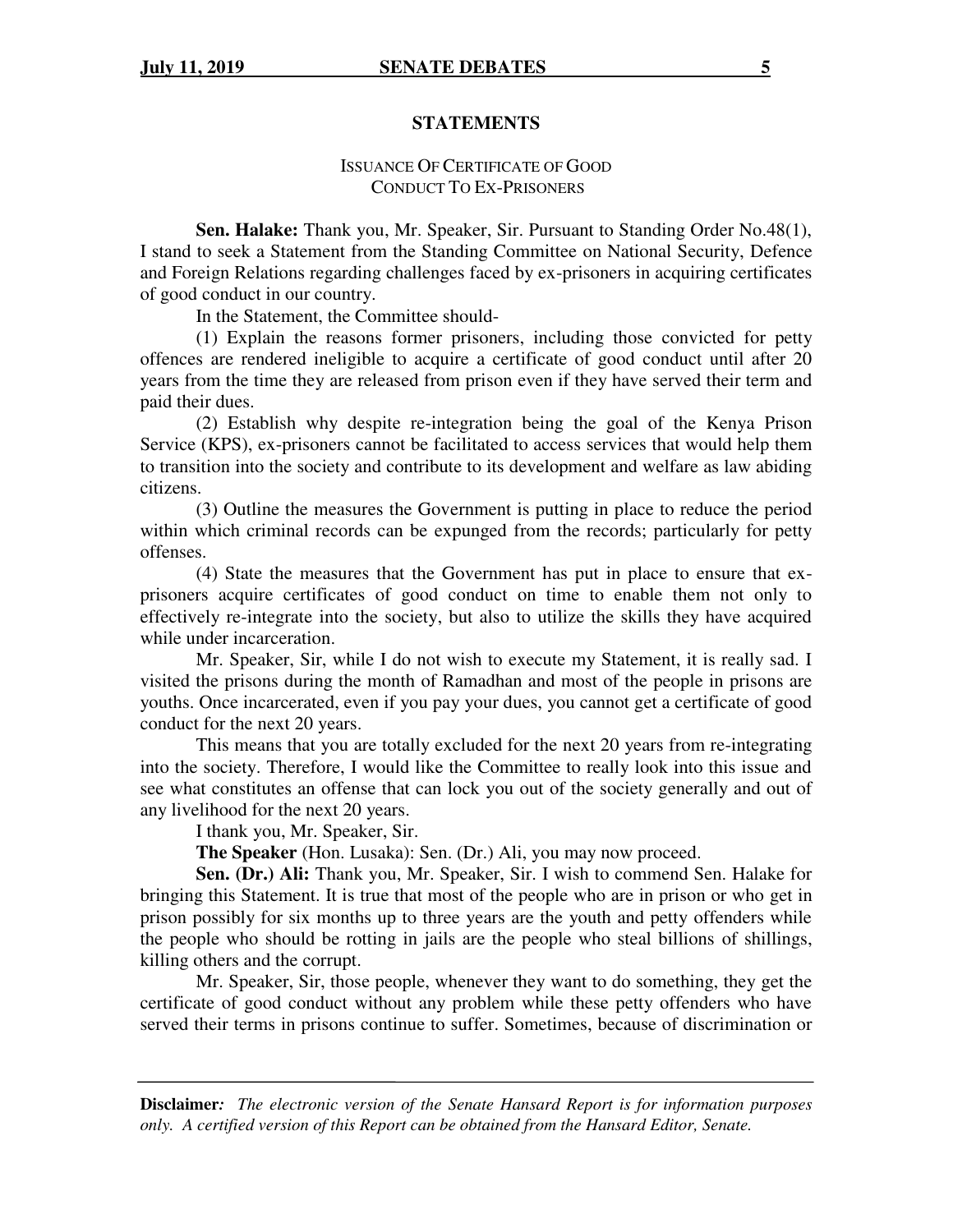they have minor mistakes, they do not get these certificates. They do not have lawyers because lawyers also want a lot of money. So, they suffer.

Mr. Speaker, Sir, I ask the Committee to seriously look into this issue and help these Kenyans.

Thank you.

**The Speaker** (Hon. Lusaka): Sen. Ochillo-Ayacko, you may have the Floor.

**Sen. Ochillo-Ayacko:** Thank you, Mr. Speaker, Sir. First, I would like to take this opportunity to applaud my colleague, Sen. Halake, for raising this harsh issue.

The purpose of any prison or sentence is reform. The penal system is intended to reform wayward members of the society. In finding answers to the questions that have been raised, I would like to urge the Committee that is looking into this matter to come up with a clear and proper explanation as to howthey are intending to achieve the issue of reform.

We do not want jails or penitentiaries that actually are death penalties to people who are incarcerated there; economic, social or any form of death. We want to know what the penal system is doing to ensure that there is rehabilitation, reform and normalization of life, for any of us who may be wayward and who intend to be reintegrated into society.

Thank you, Mr. Speaker, Sir.

**The Speaker** (Hon. Lusaka): Sen. Dullo, you have the Floor.

**Sen. Dullo:** Thank you, Mr. Speaker, Sir, I wish to thank Sen. Halake for this Statement.

It is true that after the inmates have served their sentence, they normally go through a very disturbing process in their lives. In certain cases, they are actually rejected by their own families.

I remember, in the last Senate, we had an *ad hoc* Committee that looked at the issues of prisons in terms of reforms. That report is with us somewhere, although, we had challenges with the National Assembly saying that this is a money Bill. In reality, the Act has not been amended to make sure that it is in tandem with the current Constitution.

The inmates face many challenges, especially when they are arrested, their finger prints are taken. However, after they have served their sentence, those finger prints are not removed from the system.

Mr. Speaker, Sir, inmates face many other problems, including the meagre wages they earn of 20 cents per day. The programmes within the prisons are not geared towards rehabilitation. It is like a punishment. The criminal justice system, they are not working together. The prison is like a dumping ground where most of the prisons have inmates exceeding their capacity. For example, I do not know the number today, but over the years, if you look at a place like Kamiti Maximum Security Prison, it has a capacity of 500. The inmates who are serving there are over a 1,000 which means, they are congested and do not have facilities to entertain them.

I believe, apart from the Statement, prisons are all over in this country. At the county level, as Sen. Halake said, there was a prison in Isiolo. That is why she ended up going there just to look at the plight of inmates.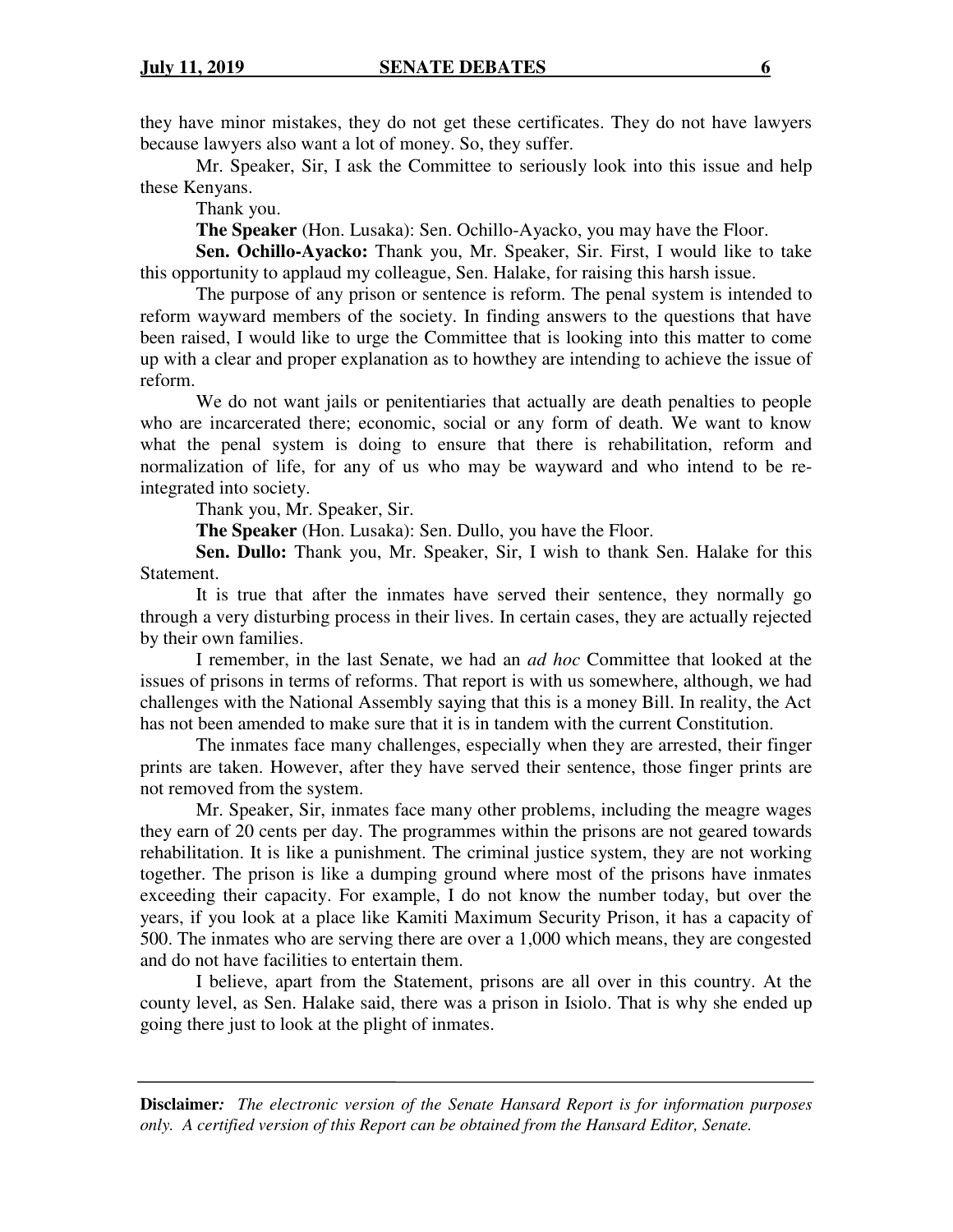Mr. Speaker, Sir, I wish we can re-constitute a committee that can look at that because one time, the same committee went all the way to Sweden and we looked at the prisons there and some other parts of the country, which were doing very well. We can draw example from it. Maybe, one of us should come up with a Motion or a Petition where we can constitute a committee that can look into this. Prisoners are also human beings, but the way they are treated in our prisons is unbelievable.

Thank you, Mr. Speaker, Sir.

**Sen. Mutula Kilonzo Jnr.**: Thank you, Mr. Speaker, Sir. This is a very important issue. Sen. Fatuma Dullo was the chair of the *ad hoc* committee. I have the report. Sometimes I feel that we were afraid of the land grabbing issue which was very sensitive in order to bring the issues that concern prisons. Possibly, Sen. Dullo can move so that, that report can be adopted because we did a lot of work. We spent some time with very hardened criminals in Sweden and proposed reforms in borstal institutions including one in a place called Shikuza Prison in Kakamega which has 400 boys and no girls. They gave us very harrowing stories about their cases.

When Sen. Halake's issue is being handled, we can do this holistically. We need to reform our prisons and the way people are being treated there because instead of this being a reform institution, this is a place where young people-like the ones in Industrial Area where we visited a month ago, they are taking a lot of pleasure in being in prisons.

We even have a band called *Zangalewa* in GK Remand Prison where they are making money from just being in prison. I do not think this is the objective of having a remand like that.

Thank you, Mr. Speaker, Sir.

**Sen. (Dr.) Langat**: Thank you, Mr. Speaker, Sir, for also allowing me to add my voice in support of this important Statement from Sen. Halake.

Surely, 20 years after serving in prison is a long time taking into consideration that some people are jailed for a long time. By the time they come out, some are 50 or 60 years old. Staying out there without a certificate of good conduct for 20 years is a very long time.

This reminds me about issuance of various important documents in our country. For example, right now, there are many students who are unable to access loans from the Higher Education Loans Board (HELB) and they come from very poor families. Issuance of Identity (ID) cards in this country also takes a long time.

The Committee concerned should look into this Statement and other issues affecting our citizens like issuance of ID cards to young citizens. They should ensure these issues are addressed to enable citizens access all the required services as expected.

I congratulate the Senator for bringing this important Statement to this House.

**Sen. Olekina**: Mr. Speaker, Sir, day after day, year after year, imagine having no space to call your own and no choice of where to stay or what to eat and after you have paid your debt to society and you are rehabilitated, you come out and you are punished. I thank Sen. Halake for this Statement.

Mr. Speaker, Sir, as you commit this Statement, the Committee should also take its time to see how it can advise the Kenya Prisons Service (KPS). Yesterday, in our Committee, when we were dealing with the issue of Information, Communication and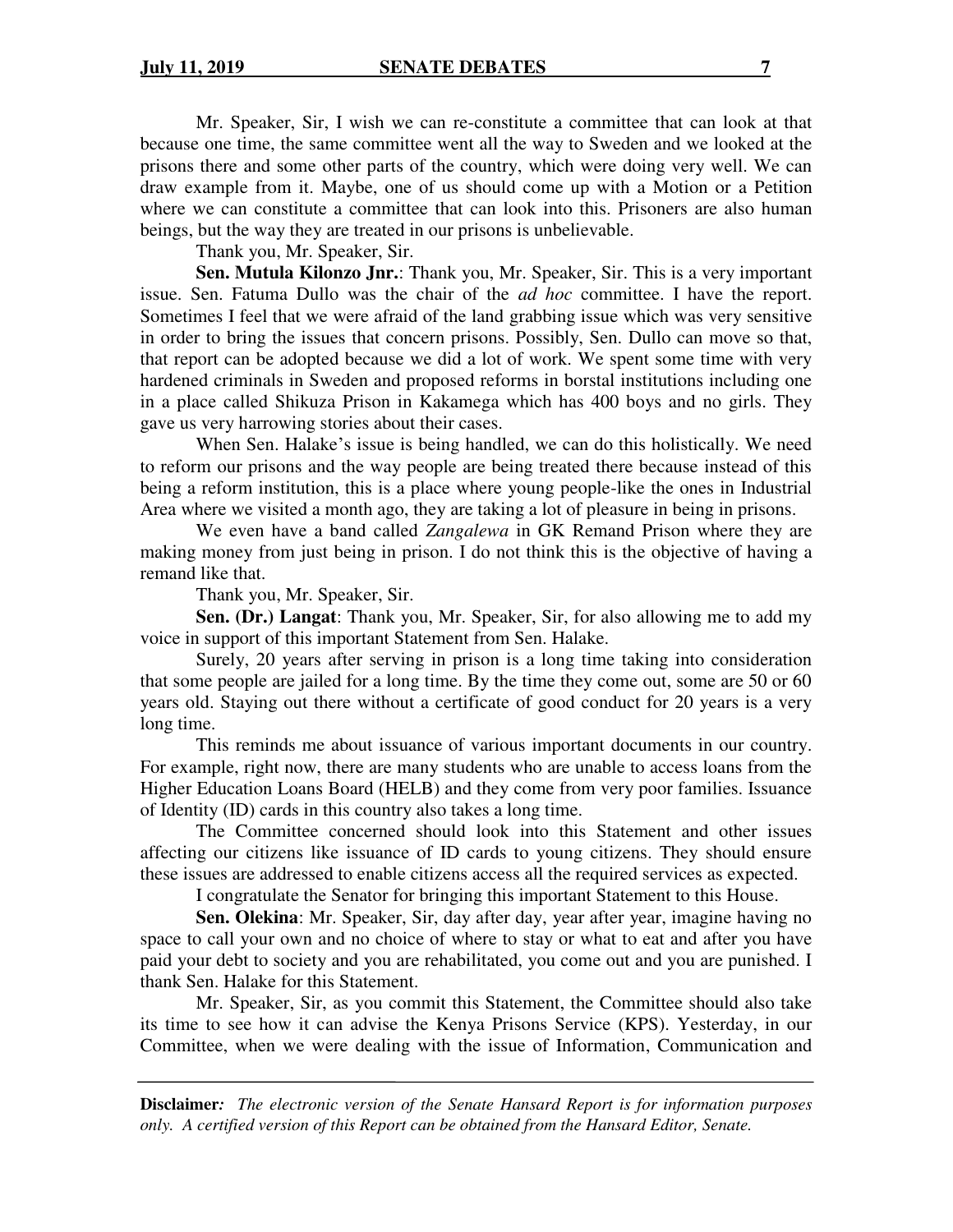Technology (ICT), we found out that we knew things that even the Ministry did not know.

I know this is a Committee that is headed by very distinguished and intelligent Senators in this House. I request them to come up with proposals on how once these people are rehabilitated and are leaving jail or penitentiary, they can be given their certificate of good conduct. What is the point of saying you are rehabilitating them? We might as well change our prisons to calling them a death bed. There is no point.

Mr. Speaker, Sir, this is a very important Statement, which I hope the Committee on National Security, Defence and Foreign Relations will take seriously.

#### *(Several Senators walked into the Chamber)*

I am happy because I see all my colleagues coming in.

#### *(Laughter)*

**The Speaker** (Hon. Lusaka): Order, Members. I do not know why hon. Senators are very excited at the entry of fellow Senators.

Proceed, Sen. Olekina.

**Sen. Olekina**: Mr. Speaker, Sir, it is very encouraging because they are the mothers of this nation. We want them to listen to what we are saying in terms of this country taking care of its citizens well.

 I do not want to repeat what I said, but the Committee can now seize this moment to introduce ways in which when people leave prison, they can be given a good life. They can be given their certificate of good conduct as part of their parting shot. There is no point of keeping somebody for 20 years. I mean, seriously?

Thank you, Mr. Speaker, Sir.

**Sen. Sakaja**: Thank you, Mr. Speaker, Sir. A few things come to mind and we will need your guidance. If you look at the contents of this Statement, indeed, prisons fall under the Committee on National Security, Defence and Foreign Relations. However, the fundamental questions being asked are about our criminal justice system, which is legal. The following is the reason.

 What is the philosophy around correction? With this Constitution of Kenya 2010, we changed the name from prisons to correctional facilities. As it is today, the case is that there are certain crimes that if you commit, you go to prison and serve your jail term, they are removed from the record. Actually, the petty offenders are supposed to get certificates of good conduct.

 There is a category of crimes today, whether it is rape, murder, robbery with violence or treason that even once you serve your term, they remain in your record. That is the current policy. I see that more of an issue of the justice system, which our Committee on National Security, Defence and Foreign Relations can look at how prison facilities are being run and so on. It is a very sorry state.

 Recently, Mr. Speaker, Sir, I was at the Langata Women's Prison and found mothers with babies who had been kept there for months because of a fine of Kshs2,000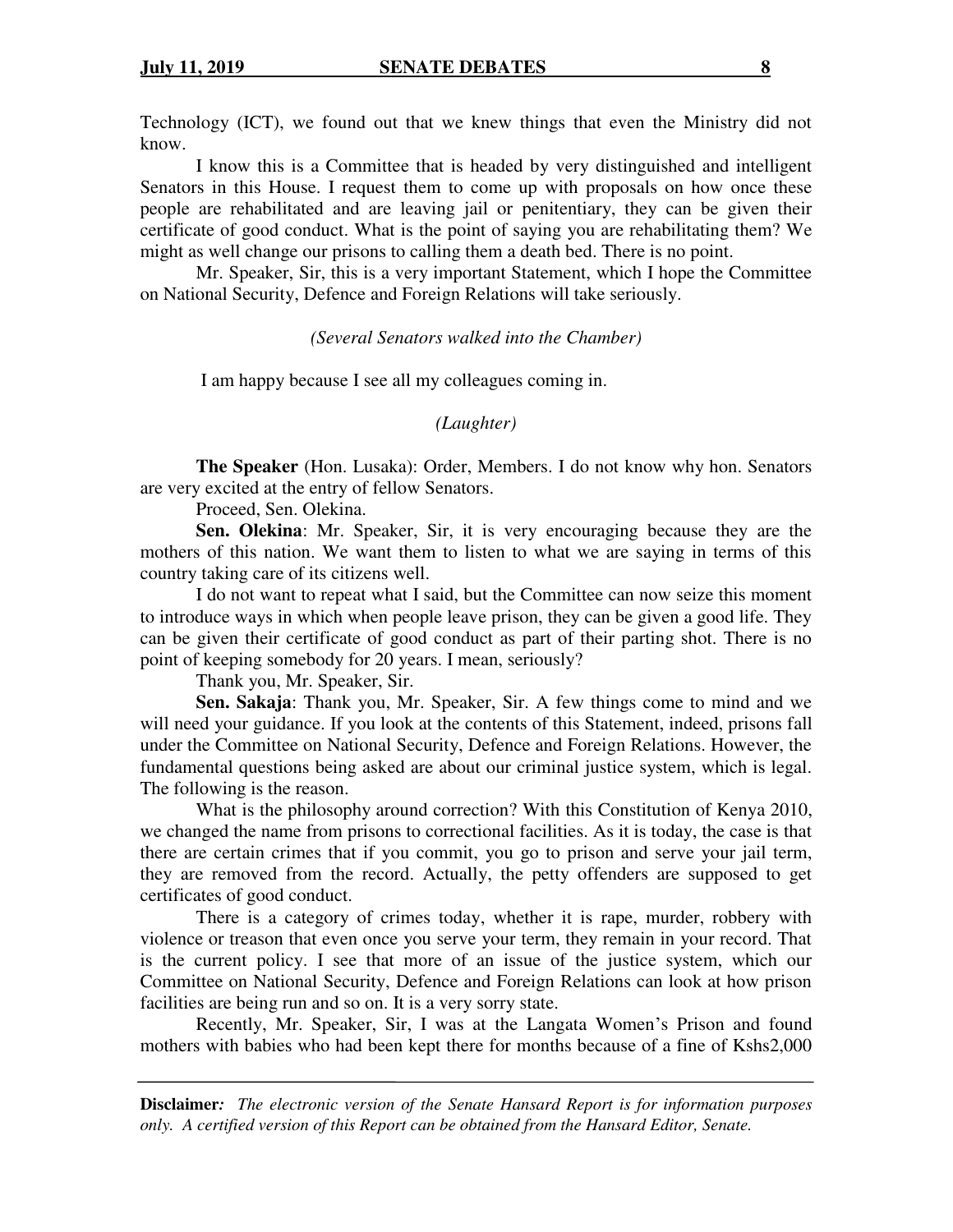or Kshs3,000 that they were unable to pay. The cost of keeping these people in prison is more expensive than the actual bail terms if their cases are going on and they are in remand. It is even higher than the actual fines they are supposed to pay. Those questions go to the heart of what our criminal justice system needs to address.

 Whereas my Committee is always ready, willing and capable to deal with issues, I would ask that you consider that this matter be dealt with by the Committee on Justice, Legal Affairs and Human Rights. If you rule otherwise, we will be ready to deal with it.

 We have seen people in remand for years. I know of many in Nairobi City County, who for more than six or seven years, because of a fine of Kshs10,000 or Kshs5,000, are in remand. It is just that I cannot help all of them. I kindly seek your indulgence on that so that we can make sure that once you have served your term in prison, that you can be re-integrated into our society to be a productive member of the Republic.

**The Speaker** (Hon. Lusaka): There is still a lot of interest and there are many statements. For the Senators I will give an opportunity, I will limit the time to two minutes.

**Sen. Wambua**: Thank you, Mr. Speaker, Sir, for giving me the opportunity to comment on this Statement.

 The Statement has come at the right time. I urge Sen. Halake to consider enhancing this Statement to a Motion because the state of affairs in prisons and what happens to prisoners after they serve their term is a serious matter across this country.

 One of the biggest problems that we are facing is that once a person has been incarcerated, even the process of re-integration to society becomes a challenge. They become almost spurious and not very easily acceptable back in society.

It sometimes gets worse. Once your fingerprints are taken by the law enforcement officers and you have served your jail term, it becomes a problem to get those fingerprints removed from the system of offenders. The intention of serving a sentence is to correct wayward behaviour and be reintegrated back to society to continue serving it.

 Mr. Speaker, Sir, I agree with Sen. Sakaja that this is more of a legal issue than a security issue, that we do not condemn people for life. Once you have served your sentence, then it should be assumed that you are reformed, you get back to society and serve it. If there are gaps in law, they need to be addressed.

I thank you, Mr. Speaker, Sir.

**The Speaker** (Hon. Lusaka): Proceed, Sen. Linturi.

**Sen. Linturi:** Thank you, Mr. Speaker, Sir. I agree with most of the comments that Members have made with regard to this Statement. I personally speak about these people that are in our correctional institutions all over this country. As a Vice Chairperson of the Senate Committee on Justice, Legal Affairs and Human Rights, I have had an opportunity to move around this country in most of these institutions. We have had serious engagements and interaction with the prisoners. It is true that they wanted us to address how we can work out a system whereby after leaving their correctional institutions, they are easily assimilated into society. This is so that they are not seen as outcasts.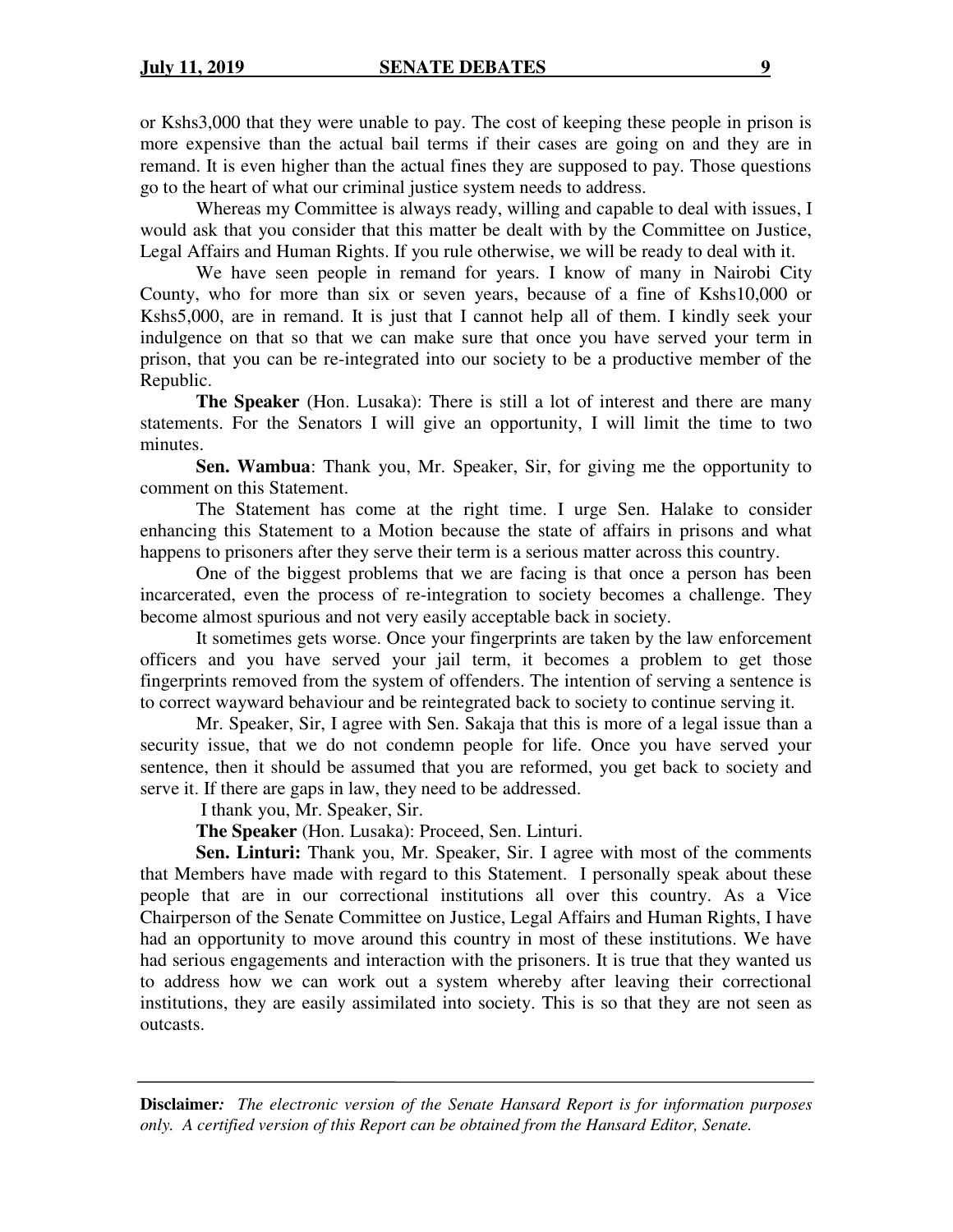This aspect of certificate of good conduct is one of the ways that would easily make the people aware even as they leave prisons to show the public that they have reformed and are remorseful and fit to go back to society.

 Mr. Speaker, Sir, depending on what kind of crime one has committed, probably even for those very serious offences, one has to look at the offence on its own merit. If I remember some bit of defenses in criminal law - and Sen. Mutula Kilonzo Jnr. will agree with me – one of the defenses on murder was the defense necessity. You may kill not just because you want to, but the circumstances require you to do exactly that. For this matter, we would not want to condemn that person completely because you must understand the background under which the crime was committed---

#### *(Sen. Linturi's microphone went off)*

**The Speaker** (Hon. Lusaka): Proceed, Sen. Malalah.

**Sen. Malalah:** Thank you, Mr. Speaker, Sir. I join my colleagues in congratulating Sen. Halake for bringing this very noble Statement.

The issue of punishing people who have already served a prison term is something we need to look into. This is what our legal friends call double jeopardy. It is unfair for somebody who has already served in prison and is coming out not to access services from the Government or employment opportunities just because he or she has been denied a certificate of good conduct.

 Mr. Speaker, Sir, this is one of the issues that has contributed to insecurity and high crime rates in our country. The same people who come out of prison, once they are denied that opportunity to interact with the society and to have equal opportunity like any other Kenyan, they delve into criminal activities.

 It is, therefore, important that this leadership ensures that we cushion such people and ensure they access Government services without discrimination.

I thank you, Mr. Speaker, Sir.

**Sen. (Dr.) Kabaka:** Thank you, Mr. Speaker, Sir. I was consulting my colleague on a different matter.

#### *(Sen. Cherargei consulted with other Senators loudly)*

With regard to this very important subject, this is purely legal. I pray that the Senator for Nandi County, who is not listening, but is engaged with the Senate Majority Leader---

**The Speaker** (Hon. Lusaka): Senator for Nandi County, they are saying that you are not listening.

**Sen. (Dr.) Kabaka:** Senator, I need your ears. This matter is purely legal. I would want to help you by telling you to refer to the National Police Service Act, the Evidence Act Cap.80 and the Criminal Procedure Act Cap.75. Look at the relevant provisions with regard to the subject matter being debated so that basically---

**Sen. Poghisio:** On a point of order, Mr. Speaker, Sir.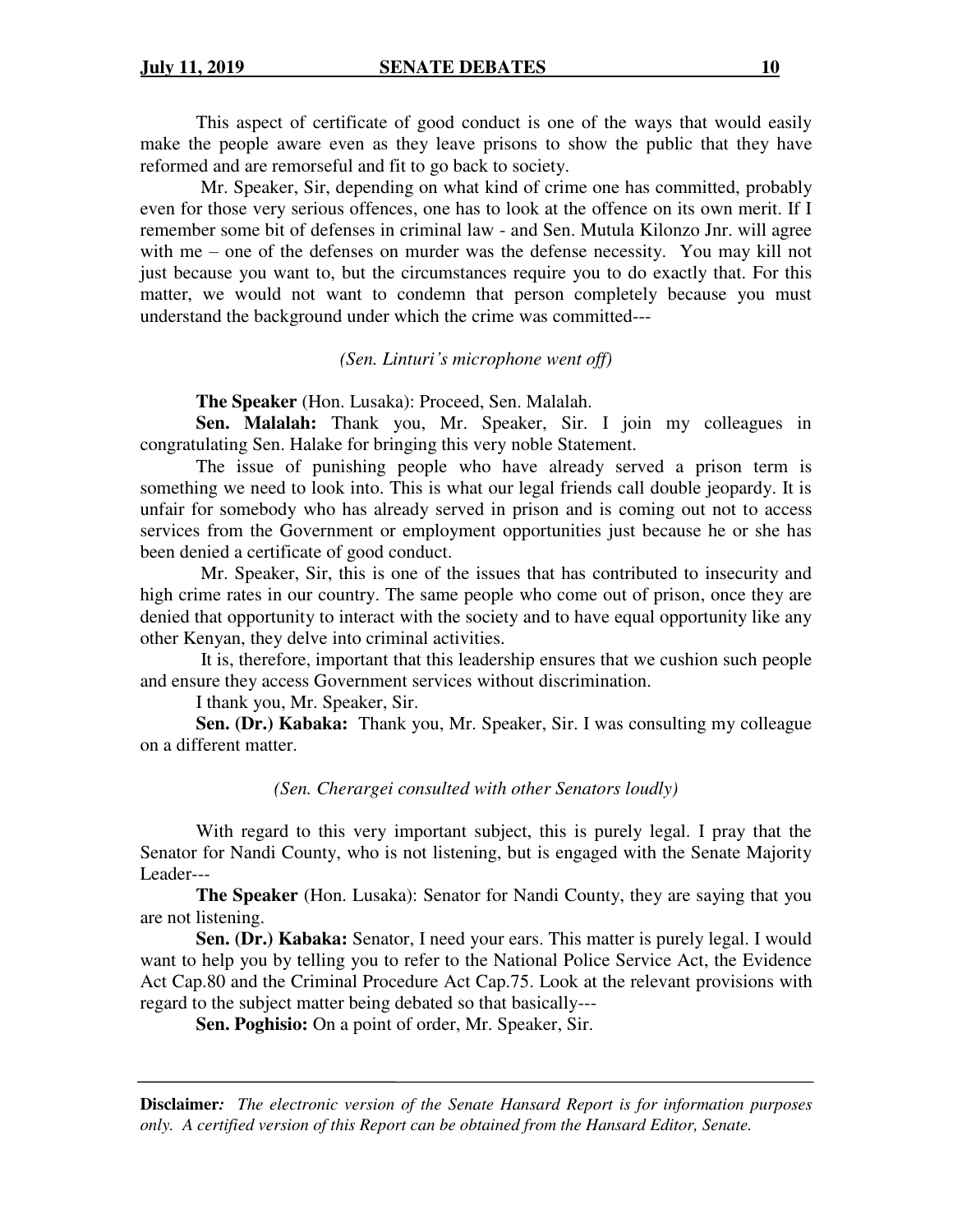*(Several Senators stood up in their places)* 

**The Speaker** (Hon. Lusaka): What is your point of order, Sen. Poghisio?

**Sen. Poghisio:** Mr. Speaker, Sir, is it on order for so many Senators to be upstanding at once? You can see so many Members standing when one Member is contributing.

**The Speaker** (Hon. Lusaka): Order, Members. These are hon. Senators who know the rules and the Standing Orders. Please, try to go by the rules.

Proceed, Sen. (Dr.) Kabaka.

**Sen. (Dr.) Kabaka:** Mr. Speaker, Sir, Chairperson of the Senate Committee on Justice, Legal Affairs and Human Rights, I would plead with you to bring those substantive amendments so that we can cure the defects in that regard. I think this is not a question of bringing a Motion. We can have it amended outrightly.

**Sen. (Dr.) Musuruve:** Thank you, Mr. Speaker, Sir, for giving me this opportunity to comment on this important Statement. I thank Sen. Halake for coming up with it. Prison is a place where people are rehabilitated. When people go to prison, there are a number of educational activities that tend to take place so that people can reform. This is because some people go to prison simply because they robbed or got money illegally. However, through education, teaching and the programmes that go on inprison, it is possible for someone to reform and realise that it is possible---

#### *(Loud consultations)*

**The Speaker** (Hon. Lusaka): Order, Members. There is some notoriety around that corner on my right.

Proceed, Sen. (Dr.) Musuruve.

 **Sen. (Dr.) Musuruve:** Thank you, Mr. Speaker, Sir. When people go to prison and are rehabilitated, they get to realise that there are various ways of getting money without necessarily getting it unfairly. When they are in prison, some of them reform and think upon themselves that when they are out of prison, they will do the right thing and become good citizens.

 Mr. Speaker, Sir, when people get out prison, sometimes they feel as if they are social misfits. This should not be the case. There is need for county governments to come up with centres that will ensure that ex-prisoners are reintegrated into the society. There are various ways through which this can be done if county governments can take it upon themselves to ensure that these returnees are productive members of the society.

**Sen. Ndwiga:** Thank you, Mr. Speaker, Sir. I congratulate Sen. Halake for this important Statement. Part of the reason we have congestion in our prisons, and that is perhaps one of the issues the Committee to which this Statement will be committed to, is because most of those prisoners, a majority who are young people, are repeat offenders. Once they are released from prison, they are not assimilated into society. The reason is obvious. When a young man is released after serving his jail term, he gets out into society and fails to secure a job. If he has a driving licence, he cannot be employed as a matatu driver because he has no certificate of good conduct.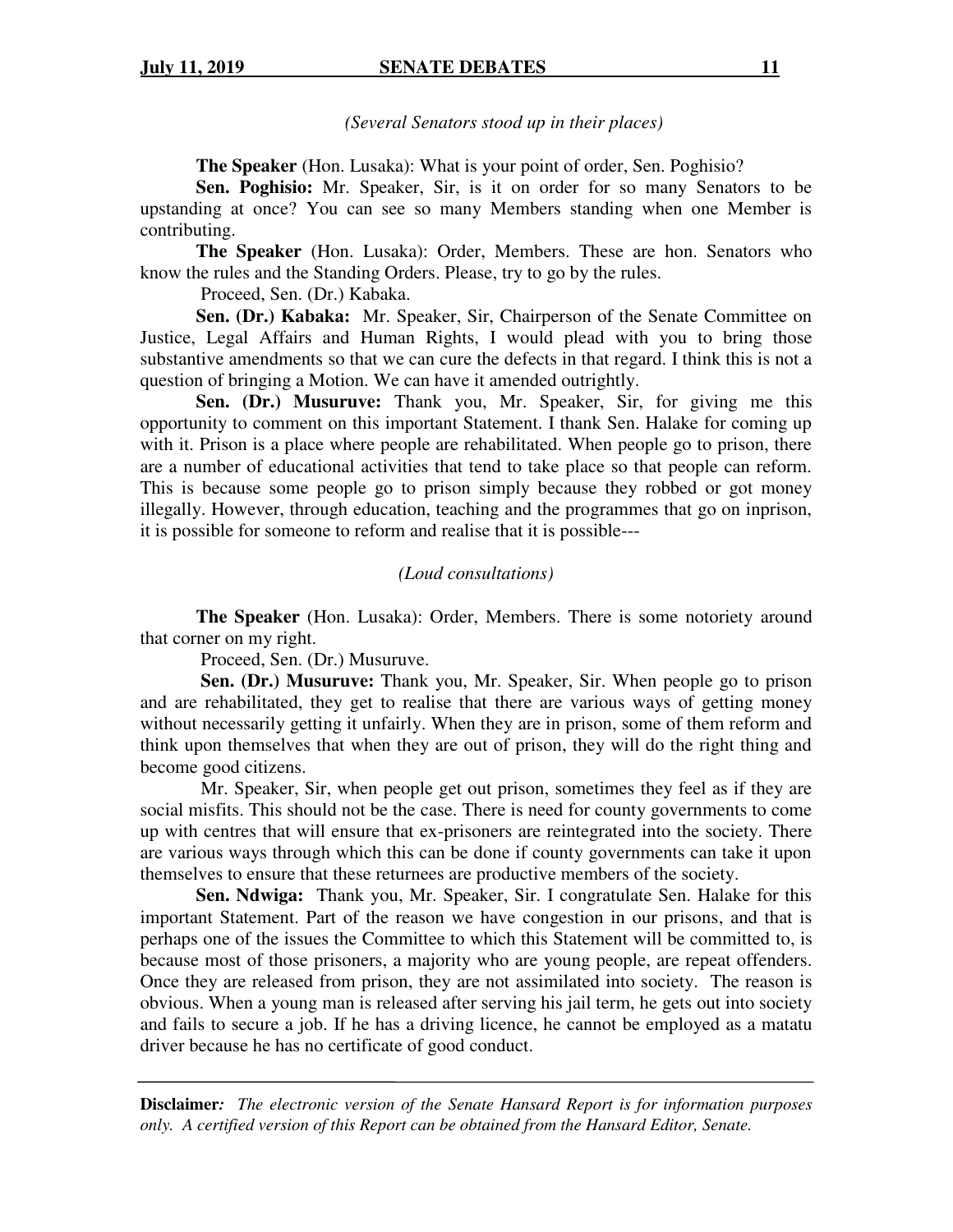Mr. Speaker, Sir, it is pretty serious. If we want to rehabilitate most of our young people who are in prisons and to reduce congestion in our prisons, we have to find a way of giving them a certificate of good conduct once they are out of prison. Some of them are not quite reformed. However, we should have a system where they can get a conditional certificate of good conduct or something else. If we deny them these certificates, we will create more criminals.

Mr. Speaker, Sir, I beg the Committee which will look into this matter to delve deeper into causes---

*(Sen. Ndwiga's microphone went off)* 

**Sen. Shiyonga:** Thank you, Mr. Speaker, Sir, for giving me this opportunity to contribute to the Statement by Sen. Halake.

It is true that when prisoners are detained, they undergo corrective measures in their respective prisons. However, as much as we say that we should give them certificates of good conduct after a period of time, we need to remember that immediately some of them come out of prison, they commit murders which make them to return to those prisons.

Therefore, I agree that when prisoners come out, they should be given a document that shows how they have behaved while in prison. That way, when they come back to the society, they will continue to be monitored. The community will rely on that certificate to award them the necessary documents for them to continue with their lives. If any prisoner who walks out of prison is given a certificate of good conduct, some of them will deliberately cause more harm to the society than they did before.

Some prisoners are detained for crimes that they did not commit. Therefore, they should get the certificates---

#### *(Sen. Shiyonga's microphone went off)*

**The Speaker** (Hon. Lusaka): Order. You must learn to operate within the given time. I will give you half-a- minute to summarize.

**Sen. Shiyonga**: Thank you, Mr. Speaker, Sir. We should assess our prisoners who come back to the community before awarding them the certificate of good conduct that will enable them to continue with their lives.

**Sen. Kihika:** Thank you, Mr. Speaker, Sir. I also rise to support this important Statement by Sen. Halake. In any community, a person may commit a crime, serve their jail term, and pay the society by being imprisoned. However, at the time when they get out of prison, it is important for the community to have ways to rehabilitate the offenders so that they can become good members of the society.

Mr. Speaker, Sir, 90 per cent of the jobs that they will apply for requires the certificate of good conduct. Essentially, if they cannot get the certificate, they will not get employed. In that case, we will have a whole population of ex-offenders who will be forced to commit crimes and go back to prison.

I like the way Sen. Halake broke down the Statement. We are not talking about murderers or people who have committed serious crimes but petty offenders. Twenty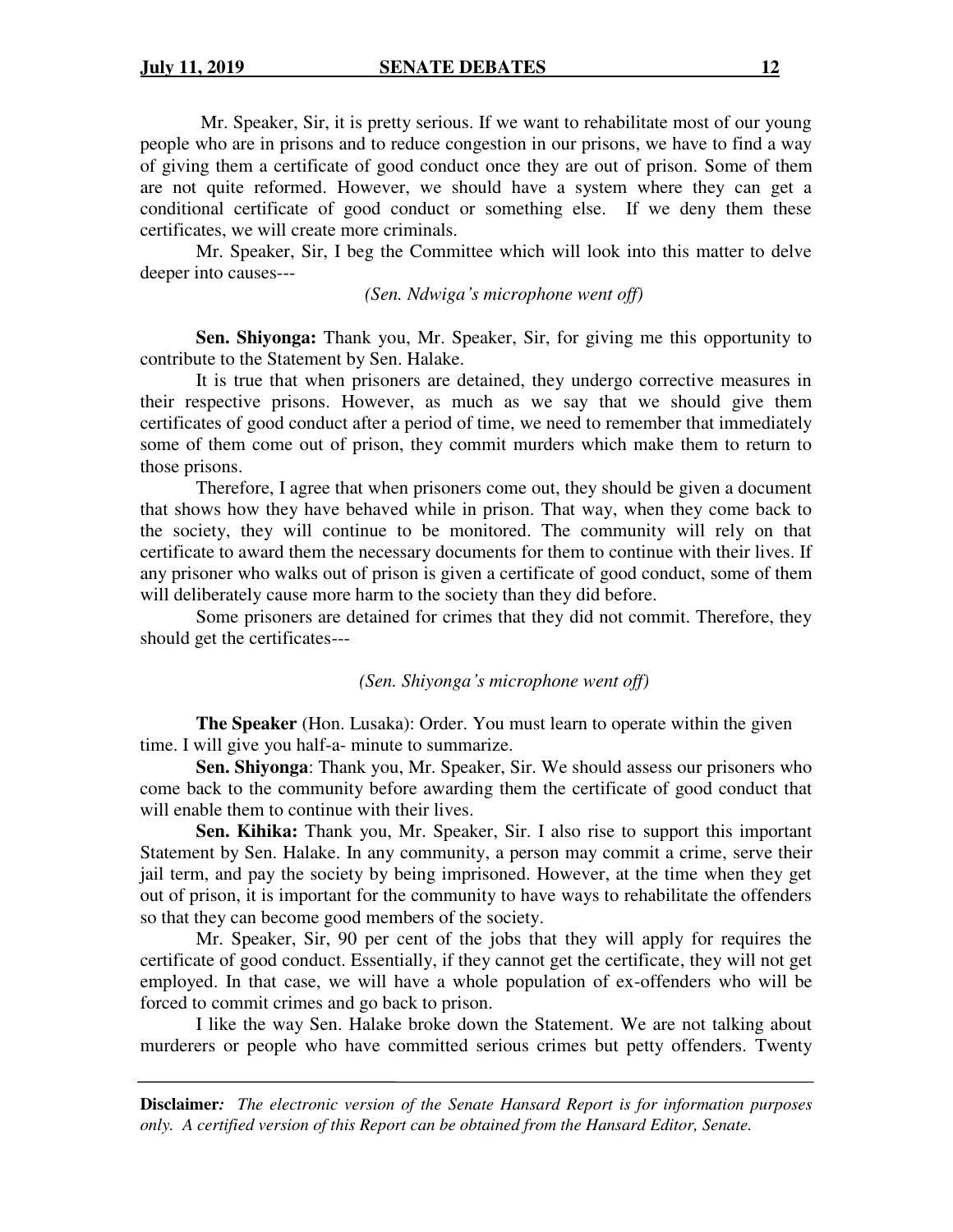years in prison is too long. They have already served their time. Therefore, the Committee should reduce the time to a couple of years. If they are out for a short time, they can get their certificates of good conduct so that they are able to get jobs. This way, we will integrate them into the society and make them good members of the society.

**Sen. Cherargei:** Thank you, Mr. Speaker, Sir. I commend Sen. Halake for this Statement. The Committee on Legal Affairs and Human Rights has visited various prisons. Therefore, I assure you and the House that in fullness of time, we will file our report. We will also review the National Police Service Act and the Police Act. We will ensure that when our prisoners are rehabilitated and re-integrated to the society, they go back to their life and continue to build the nation. We must re-look at the law and ensure that they have their rights.

**The Speaker** (Hon. Lusaka): Hon. Senators, although the Statement is committed to the Committee on National Security, Defence and Foreign Relations, the Committee on Legal Affairs and Human Rights can petition so that they jointly address the issue.

*(Interruption of debate on Statement)* 

## **COMMUNICATION FROM THE CHAIR**

VISITING DELEGATION OF LEGAL COUNSELS FROM VARIOUS COUNTY GOVERNMENTS

I would like to acknowledge the presence in the Public Gallery this afternoon of a visiting delegation of legal counsel from county governments. The officers are undertaking a legislative drafting training programme at the Kenya School of Law (KSL).

On behalf of the Senate and on my own behalf, I welcome them to the Senate. I wish them well for the remainder of their visit.

I thank you.

VISITING DELEGATION FROM GESIAGA HIGH SCHOOL, NYAMIRA COUNTY

I would like to acknowledge the presence, in the Public Gallery, this afternoon of visiting students and teachers from Gesiaga High School, Nyamira County.

In our usual tradition of receiving and welcoming visitors to Parliament, I extend a warm welcome to them. On behalf of the Senate and on my own behalf, I wish them a fruitful visit.

I thank you.

**Sen. Omogeni**: Thank you, Mr. Speaker, Sir. I take this opportunity to welcome the students, the principal and members of staff from Gesiaga High School, Bosamaro Ward, West Mugirango Constituency in Nyamira County.

As you are aware, Nyamira County is where some of the great leaders of this country hail from. This includes the sitting Chief Justice, hon. David Maraga, the Cabinet Secretary (CS) for Interior and Coordination of National Government, Hon. (Dr.) Matiang'i, and the one and only senior counsel from Nyamira, Sen. Omogeni.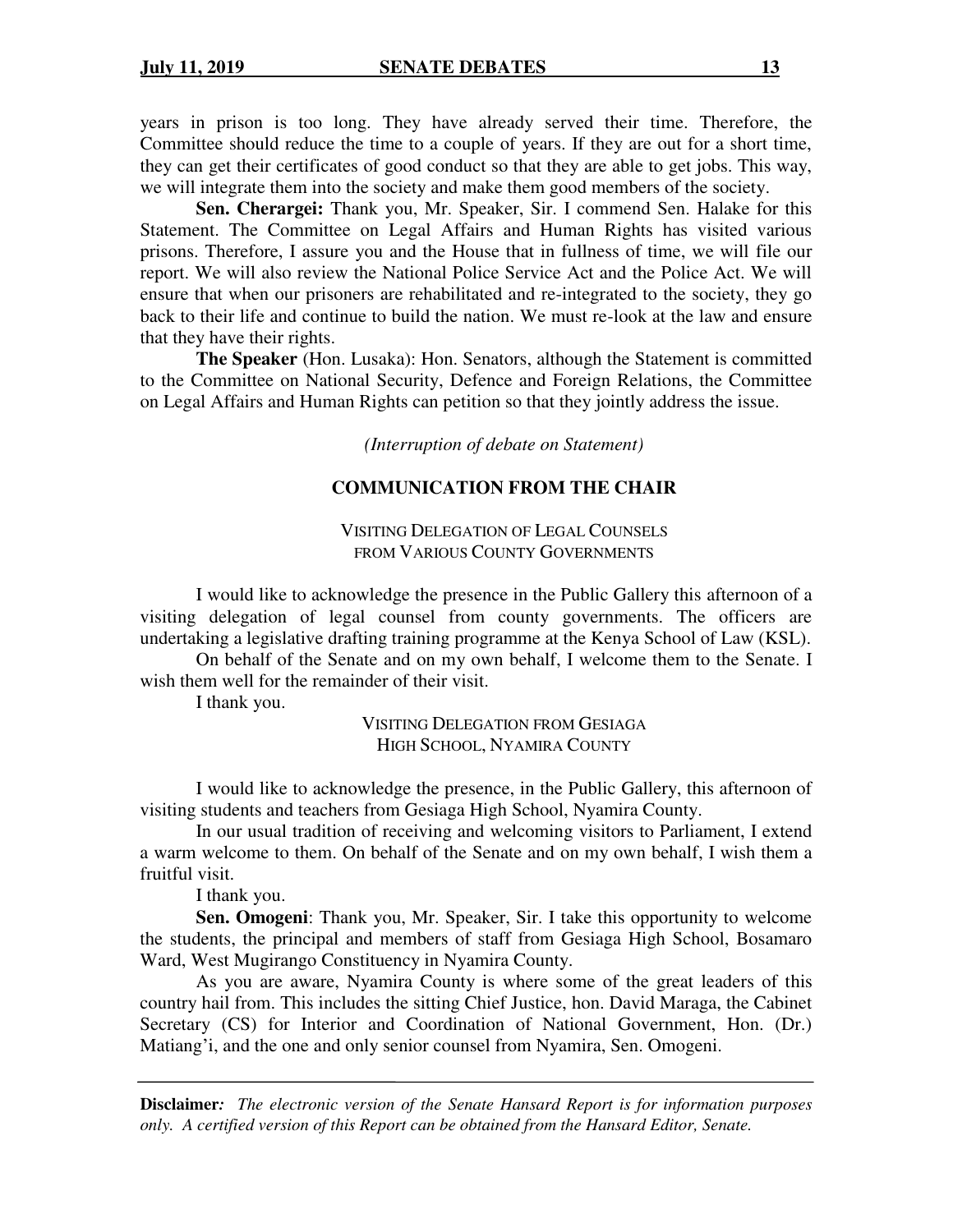Mr. Speaker, Sir, I hope that the students will be upcoming future leaders. From the group of students that we have this afternoon, we have great leaders. The future judges, Senators and principals should be from this school.

I urge them to go back inspired and work hard. The future is there for them. If they are disciplined and focused, they will attain any success that they want in life.

I wish them a successful visit in the Senate. When they go back, they should greet their teachers and other students.

**The Speaker** (Hon. Lusaka): I clarify that those in the Speaker's Gallery are legal counsel from county governments.

**Sen. Mutula Kilonzo Jnr.:** Thank you, Mr. Speaker, Sir, for giving me the opportunity.

I thought that when people sit in the Speaker's Gallery, they normally get personal recognition one by one and name by name. Since we are trying to train them what we do here, there is a lapse there. We should have recognized these important people whom we have fought for in making sure that there is a framework in county governments to ensure that their offices are well protected.

Although the National Assembly has not agreed with the framework of the Bill, we urge them to continue working until that law becomes a reality.

Mr. Speaker, Sir, I join you in welcoming them. We wish them well. I remind them that we want to see good laws in conformity with the Constitution.

**Sen. Ochillo-Ayacko:** Thank you, Mr. Speaker, Sir. I join my colleagues in welcoming legal counsel from various county governments. I thank them for finding time to join us to learn what we do. Counties are young institutions that were created in 2010. They are still being set up and structured because they need to have enduring legal framework and engineering that will midwife them through this tumultuous period.

 I urge the legal counsel to make use of their visit here to learn from the Senate and the Directorate of Legal Services, so as to replicate what we do here in the counties. It is upon them to look for expertise and advice, so that our county assemblies become functional.

I thank you.

#### *(Resumption of Debate on Statements)*

**The Speaker** (Hon. Lusaka): I think that is enough welcome to the visitors. We will now have the next Statement to be issued by Sen. Sakaja.

## *(Loud consultations)*

**Sen. Sakaja:** Mr. Speaker, Sir, earlier on, I wanted to rise on Standing Order No.113 because there has been a problem over the last few weeks regarding this order. If you look around, you will see what I mean.

 Sen. Poghisio stood on that point of order but I think it was ignored. Standing Order No.113 is clear. It states that: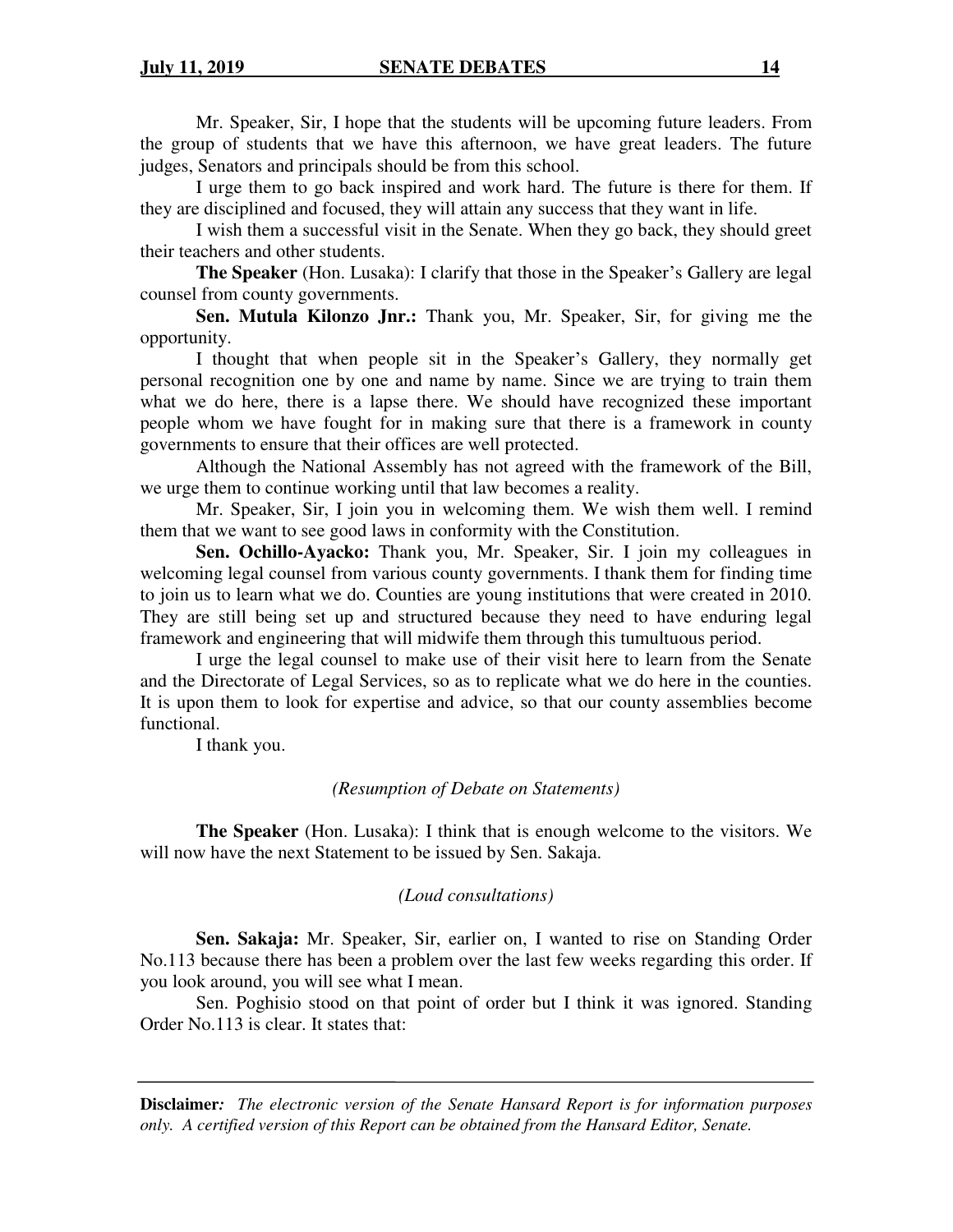"Except when passing to and from his or her seat or when speaking, every Senator when in the Chamber shall be seated, and shall not at any time stand in any of the passages and gangways."

 The biggest offender is my brother, Sen. Mutula Kilonzo Jnr., the Senate Minority Whip and the Senate Majority Leader. Generally, it is the leadership. It gives a picture of a disorderly House that is almost like a market centre.

**Sen. Mutula Kilonzo Jnr.:** On a point of order, Mr. Speaker, Sir. Yesterday Sen. Orengo mentioned his brother, Sen. Sakaja, the distinguished nephew of--- I did not understand the roles.

 The Whip is the only person who is allowed to walk around the House at any time and place except sit in the seat of the Speaker.

**Sen. Sakaja:** Mr. Speaker, Sir, while that is contestable depending on the manner and tools of whipping, if you have noticed  $- I$  am sure the-Clerks-at-Table have  $-$  many Members are always on the gangways. You also keep telling Members to consult in low tones. The Senator for Nandi County is a serial offender.

Allow me to issue my Statement.

## LACK OF SUPPORT TO FAMILIES OF VICTIMS OF THE ETHIOPIAN AIR CRASH

**Sen. Sakaja:** Mr. Speaker, Sir, pursuant to Standing Order No.51(1), I rise to make a Statement on a matter for which the Committee on Security, Defence and Foreign Relations is responsible. This was to be done earlier but I will still do it. This is following a petition on the Floor of the House on  $2<sup>nd</sup>$  July, 2019, regarding the lack of support for issuance of death certificates and facilitation of counseling by the Ministry of Foreign Affairs to families of the victims of the Ethiopian Air Crash.

 The Committee noted with gravity and emotional nature of the matters raised and wishes to report that it has begun moving expeditiously to put the matter to rest through the following steps.

(1) Petitioners have been invited to attend committee meeting next week on Thursday. We have begun engaging the Cabinet Secretary (CS) for the Ministry of Foreign Affairs, who has to explain before this House the progress made to retrieve certificates of death on behalf of the families of the 32 Kenyans who lost their lives in the Ethiopian Air Crash.

(2) We are engaging the Ministry of Health on steps that have been taken to offer counseling and the requisite post-crash trauma support, noting that families were unable to retrieve their loved ones' remains for burial and many of them have post-traumatic stress disorder.

(3) We are engaging the Ministry of Interior and Coordination of National Government on the broader concerns that were raised by Members on the Floor on mechanisms that the Government puts in place whenever a disaster of such magnitude happens and what will happen in case of future disasters.

(4) We are engaging the Solicitor-General to inform the Committee on matters regarding representation and compensation of the victims of the crash by the aircraft from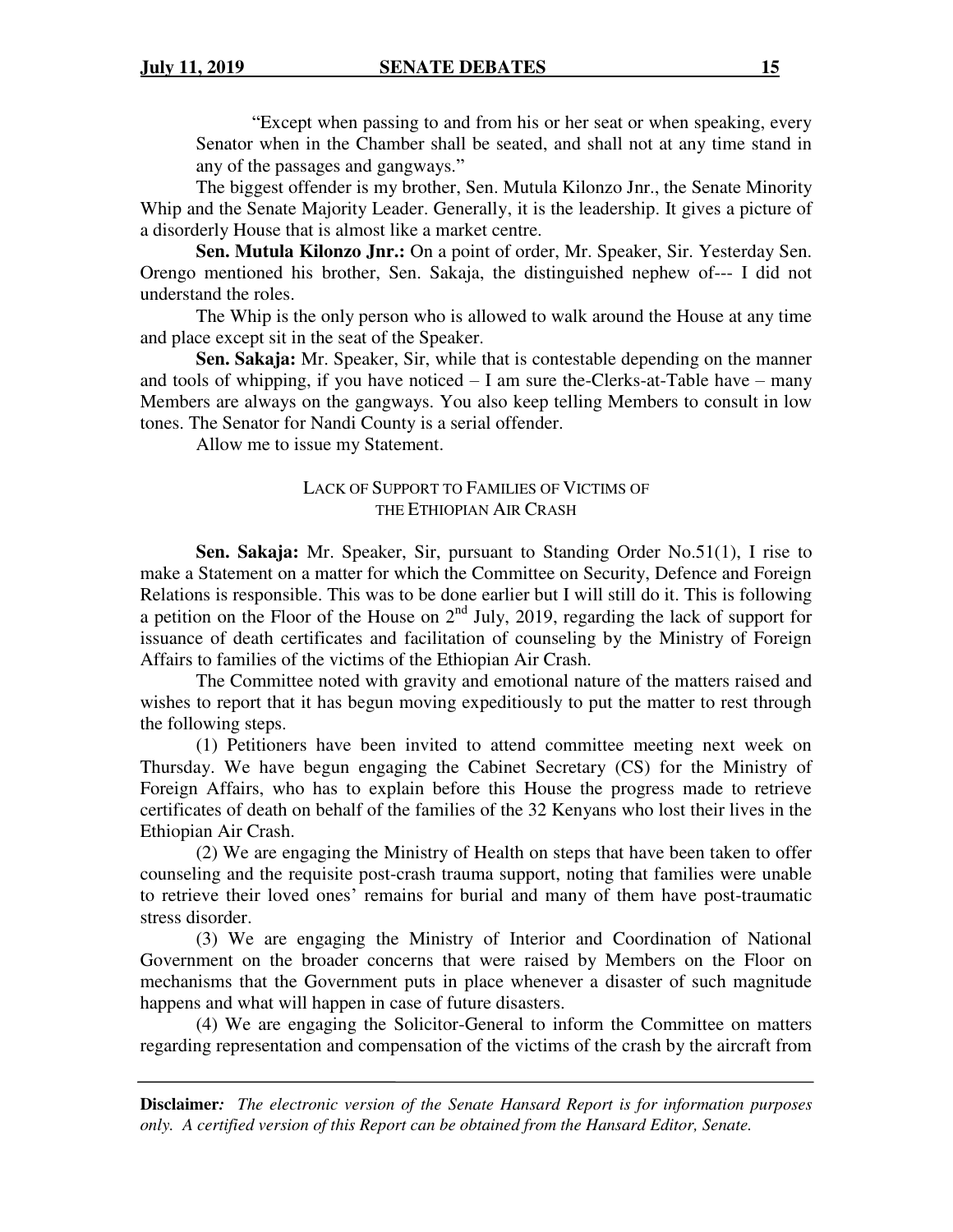the Boeing Company, who have acknowledged culpability for the Ethiopian Air Crash. We have noted that other countries have their people represented and they will sue the Boeing Company for large amounts of money and we would like to know where Kenya is.

 Other related matters that rose in the preliminary consideration of the petition include the challenge with regard to access to birth certificates and other identification documents. I gave a statement regarding the same.

 Concerning steps to mitigate the difficulties faced by Kenyans in applying for the e-passports that are issued by the Department of Immigration Services especially at Nyayo House and mechanisms put in place by the Government to address disasters in our country, Sen. Mutula Kilonzo Jnr. and I sponsored The Disaster Risk Management Bill which seems to be stuck in the National Assembly.

 Finally, as a committee, we would like to thank sincerely the Senate Majority Leader, Sen. (Rev.) Waqo and Sen. Ochillo-Ayacko who joined us this morning to consider statements that had been committed to the Committee on Security, Defence and Foreign Relations. We have agreed on the next steps. We would like to urge Senators, when invited, to follow up the logical conclusion of their statements by attending the Committee meetings when invited because some of them do not.

#### I thank you.

**The Speaker** (Hon. Lusaka): Sen. Sakaja, you should proceed with Statement (f), so that you conclude on matters security.

**Sen. Sakaja:** I am so guided, Mr. Speaker, Sir.

#### ACTIVITIES OF COMMITTEE ON NATIONAL SECURITY, DEFENCE AND FOREIGN RELATIONS

Sen. Sakaja: Mr. Speaker, Sir, this is a report of the Committee on Security, Defence and Foreign Relations for the period starting  $1<sup>st</sup>$  January to  $30<sup>th</sup>$  June, 2019, pursuant to Standing Order No.51(1)(b).

 During the period under review, the Committee held 18 sittings, considered three Bills, two petitions, 16 statements, and undertook county visits to four counties. The Bills that were considered are: The Prevention of Terrorism (Amendment) Bill, The County Law Enforcement Bill and The Registration of Persons (Amendment) Bill. We had deliberations with the Sponsors of the Bills and conducted public hearings which were well-attended and we have tabled reports for two Bills.

 Concerning The Registration of Persons (Amendment) Bill, 2019, the Committee considered the Bill pre-publication scrutiny stage and unanimously resolved to recommend to the Speaker that the legislative proposal be declined in a letter dated  $4<sup>th</sup>$ April, 2019. The Committee gave its reasons. We cannot stop the process but you can rule that it goes on. However, the Committee felt that it was not time for us to have such legislation.

 Regarding statements, pursuant to Standing Order No.48(1), we handled 16 statements during the period. All the 16 statements generally fall under the mandate of the Ministry of Interior and Coordination of National Government and were as follows: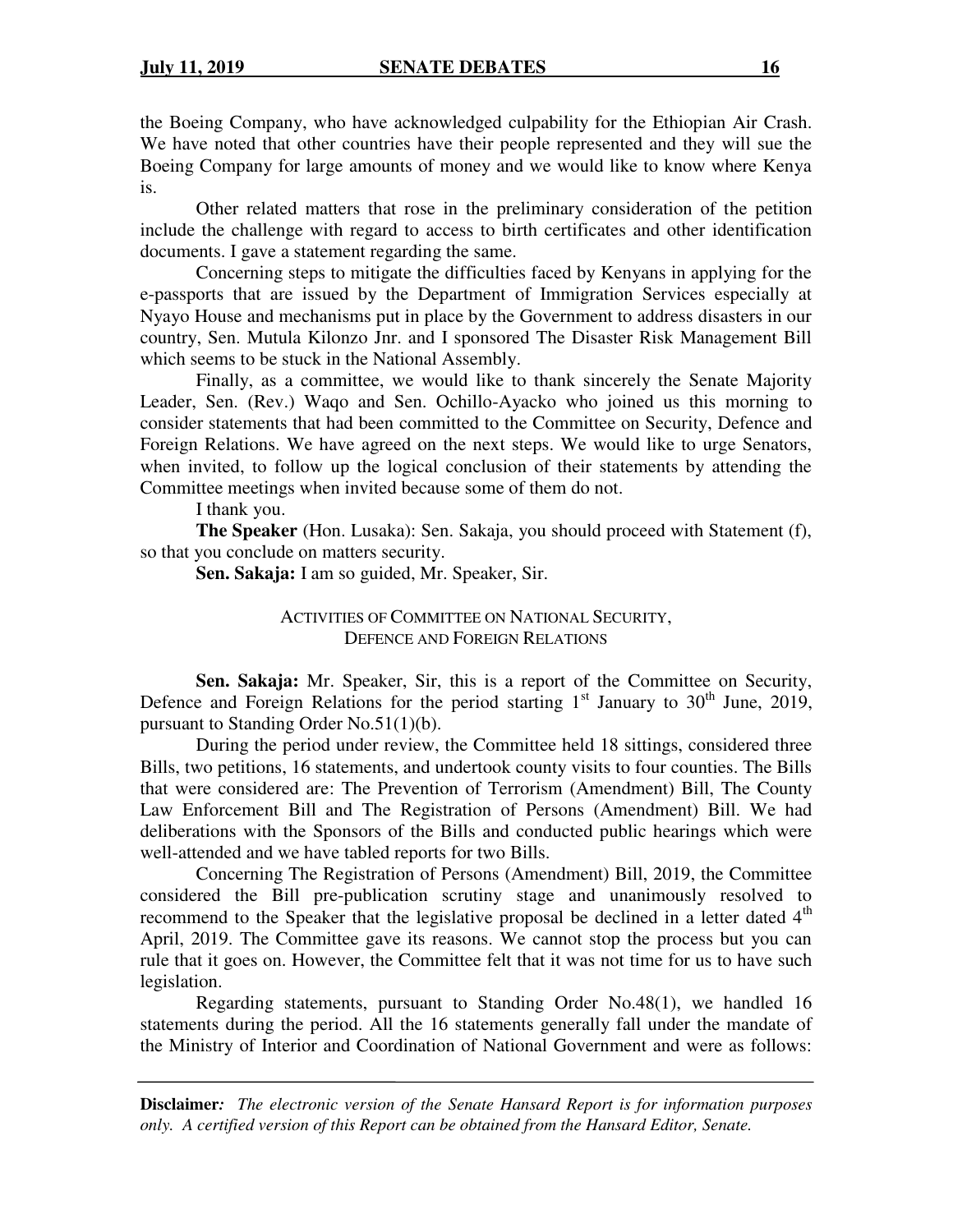There was a statement sought by Sen. Dullo who is the Deputy Senate Majority Leader on the border dispute between Isiolo and Garissa counties. We received a response from the Ministry and shared it with the Senator for Garissa County, who is the substantive Chair of the Committee on Security, Defence and Foreign Relations and the Senator for Isiolo County. We engaged with the Ministry and we have been advised accordingly.

Sen. Farhiya sought a statement on the inventory of land and property belonging to the National Police Service (NPS). We received a response from the Ministry, interrogated it and shared it with the Senator. However, the Committee was not and remains unsatisfied with the response and has invited the CS to shed more light on the matter.

There was also a statement that was sought by Sen. Cheruiyot on the National Integrated Identity Management System (NIIMS). We met with the CS and also extended invitations to all Senators. The matter was concluded and the Senator expressed deep satisfaction on how the Committee handled the matter.

Sen. (Dr.) Ali sought a statement on increased drug abuse in Wajir County. We received a response and shared with the Senator. He did not indicate whether he was okay with the response but we shall hear from him.

Sen. Cherargei sought a statement on re-opening of the immigration centre in Eldoret. We are still waiting for the response from the Ministry on that.

There was another one by Sen. (Rev.) Waqo regarding increased insecurity in Marsabit County especially on the border. Sen. (Rev.) Waqo attended the Committee meeting today. We looked at the Statement and agreed on the next steps of action because some of the responses were inadequate.

*[The Speaker (Hon. Lusaka) left the Chair]* 

## *[The Temporary Speaker (Sen. Nyamunga) in the Chair]*

Madam Temporary Speaker, Sen. Ochillo-Ayacko sought a statement on criminal activities of a gang called "Sangwenya".

 We are in receipt of the response and we shared it with the Senator in our meeting with him this morning. We want to use Migori County as an example because various governors have started deploying gangs and they are using them to terrorise Members of the County Assemblies and other politicians. We have invited the Cabinet Secretary and we shall also visit Migori County.

We are waiting for the response on Turkana County. There are many others, and I do not know if you want me to list all of them. Sen. Malalah sought a Statement on the killings in Matungu Constituency and it is similar to the Statement sought by the Senator for Vihiga County on the killings in Kilingili. We will be going to western Kenya next week;  $18<sup>th</sup>$  up to  $20<sup>th</sup>$ July, 2019. We will attend the funeral of Joe Kadenge and then use the opportunity to visit the region. I hope that Sen. Malalah and Sen. Khaniri will accompany us. On 21<sup>st</sup> July, 2019, we shall be with Sen. Outa and Sen. Cherargei discussing the border issue between Nandi and Kisumu counties.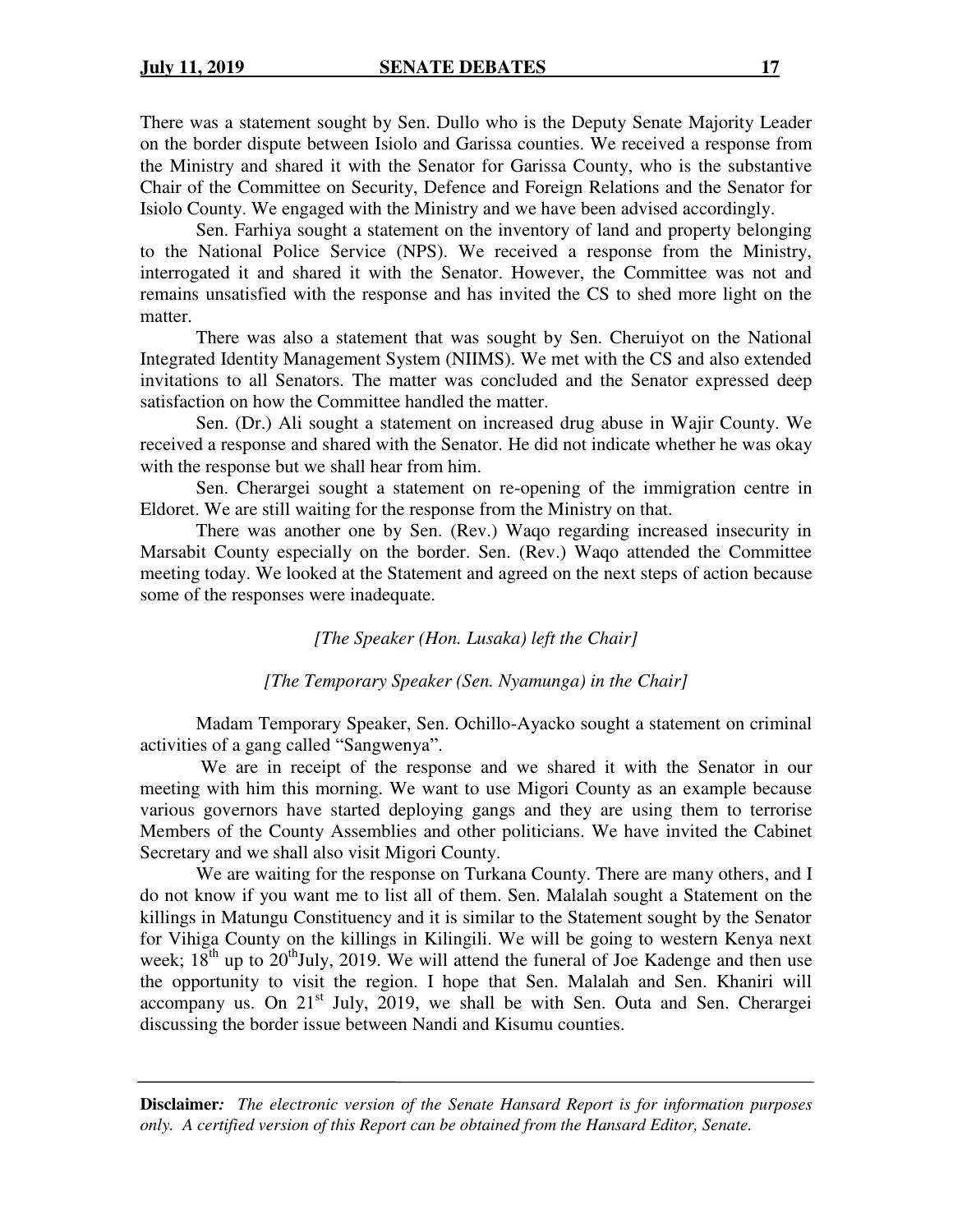On the Statement sought by Sen. (Dr.) Musuruve on assault of a secondary school student on  $6<sup>th</sup>$  June, 2019, we sought a response from the Ministry. It is important for the Senators to note that our Committee gets Statements almost on a daily basis. To easily deal with these issues, we shall compile the Statements and then organise for a full meeting once a month which will run from morning to lunch time. In the meeting, we will have all the security agencies; the Inspector-General of Police, CS and the Principal Secretary for the Ministry of Interior and Coordination of National Government. We will send the compiled Statements to them and they will give us a preliminary response as we have done today. We will later sit together so as to exhaustively deal with these issues. That will help us avoid calling the CSs every week.

I will finally talk about Sen. Murkomen who had sought a Statement on the withdrawal of police reservists from communities in Kerio Valley. We scheduled a meeting with the CS and the Senators attended that meeting.

Sen. Halake had also sought for a Statement on the cyclic droughts and floods in the country and we have received a response from the Ministry asking that it be redirected. Our plea is that the Ministry should not send the Statement back to us. Instead, they should forward it to the relevant Ministry because the back and forth, paper trail and bureaucracy in Government slows down this process. However, we have rerouted it to the relevant Ministry.

Two Petitions were referred to our Committee and we have dealt with them and will be bringing a report. The first Petition was on ex-Kenya Air Force officers and servicemen---

**The Temporary Speaker** (Sen. Nyamunga): Sorry, Senator. Sen. Shiyonga, do you have an intervention?

**Sen. Shiyonga**: Yes, Madam Temporary Speaker. I have an intervention.

I appreciate what my colleague has said. His work plan is good but when he comes to Kakamega, he should remember that we are also there in as much as Sen. Malalah is the leader of the delegation. Can he incorporate us in order for us to know what is going on in our counties?

**The Temporary Speaker** (Sen. Nyamunga): Hon. Senator, I think that there is still time to consult all the people who are concerned because he mentioned that they will be going on the  $20<sup>th</sup>$  July, 2019.

**Sen. Sakaja**: Madam Temporary Speaker, we respect all the Senators in this House but we also respect the fact that there are county delegations and when the leader of the delegation of Kakamega---

**The Temporary Speaker** (Sen. Nyamunga): Senator, you do not want to let that one pass?

**Sen. Malalah**: Madam Temporary Speaker, when we were sworn in, we were inducted on the roles that we are supposed to play in this House. I want to remind Sen. Shiyonga that she belongs to a delegation called Kakamega and the leader of that delegation is none other than the elected leader of Kakamega, Hon. Sen. Cleophas Wakhungu Malalah. If she wants to know anything, she has to consult me instead of standing here and purporting to want direct information.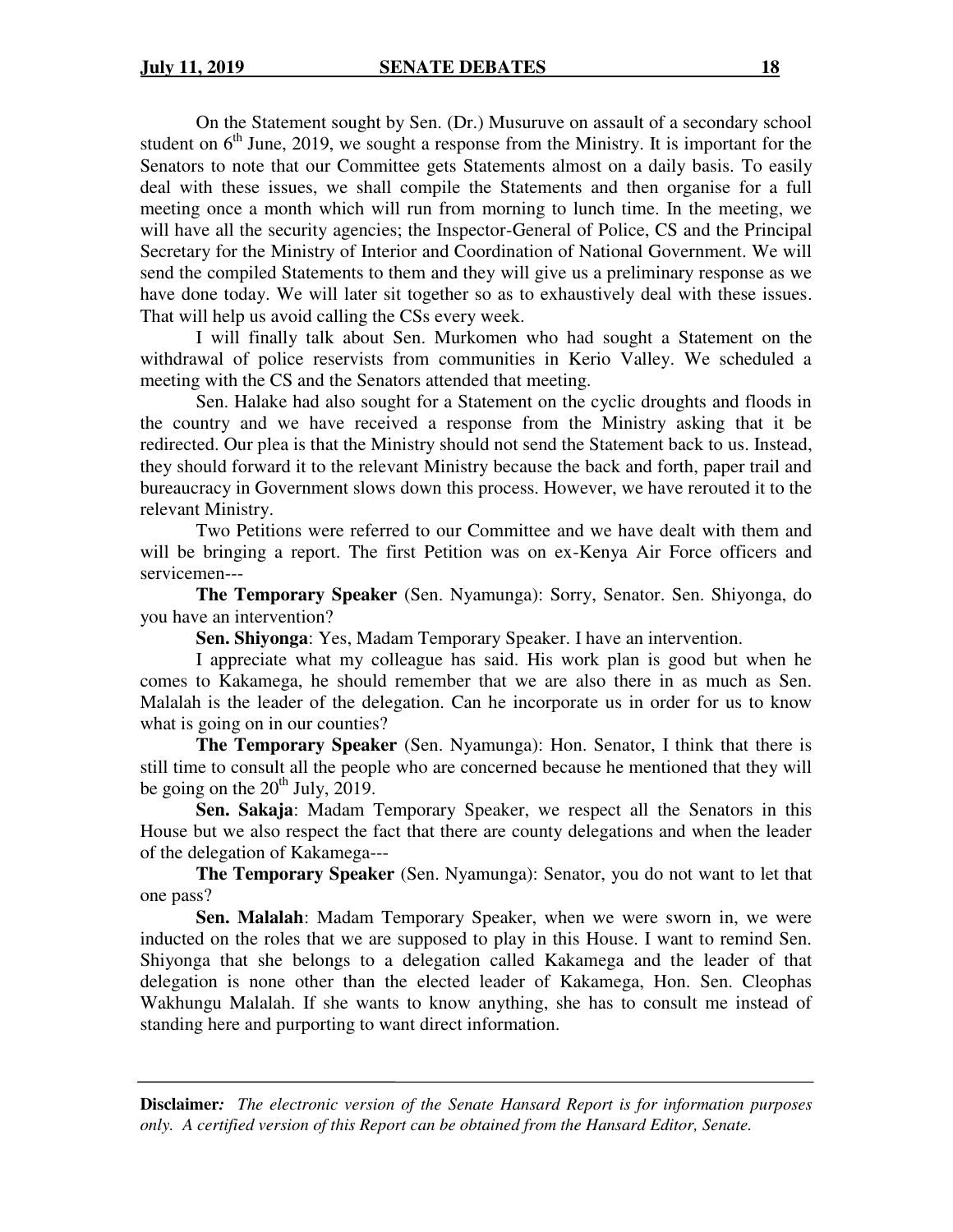*(Laughter)* 

**The Temporary Speaker** (Sen. Nyamunga): Hon. Senators, there are a lot of interventions.

**Sen. Cheruiyot**: Madam Temporary Speaker, we should not let the point by Sen. Shiyonga pass. On behalf of women, I want to defend her. I am the leading defender of women in this House.

Given the recent tribulations that the Senator for Kakamega has had with police officers, it will be in order for Sen. Shiyonga to be properly briefed just in case Sen. Malalah is taken to Kisumu.

## *(Laughter)*

**Sen. (Dr.) Zani**: Thank you, Madam Temporary Speaker. Sen. Shiyonga is a Senator and can participate in any role. She can also have discussions with anybody. As a Member of delegation, she can choose to involve herself on matters regarding the delegation or matters regarding the particular constituency that she represents. Being a Member of a delegation does not mean she has to be muted but she can consult.

In the initial consultations, she can indicate to the elected Senator on what they need to vote for. Those rights are ascertained at the level of voting and not at the level of participation. That is a good intervention from Sen. Shiyonga.

**The Temporary Speaker** (Sen. Nyamunga): Hon. Senators, elections are done in two ways; nomination or universal suffrage. Therefore, let us be clear on these things.

**Sen. Farhiya**: Thank you, Madam Temporary Speaker. I think that the Senator for Kakamega County is completely out of order. Sen. Shiyonga is not subservient to him. We should have some respect in this House. She is here as a Senator in her own capacity. It is wrong for a leader of a delegation to disrespect a Member of his delegation and it speaks a lot about the kind of leadership that he is providing.

**The Temporary Speaker** (Sen. Nyamunga): Sen. Sakaja, can you conclude.

**Sen. Sakaja**: Madam Temporary Speaker, I will not wade into that. I have the largest delegation. Sen. Farhiya is number one in my delegation and I also have Sen. Mugo, the indefatigable Sen. Omanga, Sen. Kwamboka, Sen. Kasanga and others. As a delegation, we do a lot of consultation and we will continue doing that.

**Sen. Kinyua**: On a point of order, Madam Temporary Speaker.

**The Temporary Speaker** (Sen. Nyamunga): Just one minute, Senator. I want to know what it is before I give you the opportunity.

**Sen. Kinyua**: Madam Temporary Speaker, the Speaker ruled on that issue last week. I do not know why it is being changed. He said that the leader of the delegation will be informed and it will be his prerogative as to whether to inform the Members of the delegation or not.

**The Temporary Speaker** (Sen. Nyamunga): Senator, I already made a ruling on that. I said that there is enough time for consultation. Let us leave that matter to rest. Please, conclude by going to your point.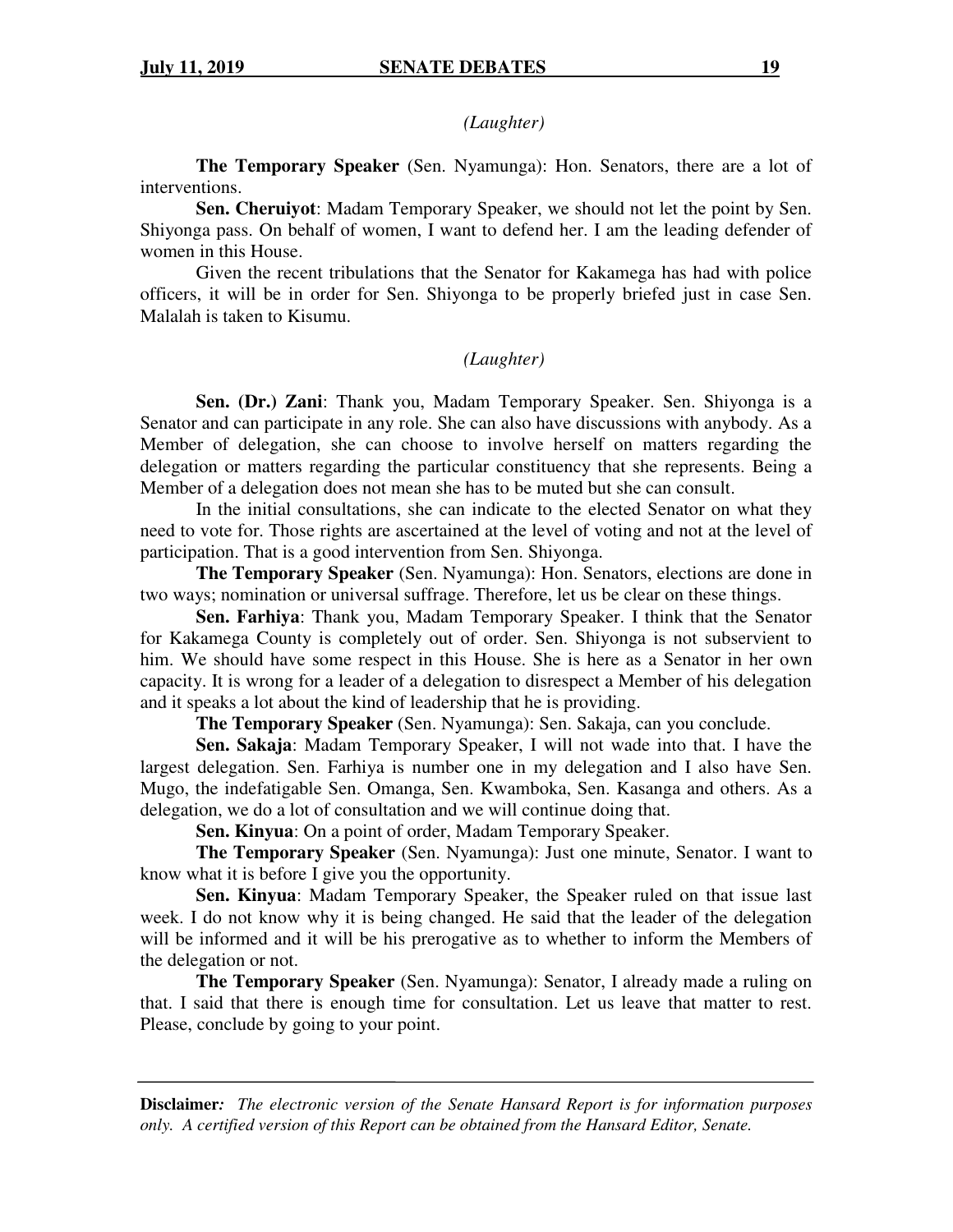**Sen. Sakaja**: Madam Temporary Speaker, my Committee informs all Senators of our activities on our digital platforms.

The first Petition that we dealt with was on awards to ex-Kenya Air force officers and servicemen by the courts. We have repeatedly met the CS for the Ministry of Defence, Chief of Defence Forces, National Treasury, the Attorney-General and the petitioners. We held our final meeting on the 1982 attempted coup and we will bring our report to the House.

The second Petition was on insecurity caused by illegal camel herding in Teri B Ranch in Taita-Taveta County. We have had deliberations with the Senator; we went to the ground in Taita-Taveta County and received the views of the County Government. Our report is ready. However, it is important to note that there are still issues around that and that is one area where we have to pronounce ourselves strongly, as a House.

Under Article 245(2) of the Constitution, the Committee on Administration and National Security of the National Assembly and our Committee successfully vetted the nominee to the position of Inspector-General of Police, Mr. Hillary Mutyambai. We brought a report to the House and the nominee has since been appointed to serve as the Inspector-General of Police by H.E. the President.

In respect to the county visits, we have undertaken successful visits to Taita-Taveta, Kilifi, Mombasa and Kwale counties. We intend to visit Kakamega, Kisumu and Nandi counties to assess not just the state of borstal institution but the state of security and all matters under our mandate.

We undertook an oversight visit on the implementation of the matter of Solai Dam Tragedy to evaluate the status of implementation jointly with the standing Committee on Justice, Legal Affairs and Human Rights.

Madam Temporary Speaker, we are scheduled to meet the Ministry of Interior and Coordination of National Government to receive a comprehensive status report on the implementation of the resolutions by this House. We made strong resolutions in this House on the issue of Solai Dam that have informed some of the prosecution in court. We keep reiterating to all and sundry that resolutions of the Senate of the Republic of Kenya are not suggestions. They are resolutions of Parliament and they must be adhered to.

In collaboration with the Justice and Legal Affairs Committee (JLAC), we have two inquiries. One is on the state of prisons just as you have heard in the statement by Sen. Halake. It comes in line with that. We have visited the GK Prisons of Kwale and Kilifi. During these visits, we have noted the issue of land belonging to prisons being at the risk of being grabbed. We have earmarked those parcels of land and passed them to the Committee on Land, Environment and Natural Resources.

Madam Temporary Speaker, some of the issues affecting prisons include; lack of surveillance technology and congestions in prisons because the remandees are unable to raise bail and bond imposed by the courts. We are imploring on the JLAC to look at the structure of our criminal justice system because it costs much more per day to keep some of these remandees in jail who need to pay Kshs2,000 or Kshs3,000. It cost less to release them. We need to have a legal framework on how this can be done.

Secondly, we are inquiring into the issue of extrajudicial killings and forced disappearances in this country to find out why this issue is so prevalent. The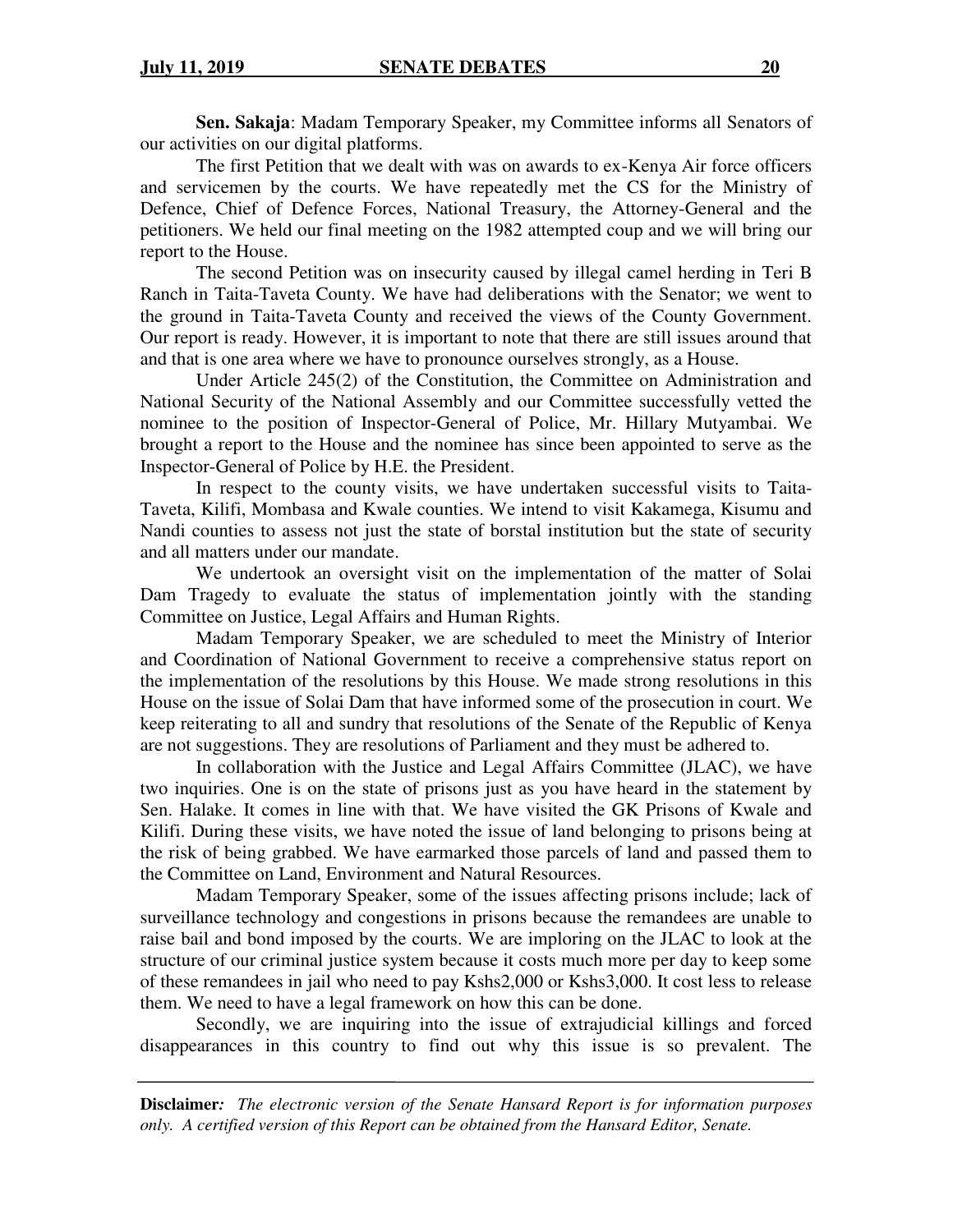responsibility of law enforcement organs and the options that are available for families and victims of extrajudicial killings and we are going to make recommendations.

In the next two weeks, this Committee is going to be in Dandora and Kayole in Nairobi as some of the areas that are worst hit by the issue of extrajudicial killings where we are losing young people every day.

Madam Temporary Speaker, we intend to carry out the following activities in the next quarter; holding monthly meeting with those whom we oversight under the mandate of our Committee to respond to questions raised by hon. Senators, a meeting with the Cabinet Secretary, Ministry of Foreign Affairs and International Trade, to deliberate on integrity and security of the Kenya's borders including and not limited to our maritime border with Somalia that is trying to make us landlocked, the status of Kenya's missions abroad and all the border posts across our country. We have had complaints and concerns by many of our missions in various countries because they are unable to serve Kenyans as they should.

We are also going to hold deliberations with the Cabinet Secretary, Ministry of Interior and Coordination of National Government, on the on-going police reforms and housing programme, double registration of motor vehicles, new generation number plates, extrajudicial killings, road blocks, the status of the border posts and issuance of epassports. We shall have a workshop in September, 2019 on drugs and youth radicalization.

I thank you, Madam Temporary Speaker.

#### *(Interruption of Statements)*

**The Temporary Speaker** (Sen. Nyamunga): Hon. Senators, before we continue, I have a communication to make.

## **COMMUNICATION FROM THE CHAIR**

VISITING DELEGATION FROM FR. SCHEFFER ASUMBI PRIMARY SCHOOL, HOMA BAY COUNTY

Hon. Senators, I would like to acknowledge the presence in the Public Gallery this afternoon of visiting students and teachers from Fr. Scheffer Asumbi Primary School in Homa Bay County.

In our usual tradition of receiving and welcoming visitors to Parliament, I extend a warm welcome to them. On behalf of the Senate and on my own behalf, I welcome and wish them a fruitful visit.

I thank you.

## *(Applause)*

I will allow one or two comments to welcome the students. Is there is anybody who is interested in welcoming the students? The Senator for Homa Bay County is not in the House but anybody else can welcome the students on his behalf.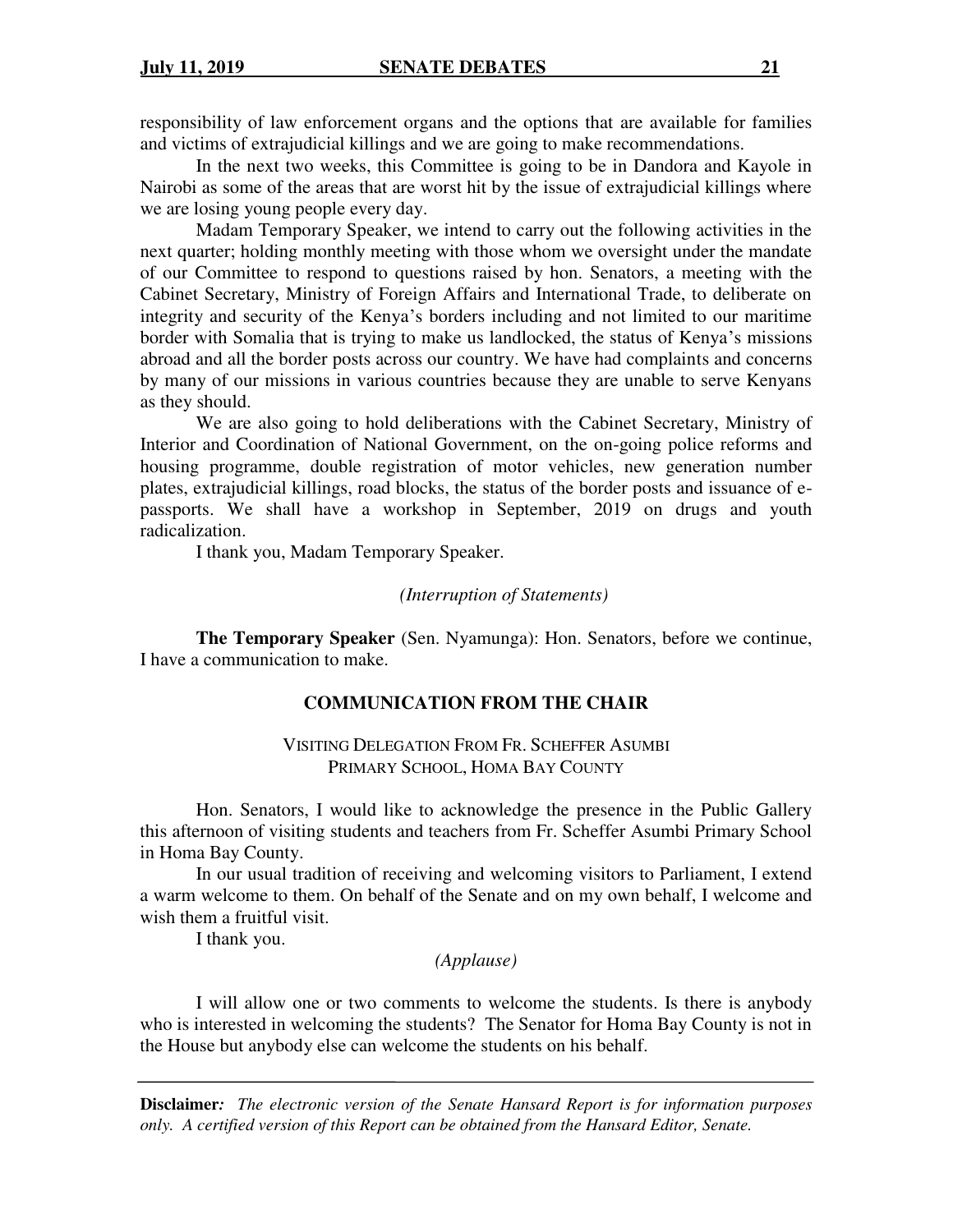Kindly, proceed, Sen. Sakaja.

**Sen. Sakaja**: Madam Temporary Speaker, the Senator for Homa Bay County and I share a few things in common. We were born on the same day. We share a birthday and we went to the same school, Lenana School. I can therefore give welcoming remarks on his behalf.

 I join you in welcoming the students from Homa Bay County. They have come a long way to be in the Senate today. I hope that they have enjoyed their time here. I would like to tell them that if they put their hearts and minds to their work in school and listen to their teachers, they will achieve anything that they put their mind to. I wish them all the best and hope that they enjoy the rest of their stay here.

**The Temporary Speaker** (Sen. Nyamunga): Hon. Senators, our time is spent and there is a lot of interest on the statement made by Sen. Sakaja. For the sake of fairness, I guide the every speaker gives their comment in two minutes only. Kindly, be very brief because several Members would like to make comments

#### *(Resumption of Debate on Statements)*

 **Sen. Mutula Kilonzo Jnr.:** Madam Temporary Speaker, we must say when a Committee has done a good job. The Committee led by Sen. Sakaja has done a good job and we must commend them for the effort of making sure that we get our responses quickly.

 Due to the intervention of the Committee on National Security, Defence and Foreign Relations, the people of Solai are now meeting freely without intimidation or teargas. I therefore congratulate the Committee for the good job that they have done.

I thank you.

**Sen. (Dr.) Ali**: Madam Temporary Speaker, I wish to congratulate the Committee. Our Government did not perform according to the requirement on the issue of the Ethiopian Airlines Tragedy. They have failed in their performance. I do not see why the Government has not talked about the tragedy until now. The families of the victims have not been issued with death certificates. Those are issues that should have been handled immediately by the Government.

 I sought a statement on the issue of drug abuse in Wajir. I am not very happy with the response that I received on that matter. I went to the National Agency for the Campaign against Drug Abuse (NACADA) but their response was not so good. I therefore hope that the Committee will look into the issue further. I will look for the Chairperson of the Committee to discuss the issue further and get a solution.

I thank you.

**The Temporary Speaker** (Sen. Nyamunga): What is your point of order, Sen. Mutula Kilonzo Jnr.?

**Sen. Mutula Kilonzo Jnr.:** Madam Temporary Speaker, the issue raised by Sen. (Dr.) Ali is important. I raise this concern after the direction given to Sen. Sakaja's Committee. There was misdirection. All that is required is for the Attorney-General to move to court and make declaration that those people are dead and therefore death certificates should be issued. That communication was supposed to be issued through the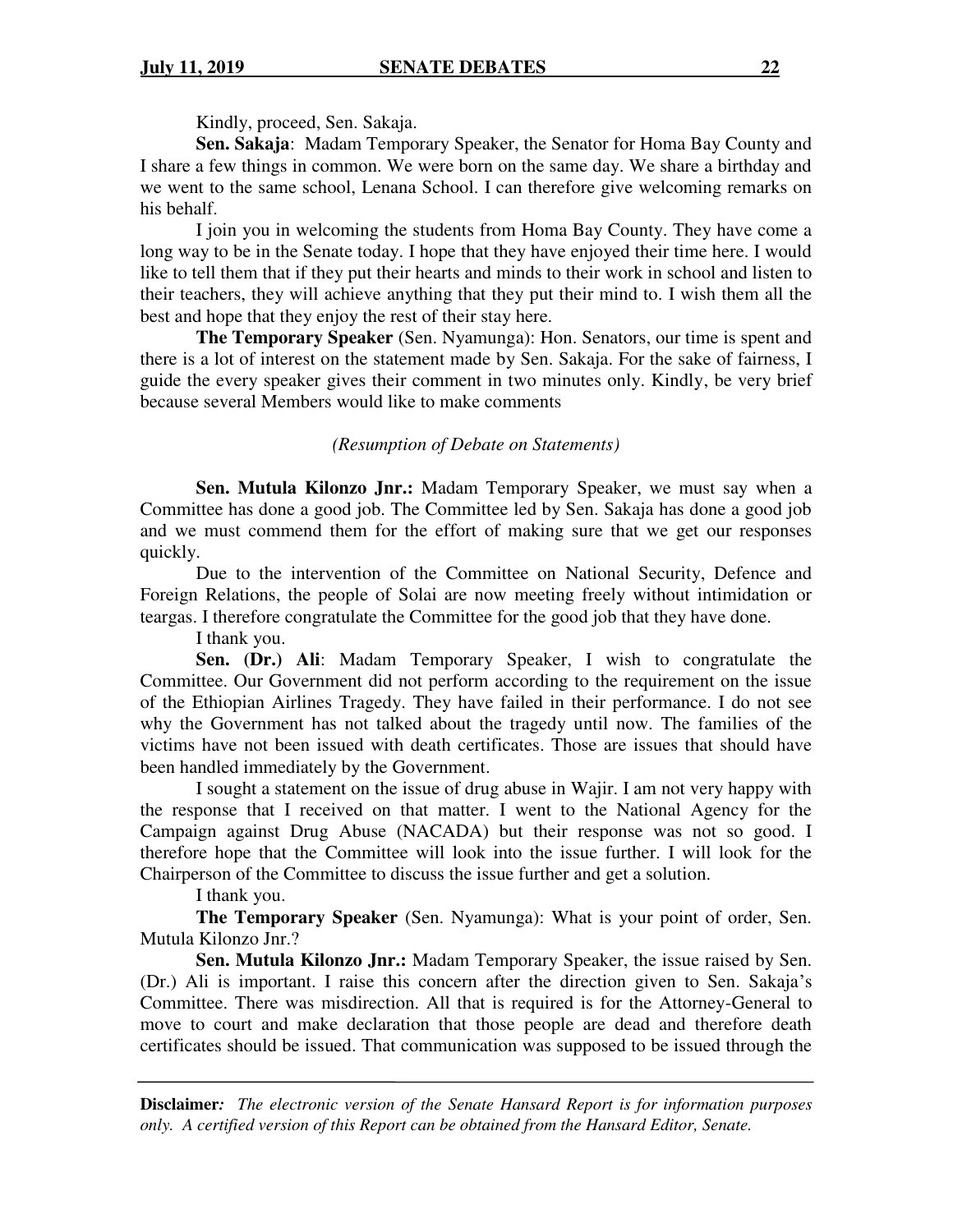Speaker. There is no reason why the beneficiaries of those people are suffering and there is nothing that we are looking for.

The people that were in the Ethiopian Airways plane are dead and a declaration under these accidents is what needs to be done in court. A formal request should be made. The Committee should make this easy for the families of the victims who have suffered for so long. They did not bury their own, they do not know where their kins are, they do not have death certificates, lawyers are after them and they continue suffering.

Madam Temporary Speaker, the family members of the victims brought the issue to the attention of the Senate because they believe that this is the House of wisdom. I therefore urge Sen. Sakaja to make those declarations as quickly as possible.

**The Temporary Speaker** (Sen. Nyamunga): I hope that Sen. Sakaja has taken note of that.

Kindly, proceed, Sen. (Dr.) Musuruve.

**Sen. (Dr.) Musuruve**: Madam Temporary Speaker, I would like to commend the Senator for Nairobi City County, Sen. Sakaja, for the statement. I commend his Committee for the good work. The Government needs to take that Statement seriously. Death certificates need to be certified by the coroners and morticians. It is important for the death certificates to be issued even for the purpose of ensuring that legal processes take place.

On the issue of probate process is laborious. There is need to authenticate that the last will and the testaments of the deceased as well as identifying the assets left behind by the deceased. The creditors that the deceased owed need to be informed. The process is not easy on the beneficiaries of the deceased.

The distribution of the estate that was left behind by the deceased cannot be done if the death certificate has not been issued. The Government needs to ensure that the families of the people who were affected by the Ethiopian Airline crash are given death certificates so that they can follow the due process in order to claim the assets.

 There is also need for psychological treatment for the families, because death comes with a lot of pain and sorrow. These are families that have scars and have no one to talk to. Therefore, there is need for the Government to ensure that they reach out to the families of the deceased, talk to them and reassure them so that they get acceptance and feel that---

**The Temporary Speaker** (Sen. Nyamunga): That is it Senator; your time is up. Proceed, Sen. Malalah.

*(Sen. Malalah was not in the House)* 

I do not see Sen. Malalah here.

Proceed, Sen. (Dr.) Zani.

**Sen. (Dr.) Zani**: Thank you, Madam Temporary Speaker. I wish to commend the Committee for the work they have done. They have clearly indicated the sittings, statements and visits to counties; which is a lot of good work.

 I will give just a little bit of commendation, which is also good for the other Committees to also take up; this multi-agency approach and getting everybody to come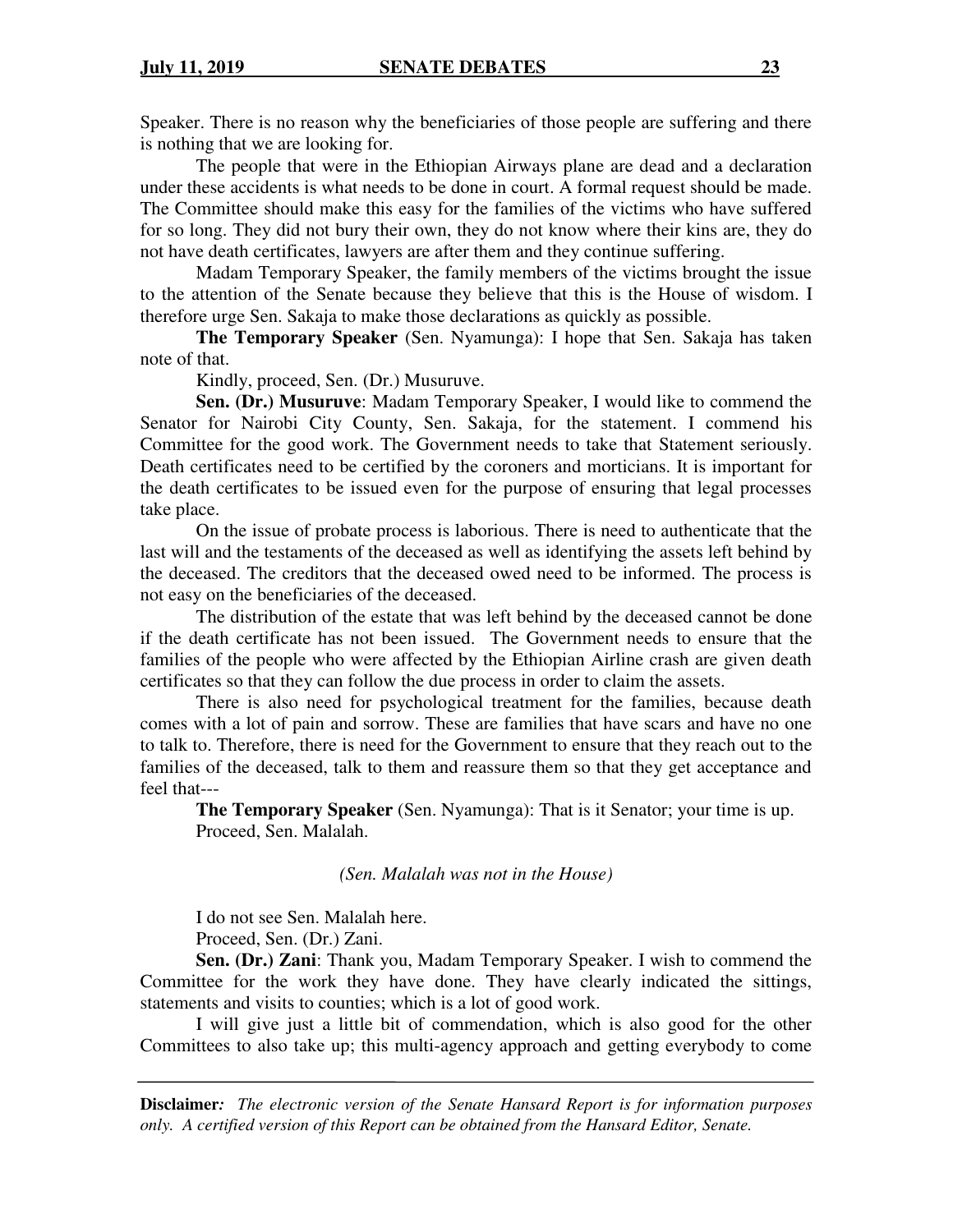on board. I belonged to the Committee on National Cohesion and Equal Opportunity with Sen. Sakaja in the Eleventh Parliament, him being in the National Assembly and I in the Senate. We did this in that Committee, and we were able to solve so many issues. This was because everybody was at the table, and they could quickly give their input, which helps to a large extent and which is very important.

 The other issue is the one of borders, boundaries and border disputes. The Chairperson mentioned it in passing, and maybe there will be a report to the House. However, it would be nice to also just assess to what extent these problems have been reduced; have they been solved or whether there are issues coming up. Are we moving further to actualizing and sorting out these border disputes? That will help us to be more pragmatic in the solutions that will come.

 Lastly, Madam Temporary Speaker, I join you in welcoming the students from Homa Bay County, and wish them well both in their session here at the Senate and in their very important lives.

Thank you.

**Sen. Cherargei**: Thank you, Madam Temporary Speaker. I commend my colleague Chairperson – the distinguished nephew, Sen. Sakaja – for this wonderful Statement of the Committee. I have only two issues; one is on the issue of birth certificates, where we still have a very big problem. I do not know how the Ministry of Interior and Coordination of National Government ---

The Chairperson should give us a serious pronouncement on how our people in the villages can access that vital document.

Madam Temporary Speaker, a birth certificate is critical, especially for our parents and children who will be sitting for their national examinations. When you go to Nandi County, for example, we have only two birth certificate registries. We have one in Nandi Hills, and the other in Kapsabet, and they serve close to one million people. I expected the Chairperson to give direction that we either use mobile birth registries, or we open more registries.

Second and finally ---

*(Sen. Sakaja stood up in his place)* 

**The Temporary Speaker** (Sen. Nyamunga): What is it, Sen. Sakaja?

*(Sen. Sakaja spoke off record)* 

Okay; that is fine. Proceed, Senator.

**Sen. Cherargei**: Madam Temporary Speaker, on the issue of birth certificates, I insist that it is so critical, and you will find people traveling far and wide and get tired in the process. We, therefore, need to make a resolution on how to assist our people to access this vital document in all our counties.

Finally, Madam Temporary Speaker, I have seen that the Inspector-General (IG) of Police has reneged on his direction on road blocks. Road blocks are being used by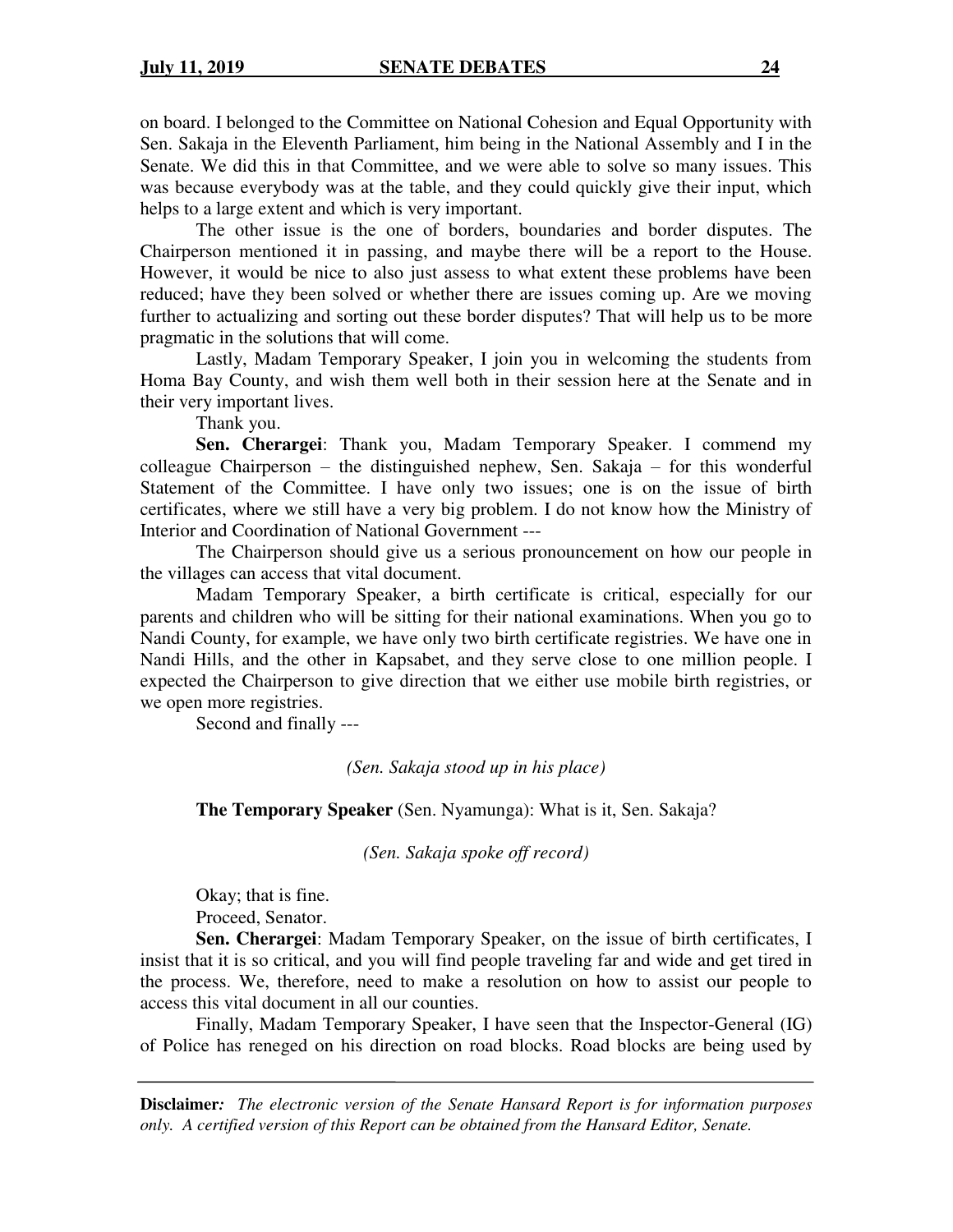police to extort our *boda boda* and *matatu* operators. Therefore, the Chairperson of the Committee on National Security, Defence and Foreign Relations must give proper direction on why the IG, Mr. Hillary Mutyambai, is going back on his word of removing road blocks from our roads, yet we know that they are extortion rings that are being used by some rogue police officers.

Thank you.

**Sen. Shiyonga**: Thank you, Madam Temporary Speaker. Thank you very much, Sen. Sakaja, for good leadership in your Committee. In fact, it is admirable how you are leading your Committee, and you are doing some good work.

Madam Temporary Speaker, if you look at the organisation and the way that Sen. Sakaja relates to his team, where he even mentions their names, it gives the team morale. I urge him and his team that security is a very important matter in the country, currently and even before. Therefore, when you will be looking at this issue, put in mind the two issues you mentioned – border security and police reservists. This is because they are very urgent and we do not need to have many Statements around, which will actually jeopardise the good work that we have been seeing from you.

Otherwise, Madam Temporary Speaker, I compliment the Committee's work. They should continue with the good plan and activities they have. We are looking up to you, and we are copying and pasting what you are doing.

Thank you.

**The Temporary Speaker** (Sen. Nyamunga): Finally, Sen. Sakaja.

**Sen. Sakaja**: Thank you, Madam Temporary Speaker. I have noted the comments by all the Members. I am grateful for the commendation to the Committee; it is team work. I have many committed Members in the Committee who are always there on time and attend all these visits. I am grateful and honoured to be chairing that Committee for now.

Madam Temporary Speaker, it is just that I am chairing two Committees, but I know that this Committee needs a lot of unwavering attention. The issue I want to point out and inform the House, because I made a Statement last week on the matter of birth certificates, and Sen. Cherargei has brought it up. The Executive launched a Rapid Results Initiative (RRI). We have realized that there are 1.3 million uncollected birth certificates. Many of them belong to villagers and people in our counties, yet they have not come forth to collect them. Therefore, there is an RRI this month.

I gave a Statement and advised the Ministry to have each county commissioner contact their respective Senator to inform them of the county-specific strategy that is being employed in their counties.

*(Applause)* 

For this month, if anybody has a birth notification in this country, they need to go to their assistant chief and their chief, and hand over that notification, because the certificates are there.

 Madam Temporary Speaker, the Government has consolidated a lot of resources from other Ministries to actually help in this one month. Kenyans and Senators need to know that these birth certificates are for free. No Kenyan should be charged a shilling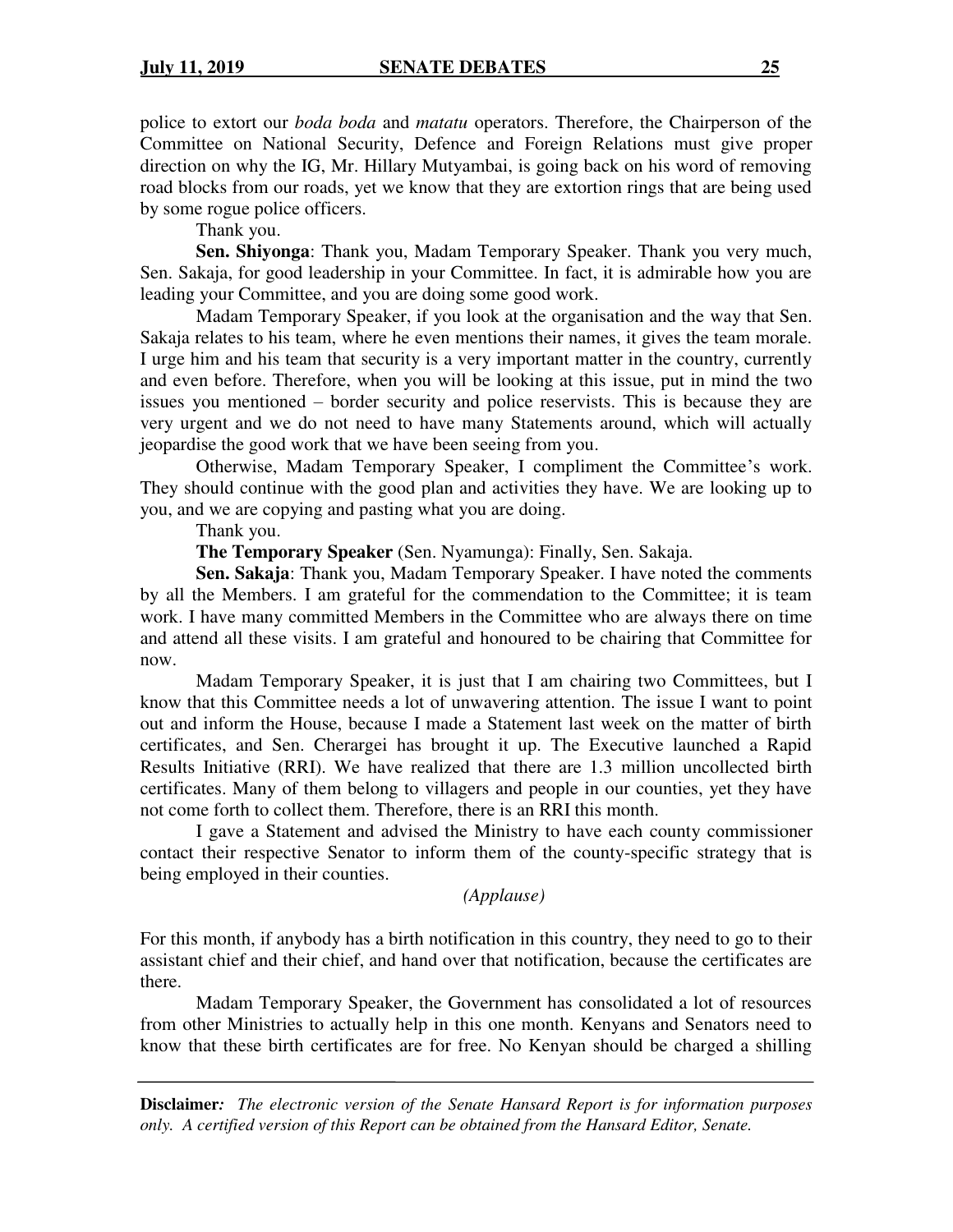during this process of collection, because the former Cabinet Secretary (CS) and our good friend, the late Hon. Nkaissery, actually gazetted that it is free; and that *Gazette* Notice has not been lifted.

Recently, I was with CS Matiangi in Kajiado, and he reaffirmed the same; that it is still free. Therefore, if there are chiefs and assistant chiefs who are asking for Kshs50 to photocopy, or this amount of money to do this or that, that is what we call in Swahili *ukora na uwizi*, because it is free.

Therefore, Senators and your respective counties, especially those from north eastern and the pastoralist counties, the bulk of uncollected birth certificates are from there. Similarly, for those of us from western, the certificates are not uncollected, but the rate of production is high, such that there are many which will need to be collected soon. Please let us inform our people to collect them during this month of the RRI.

Thank you. I am grateful to the gracious comments from Members.

**The Temporary Speaker** (Sen. Nyamunga): Next Statement.

#### ACTIVITIES OF THE COMMITTEE ON ICT

**Sen Halake:** Thank you, Madam Temporary Speaker.

I rise pursuant to Standing Order 51 (1) (b) to make a Statement on the activities of the Standing Committee on Information and Technology for the period commencing  $1<sup>st</sup>$  January to  $30<sup>th</sup>$  June, 2019.

During the period under review, our Committee held a total of 13 sittings considered one Bill and two Statements. The Committee also held two engagements with stakeholders and held one county visit.

In respect of Bills, the Data Protection Bill (Sen. Bills No 16 of 2018) was considered; this is a Bill sponsored by our Committee. The Bill was just voted yesterday in Division. While this was ongoing, the Ministry of Information and Communication Technology (ICT) gazetted a taskforce on privacy and data protection which was mandated to develop a Data Protection Policy and a Bill.

Madam Temporary Speaker, the taskforce developed the proposed Data Protection Bill, 2019 which is intended to be introduced to the National Assembly. I would like to highlight this to this House just to show some of the issues that sometimes the Committees encounter as we conduct our business.

In light of these developments, the Committee held extensive consultations with the Cabinet Secretary to chart a way forward. Therefore, on  $8<sup>th</sup>$  May, 2019, in the spirit of interdependence of the arms of Government, an agreement was reached between the Ministry of ICT and the Senate Committee on ICT to stay the Taskforce draft, harmonize the two Bills and expedite the processing of the Senate Bill.

Although an agreement had been reached, the Committee has noted that the Ministry has made steps to progress the Bill by the taskforce. At a sitting of the Committee on 19<sup>th</sup> June, the Committee met with the Cabinet Secretary for ICT and expressed its dismay at the manner in which the Ministry had chosen to handle this process.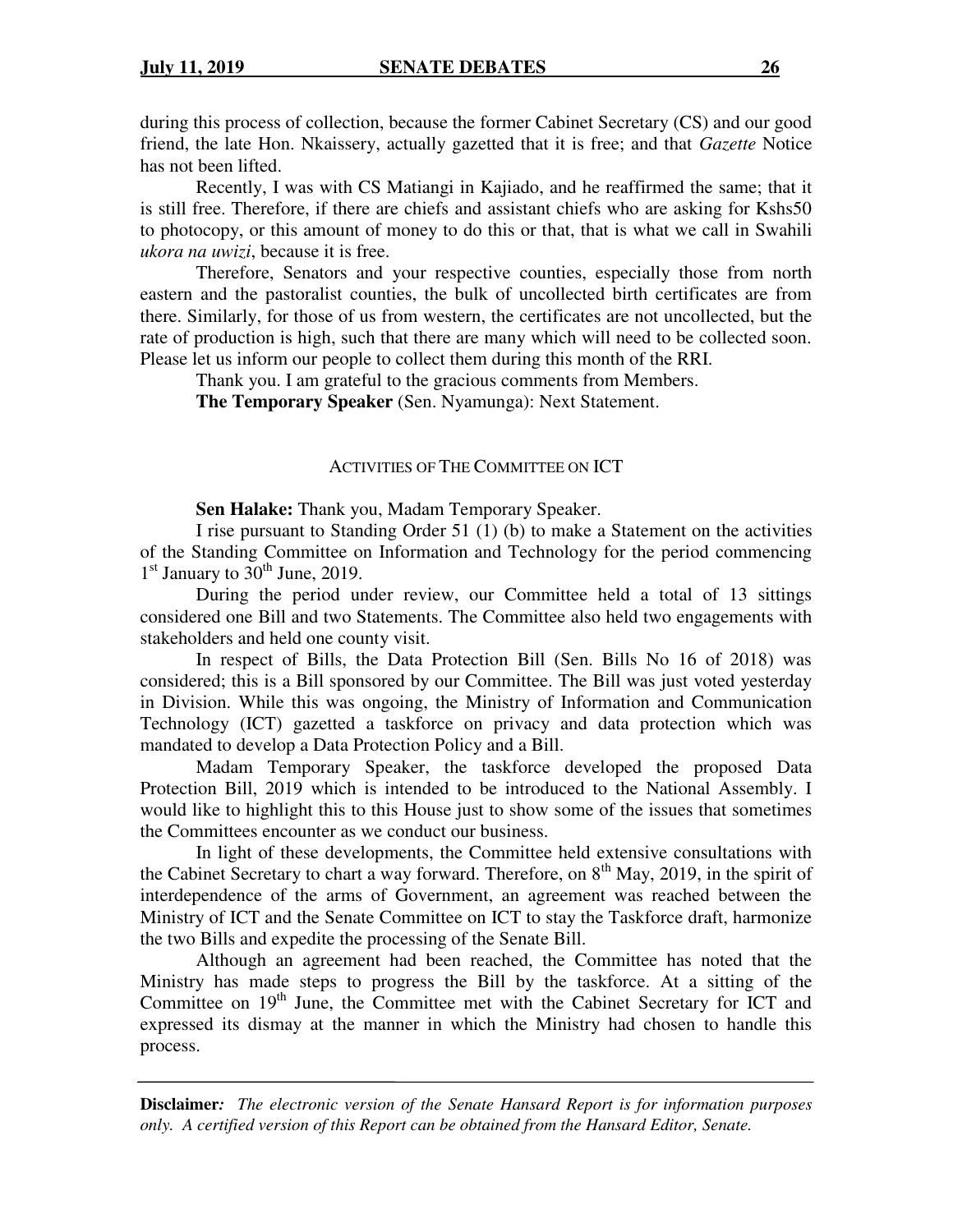#### *(Loud Consultations)*

**The Temporary Speaker** (Sen. Nyamunga): Hon. Senators, kindly consult in low voices because the Statements are very important. I think Committee Members take a lot of time going through all these Committees and mostly these questions are always asked by Members. Therefore, when we get their results, kindly we need to listen.

**Sen. Halake:** Thank you, Madam Temporary Speaker. I think I will repeat that one. Although an agreement had been reached, the Committee has noted that the Ministry has made steps to progress the Bill by the taskforce.

At a sitting of our Committee on  $19<sup>th</sup>$  of June 2019, the Committee met with the Cabinet Secretary for ICT and expressed its dismay at the manner in which the Ministry has chosen to handle this process.

For this reason, the Committee has fast-tracked the consideration of the Senate Bill and yesterday we considered the Bill and we have already passed it. As the Bill then progresses and goes to the National Assembly, I take this opportunity to urge my fellow Senators to take a keen interest and support all the processes especially in the processing of critical pieces of legislation. As we know, this is also the Bill that will protect us even as regards to the Huduma Registration numbers.

Madam Temporary Speaker, regarding the Statement, pursuant to Standing Order 48(1), two Statements were referred to the Committee during the period under review. The first Statement was requested by Sen. Olekina on the protection of consumer data by telecommunication companies which was dealt with. Just yesterday we had a meeting with all the stakeholders including the Governor of Central Bank of Kenya who came and gave us reassurances. However, this is a concern that we will be watching very closely as a Committee and we have decided that we will definitely touch base on this as we go forward.

The other Statement was requested by Sen. Kasanga on the status of mobile connectivity for marginalized areas and special projects. This is something that is still on the files of our Committee. As we speak, 202 wards have not been covered by even the basic 2G and we are doing a blitz of visits to these areas to ensure this is done in the next few months.

Madam Temporary Speaker, the Committee also met with the Cabinet Secretary for ICT to discuss responses to the Statements. However, the meeting was adjourned after having considered all these for further processing. As we speak, these are some of the issues that we will still have to make sure that implementation happens and the Committee has a schedule for ensuring that we monitor the implementation.

The Committee has also been investigating emerging issues of national concern. The ICT Committee held a meeting with the Commission on Revenue Allocation to discuss revenue management systems in county governments with specific focus on technologies deployed, to collect and manage county revenues.

Madam Temporary Speaker, I am glad that Sen. (Dr.) Zani has already brought a Bill to this House that will go a long way in helping this Committee to also monitor this process. However as per the perspective of the technology that is deployed, the Committee has already picked this issue and we have noted with concern that many of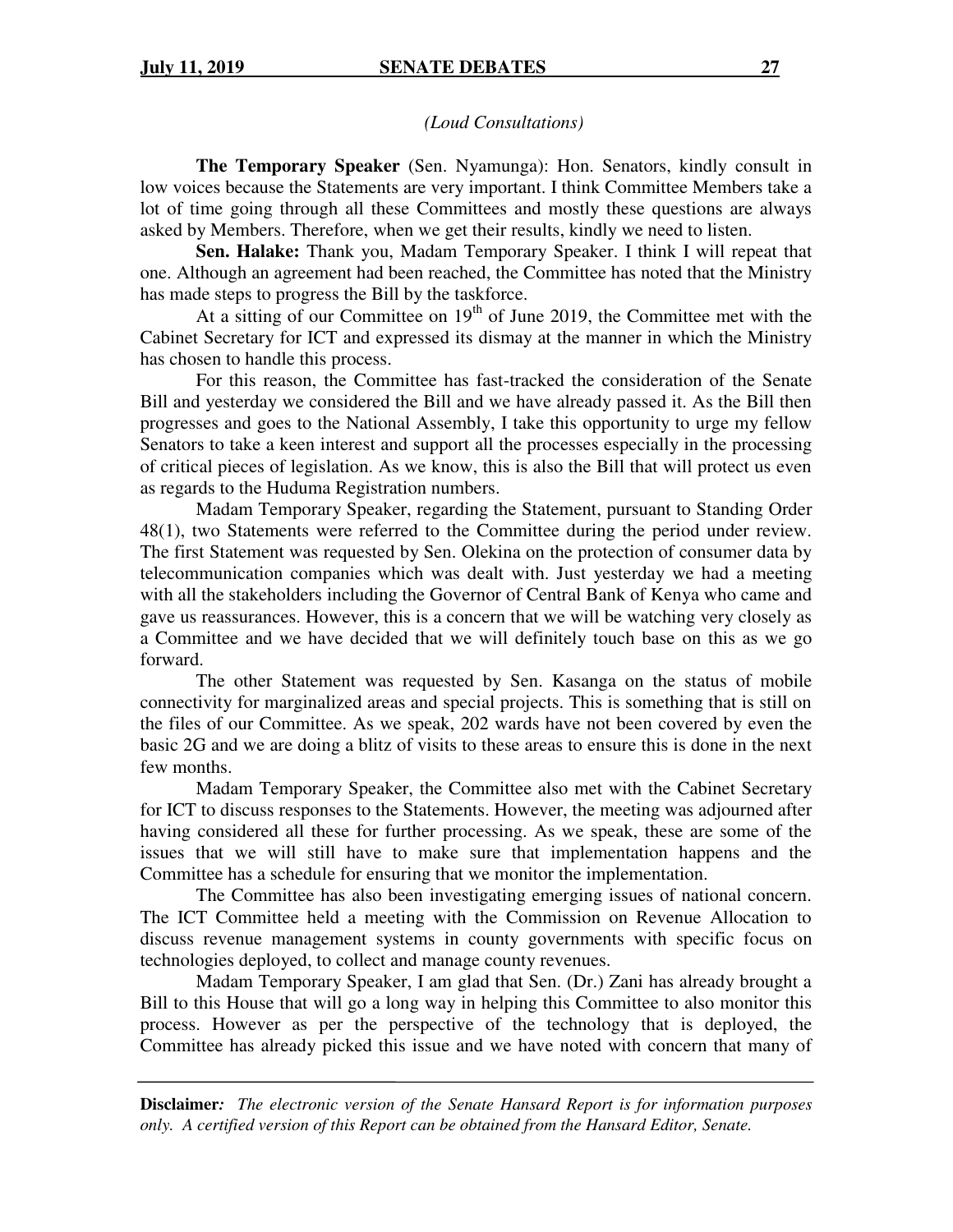the revenue collection systems were acquired at high prices and that many of the contracts on revenue sharing between the county governments and the service providers work to the disadvantage of the county governments.

Therefore, as the ICT Committee, this is under our radar as well. In that regard, we thank Sen. (DR.) Zani for bringing this to the Floor of the House in the form of amendments to the Public Finance Management (PFM) Act.

Madam Temporary Speaker, the Committee is also in the process of exploring various measures on how to improve revenue collection and management system in county governments in order to curb leakages and improve accountability through the use of efficient technology. The Committee has also been closely following up on the provision of universal coverage of 2G network as I mentioned earlier, across the country.

To this end, the Committee has met with the Cabinet Secretary for ICT and the leadership of the Communications Authority of Kenya (CA) who outlined to us the measures they are implementing to ensure universal 2G network coverage is achieved across Kenya.

Madam Temporary Speaker, we are happy to report that the Universal Service Fund has been rolled out to help connect areas with no mobile signal coverage for data transmission. However, as I mentioned, this is work in progress that the Committee has picked as its area of priority. You will see that going forward, we will be monitoring the progress very closely.

The Committee is also monitoring the implementation of the Digital Literacy Program which is the Laptops Project, which has just concluded its first phase of implementation. The Committee attended a workshop in Uasin Gishu County between 8<sup>th</sup> and  $10<sup>th</sup>$  May, 2019, that was organized by the implementing agency and the ICT Authority and also conducted visits to various schools to observe firsthand the implementation of this program.

The Committee noted with concern the discrepancies between reports on the implementation of the program and the situation on the ground where the Committee witnessed instances of faulty digital learning devices and children without access to the devices. This is an issue whereby we saw a big disparity. The Senate Committee on Education led by Sen. (Dr.) Langat was also present at this, so it was a joint attendance whereby we went and saw certain discrepancies and this is something that both the Committees are looking at, going forward.

Looking forward, the Committee intends to carry out the following key activities in the next quarter; we intend to meet with all our sectorial State agencies to align and discuss priority areas for the Financial Year 2019/2020. We also intend to conduct a Regional Capacity Building Workshop with six coastal counties.

We also intend to hold consultative meetings with the national Treasury, Council of Governors and the Commission on Revenue Allocation on ways to improve revenue management as earlier alluded to, and conduct visits to schools in various counties in the western region to oversight the implementation of the Digital Literacy Program and meet with the CA on the National Addressing System.

This is something that we have been looking into as well as looking at all our broadcasting companies, especially the Kenya Broadcasting Corporation (KBC) and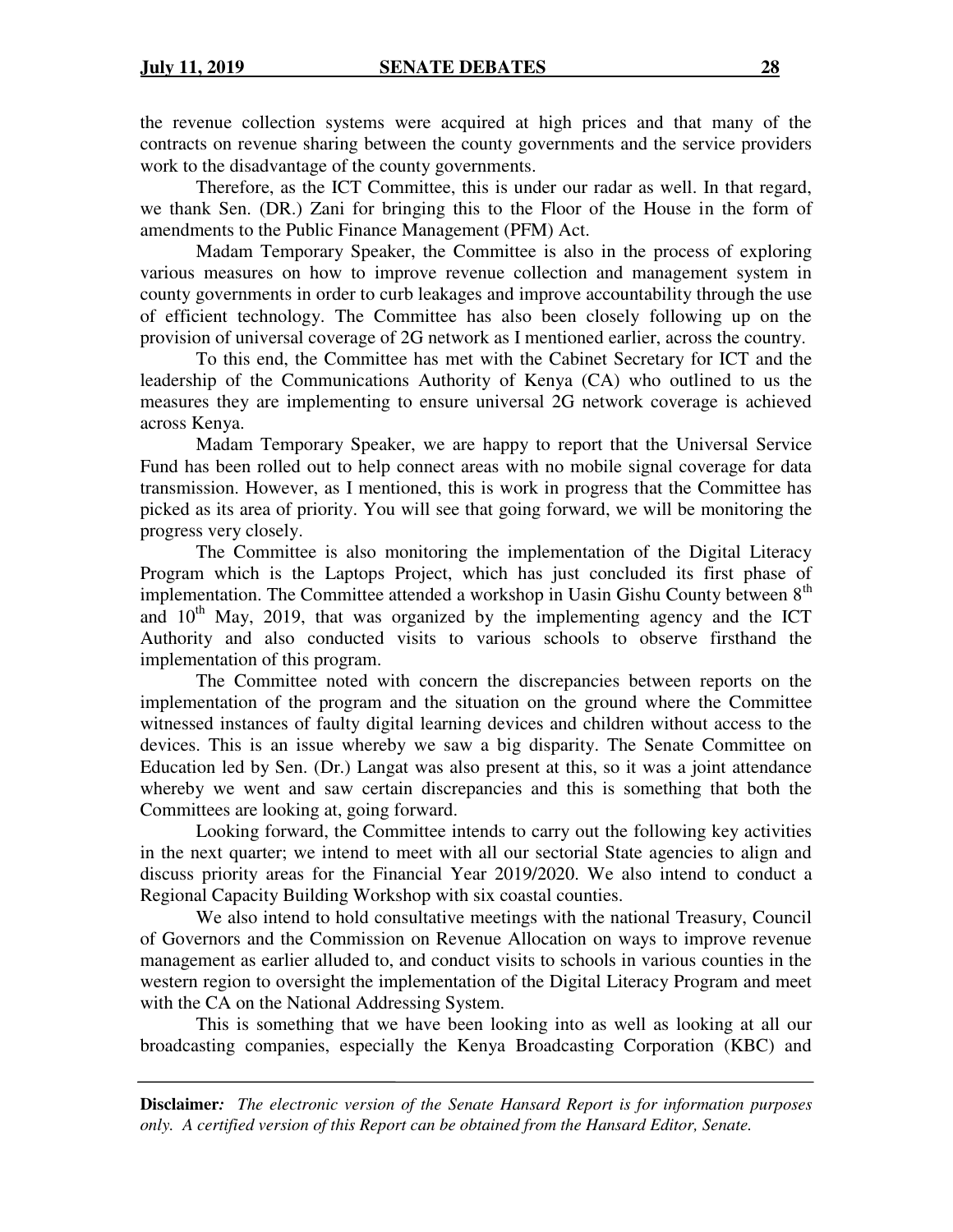others that are struggling with regards to their work. I would like to thank all the Senators that have brought their Statements before our Committee. They have been very cooperative and have worked alongside us to ensure that we delivered on our mandate.

Thank you.

**The Temporary Speaker** (Sen. Nyamunga): We will allow some comments. Sen (Dr. Zani).

**Sen (Dr. Zani):** Thank you, Madam Temporary Speaker. I would like to thank Sen. Halake for the Report from the Committee on Information and Technology. I have one issue which I think is very key and important. This has to do with a situation whereby we are coming up with Bills in the parliamentary system; whether it is from Senate or National Assembly, and at the same time the Ministry is also processing something. I want to commend this Committee, that they just proceeded with the Bill because the timelines of the Bills are not determinant on any other factors.

You might be originating a Bill, and somebody else is doing the same. You just proceed with what comes your way. Sometimes I think that, that can be used as a stalling process. This also includes the component of Ministries later on taking up components of Bills.

For instance, Members of the National Assembly have taken up components of the Natural Resources Benefits Sharing Bill, which I moved in both the Eleventh and Twelfth Parliaments, and incorporated it into their Mining Bill. Similarly, I have just seen on 411 that the Ministry of Mining is planning to come up with a Mining and Sovereign Wealth Fund without the audacity to even acknowledge the source and where the whole argument of the Sovereign Wealth Fund started. It started with The Natural Resources Benefits Sharing Bill, which has not even yet progressed to the National Assembly and succeeded to move towards becoming an Act.

 Therefore, Madam Temporary Speaker, it is important to put these issues on the table, to say that if anybody initiates a Bill – like you have done in your Committee – then you move with it. This is because I know that the Ministry executives also sometimes have their own interests with specific Bills, and want to direct them in a certain way. I do not think we should ever lose our autonomy as a House. We should also fight for what we started and support each other to its success.

Thank you.

**Sen. (Dr.) Milgo:** Thank you, Madam Temporary Speaker. I rise to support the Report from my Chair of the Senate Committee on ICT. This is one of the most active Committees. In any case, this Committee has done a lot, particularly after ensuring that the Data Protection Bill was passed in the House yesterday. That Bill is quite important, especially after Kenyans acquired the *Huduma Namba.*

Madam Temporary Speaker, this Committee has gone a long way in actually going around the country to ensure that network connectivity reaches all parts. At the end of our work, we were able to identify that areas such as Turkana, West Pokot and parts of Kitui County are lacking in 2G connectivity. Therefore, if this connectivity was established, it will go a long way in ensuring that there is security in those areas. It will, additionally, even spur business activities as well as learning.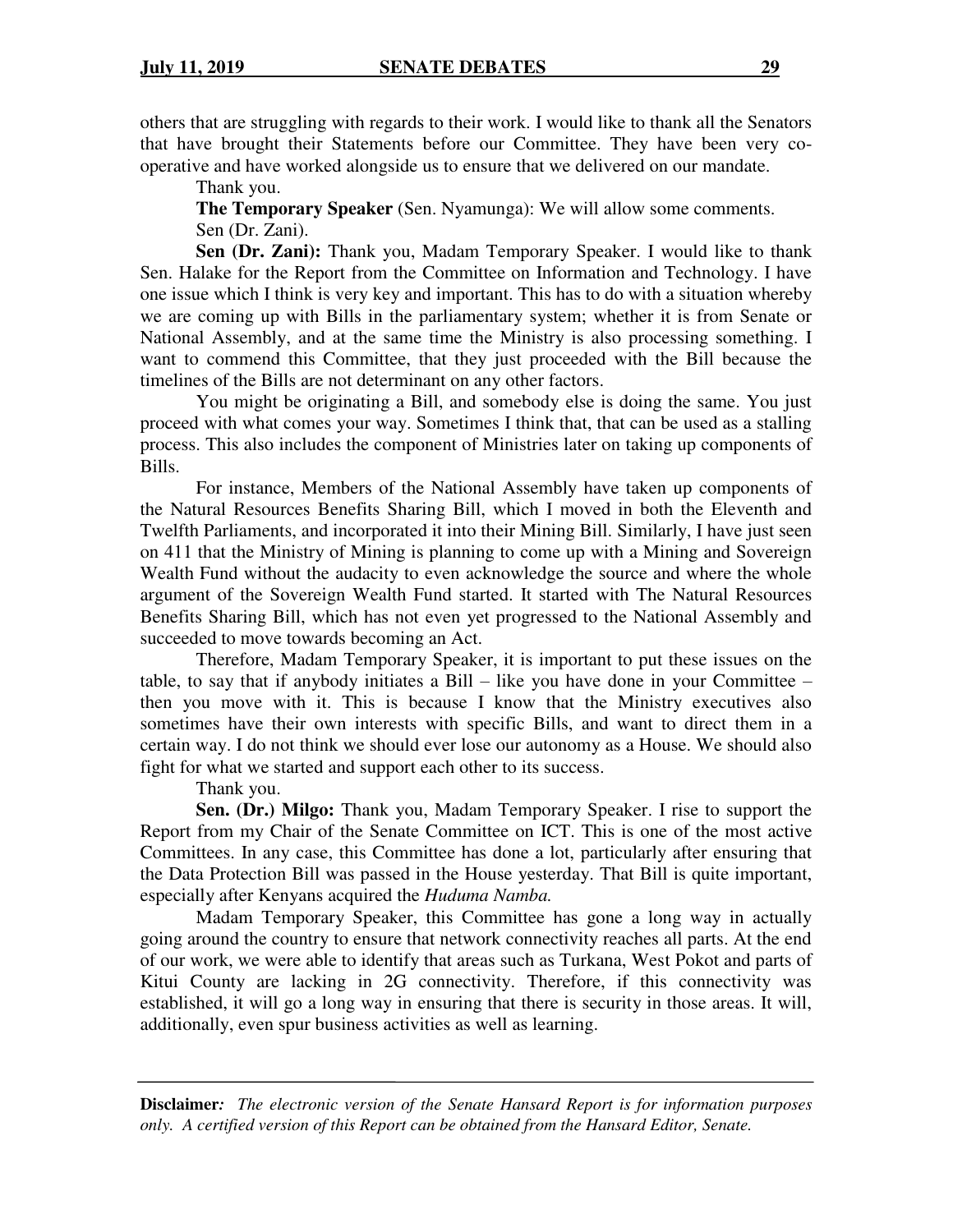Madam Temporary Speaker, another very important issue that this Committee has conducted is revenue management system in our counties. You will realise that we are always talking about money being lost as a result of hacking into the IFMIS or because of poor revenue management systems. Therefore, this Committee is very keen to ensure that we have a system in the counties to ensure that revenue is collected without any leakages as well as to prevent non-collection.

Madam Temporary Speaker, another very important issue that this Committee---

*(Sen. (Dr.) Milgo's microphone went off)* 

**The Temporary Speaker** (Sen. Nyamunga): Add her just one minute. Please just wind up, Senator.

**Sen. (Dr.) Milgo:** Madam Temporary Speaker, another very important issue that this Committee considered is digital literacy. You will realize that the school laptop programme has taken so much money. When we went to Eldoret, we realised that there was a disconnect in what is reported on paper, and what is happening on the ground. We also found out that the issue of computer literacy, based on the availability of the laptops, is far from being achieved.

 Finally, this Committee has a very aggressive plan, going forward. I am sure that come the next report, we are going to report wonderful results.

Thank you.

#### *(Sen. Dullo stood up in her place)*

**The Temporary Speaker** (Sen. Nyamunga): What is it, Sen. Dullo?

**Sen. Dullo:** Madam Temporary Speaker, I want to read the Statement on the Business for the coming week.

**The Temporary Speaker** (Sen. Nyamunga): You will take that opportunity after we hear two more comments.

*(Sen. Dullo resumed her seat)* 

We will now reduce comments to two minutes, then we can move forward. Proceed, Sen. Were.

**Sen. Were:** Thank you, Madam Temporary Speaker. I commend Sen. Halake and the Committee on ICT on the good work they have done. I especially commend Sen. Halake, who is the *de facto* Chairperson of that Committee.

The ICT Committee is very crucial in this House as we move to the digital world-

--

**Sen. (Dr.) Milgo:** On a point of order, Madam Temporary Speaker.

**The Temporary Speaker** (Sen. Nyamunga): What is your point of order, Sen. (Dr.) Milgo?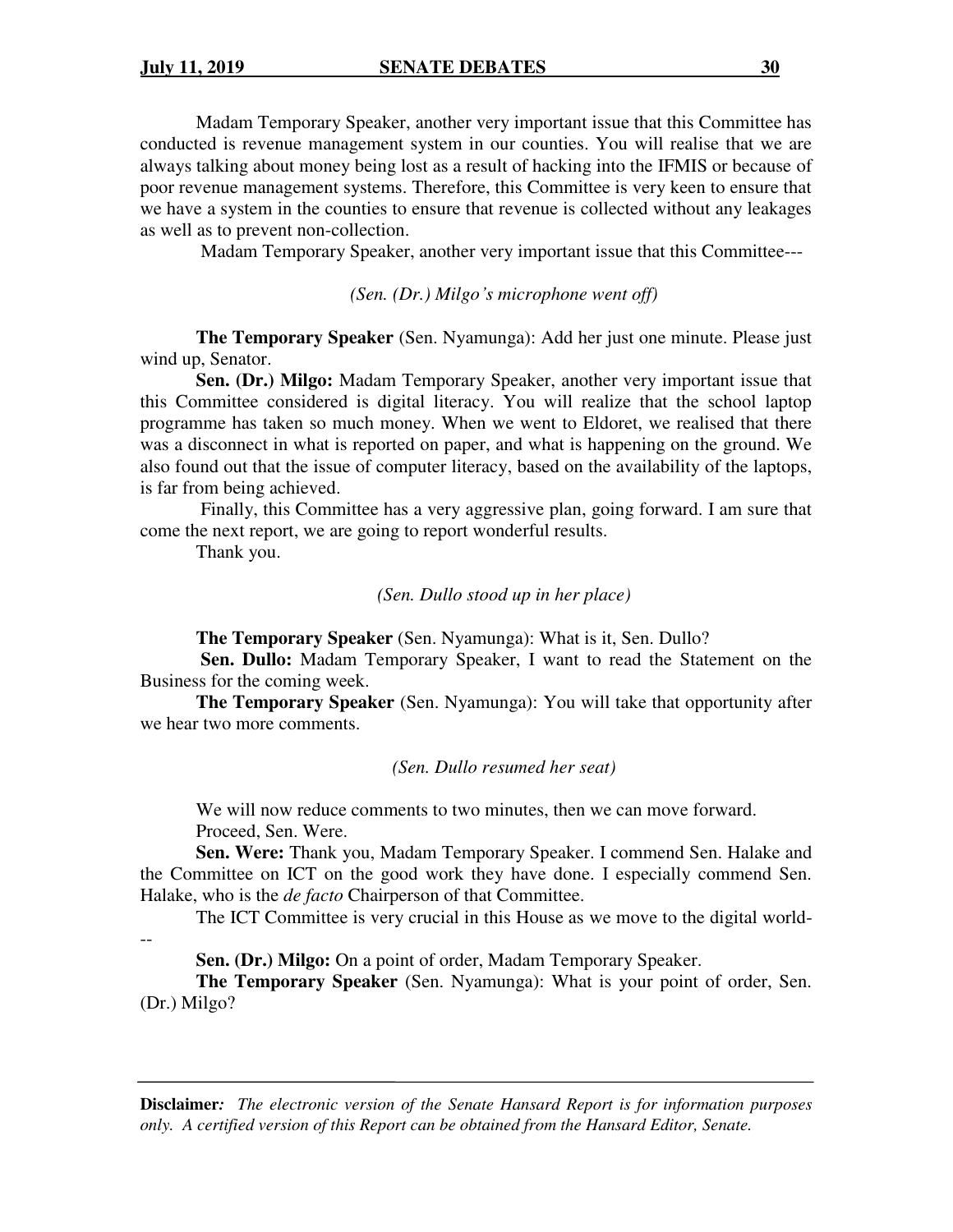**Sen. (Dr.) Milgo:** Madam Temporary Speaker, is it in order for Sen. Were to say that there is a *de facto* Committee Chairperson? Our Chairperson, Sen. Moi, is the most active Chairperson, and he is ever present in our Committee.

*(Laughter)* 

**The Temporary Speaker** (Sen. Nyamunga): Proceed, Sen. Were.

**Sen. Were:** Thank you, Madam Temporary Speaker. I said *de facto,* and not *de jure.* It is not by law; by law it is Sen. Moi, but by fact, it is Sen. Halake.

Madam Temporary Speaker, this Committee is crucial, as we move towards the digital world and making Kenya part of the global village. We need laws to guide this transition towards the digital world. I remember that, that was one of the promises of the Jubilee Government.

I am, therefore, happy that this Committee is living up to that mandate. To that end, we also passed the Data Protection Bill yesterday, which is going to protect Kenyans rights to privacy, as it protects our right of association as well.

Madam Temporary Speaker, I would urge them, in their way forward, to look at the issue of betting companies and how they use our information that is available to them. They use that information to force Kenyans, directly and indirectly, to bet, consequently making money out of it. Therefore, we should find a way of dealing with this, even if it is by summoning CSs, to see how they are protecting Kenyans from this menace of betting companies. I also thank the Committee for holding several meetings with CSs. That is holding the Executive accountable, which is actually what we should be doing.

Thank you.

**Sen. M. Kajwang':** Madam Temporary Speaker, I thank and congratulate Sen. Halake for bringing that Statement on behalf of the Committee on ICT. Allow me to also thank Sen. Sakaja, who earlier on welcomed a delegation from Homa Bay County in my absence. I am sure that he declared the many things we share; but I know that there are some which he did not declare. Those would be un-parliamentary, if he were to bring them on the Floor of the House.

Madam Temporary Speaker, allow me to mention three issues that I know the Committee on ICT is considering. One, is that libraries and information centres are devolved. Unfortunately, the Kenya National Library Services (KNLS) Act is still centralised in nature. As a result, governors are complaining that they are not getting resources to set up and run libraries in their counties. This Committee has asked the CS for ICT this question. However, it turns out that our libraries, even though they are part of the information economy, they have been placed under the Ministry of Sports and Culture. Despite its placement under that Ministry, I encourage the Committee – which I am also a Member – to ensure that the KNLS Act is also devolved so that we push those services to counties.

Two, I am sure that this Committee will provide leadership on legislation on emerging digital technologies. Last week, I accompanied the Speaker on a visit to Russia, where we were talking about the challenges of legislating in the digital economy. These included issues like block chains, artificial intelligence, robotics, cloud-based services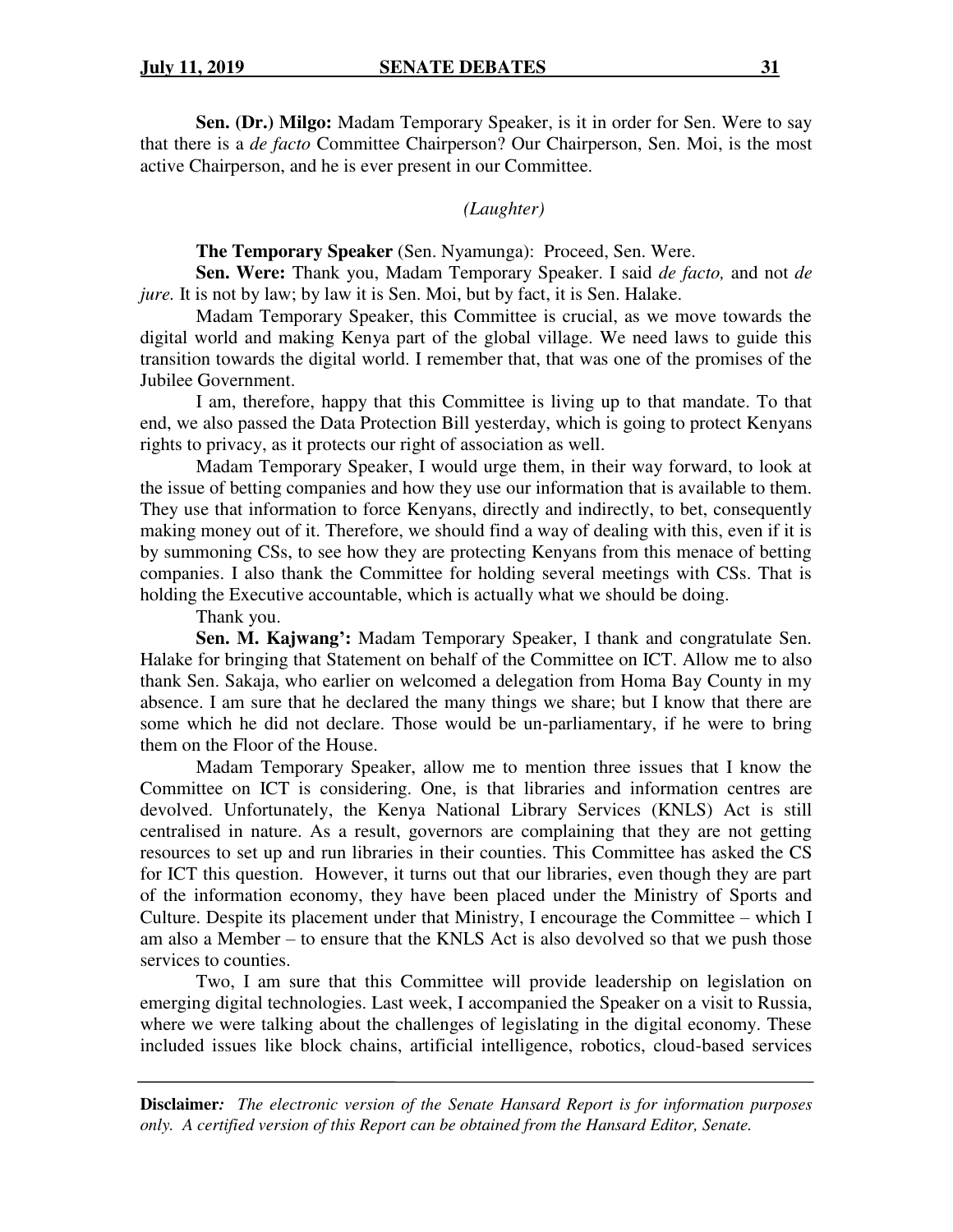and expert systems. I challenge the Committee to take a leading role, because we saw that there are already centres in Russia and Europe that have come up with modern legislation that we can copy.

Finally, Madam Temporary Speaker, is on regulation of technology-based financial systems. We have M-Pesa, which is now the biggest risk, according to---.

*(Sen. M. Kajwang's microphone went off)* 

**The Temporary Speaker** (Sen. Nyamunga): Just give him one more minute.

**Sen. M. Kajwang':** Thank you, Madam Temporary Speaker. The Governor of the Central Bank of Kenya (CBK) has flagged out some of these technology-based lending services and financial service providers as one of the biggest risks in the financial landscape.

I, therefore, encourage the Committee to also seize itself of this subject, for example, on the issues to do with Safaricom Kenya Limited and M-Pesa. Is Safaricom Kenya Limited a telecommunication company or a financial service provider? Should it be regulated by the Communications Authority of Kenya (CAK) or the CBK? We need to provide that clarity. Is Equity Kenya limited a bank or a technology-based financial services provider with its entrance into technology and online lending? Very soon, Facebook will introduce Libra which is a currency. There are millions of Kenyans on Facebook; how will we regulate this? Are we ready for it? I am sure that this Committee will give us the way forward.

Thank you, Madam Temporary Speaker.

**The Temporary Speaker** (Sen. Nyamunga): I believe the Committee has noted that because I also saw it. I think it is very important for us to have some of the clarity that is demanded of the Committees.

**Sen. Ochillo-Ayacko**: Thank you, Madam Temporary Speaker. I was getting worried that I may not catch your eye. I am very grateful and I do not take it for granted.

Madam Temporary Speaker, I have just two issues: This Committee does very important work; it has an important responsibility regarding technology. We have two levels of government; the county governments and the national Government. I have had the privilege of discussing with Members of the National Assembly how the Budget is shared out. It has come to my attention that the national Government is working with the National Assembly to do certain ICT activities in constituencies without interfacing with county governments.

If you look at previous, current and even future budget estimates, a lot of resources have been allocated to do ICT work in the constituencies at the expense of the counties. I want to urge the Committee to take note of this and to try to engage the Ministry to ensure that county governments are also brought on board because they are losing out in roll out of ICT activities.

In view of time I thank you. I will not canvass the second point.

**The Temporary Speaker** (Sen. Nyamunga): Finally, Sen. (Dr.) Musuruve just two minutes please.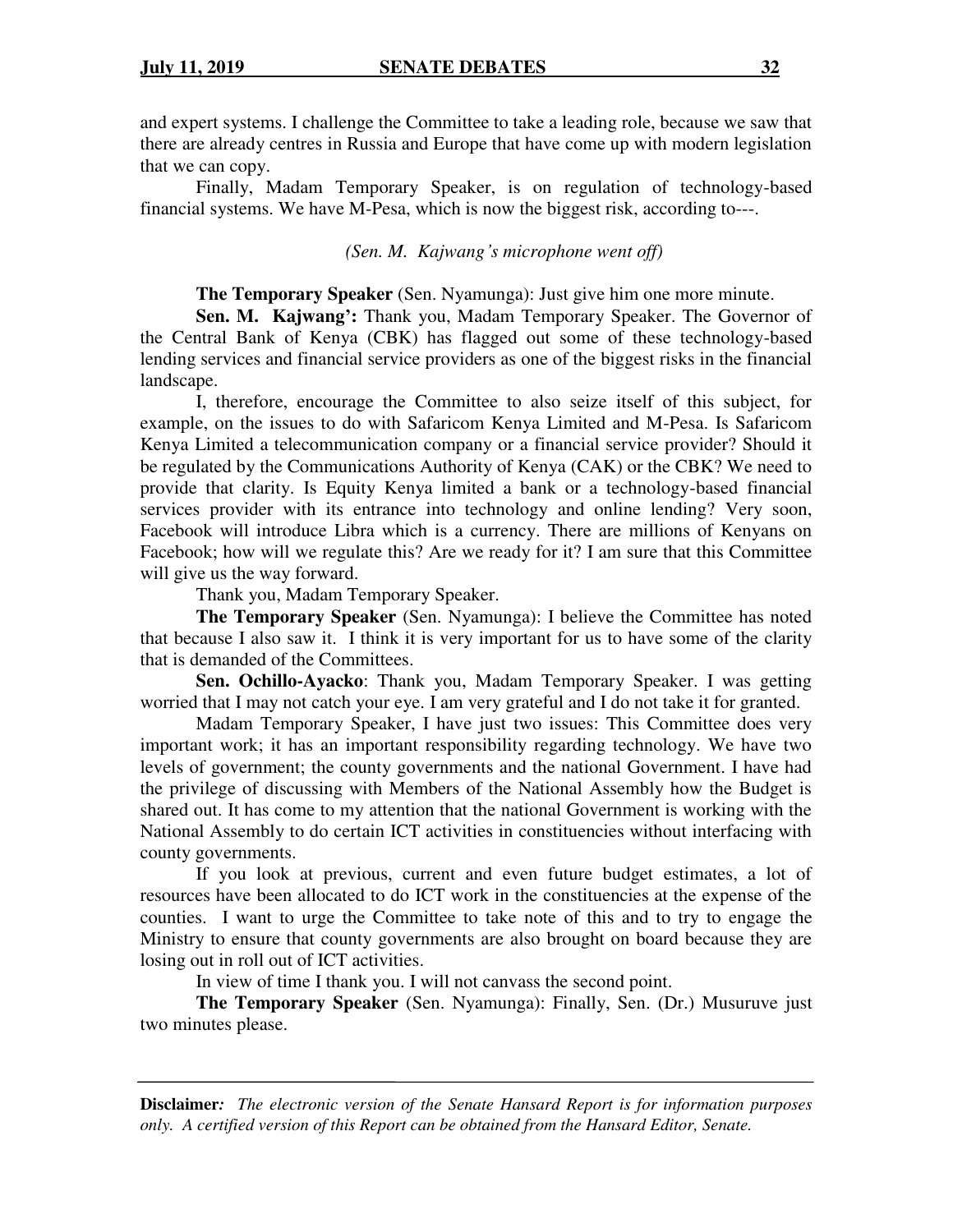**Sen. (Dr.) Musuruve**: Thank you, Madam Temporary Speaker, for giving me this opportunity. I want to commend Sen. Halake's team for doing a commendable job in ICT. We are now in a virtual world. The world has become global even when we talk about relationships. The world is a global village and ICT comes in handy to ensure that people communicate in various ways. I will not forget to talk about the role of ICT in health and education.

When we talk about teleconferencing - which I know, Sen. Pareno is just about to bring on the Floor of this House - it is very important as it will help ensure that the county governments and the national Government are able to interact with regard to issues of health in the counties. It will also ensure that doctors nationally and at county level are able to interact and engage on issues of how to treat their patients. It will make work easier.

In education, ICT is important in institutions of higher learning. Most of the information is now digital. This will help in Competency Based Curriculum which is also going digital.

This is important in identifying the gap areas and addressing them for the purpose of ensuring that we become techno-savvy and get the right expertise with regard to ICT. This will help us as a nation, our learners, patients and doctors in delivering services efficiently. I commend the Committee for doing a commendable job.

**Sen. Dullo**: Thank you, Madam Temporary Speaker. I wish to read the Senate Majority Leader's Statement.

> BUSINESS FOR THE WEEK COMMENCING TUESDAY,  $16^{TH}$  JULY,  $2019$

Hon. Senators, pursuant to Standing Order No.52(1) I hereby present to the Senate, the business of the House for the week commencing Tuesday,  $16<sup>th</sup>$  July, 2019.

Before I proceed with the Statement, allow me to commend all hon. Senators who were present in the House during yesterday's sitting where the Senate was able to consider a total of six Bills which will be transmitted to the National Assembly for consideration. I urge all Senators to demonstrate the same dedication to service by being present in the House so that the Senate can expeditiously conclude the remaining Bills, as and when scheduled by the Senate Business Committee (SBC).

Hon. Senators, on Tuesday 16<sup>th</sup> July, 2019, the SBC will meet to schedule the business of the Senate for the week. Subject to further directions by the Committee, the Senate will consider Bills due for Second Reading and Committee of the Whole on Tuesday  $16<sup>th</sup>$  July, 2019. The Senate will also continue with consideration of business that will not be concluded in today's Order Paper.

On Wednesday,  $17<sup>th</sup>$  July and Thursday, 18th July, 2019, the Senate will consider business that will not be concluded on Tuesday and any other business scheduled by the SBC.

Hon. Senators, I continue to urge Standing Committees to expedite consideration of the Bills before them and to table reports within the stipulated timelines. This will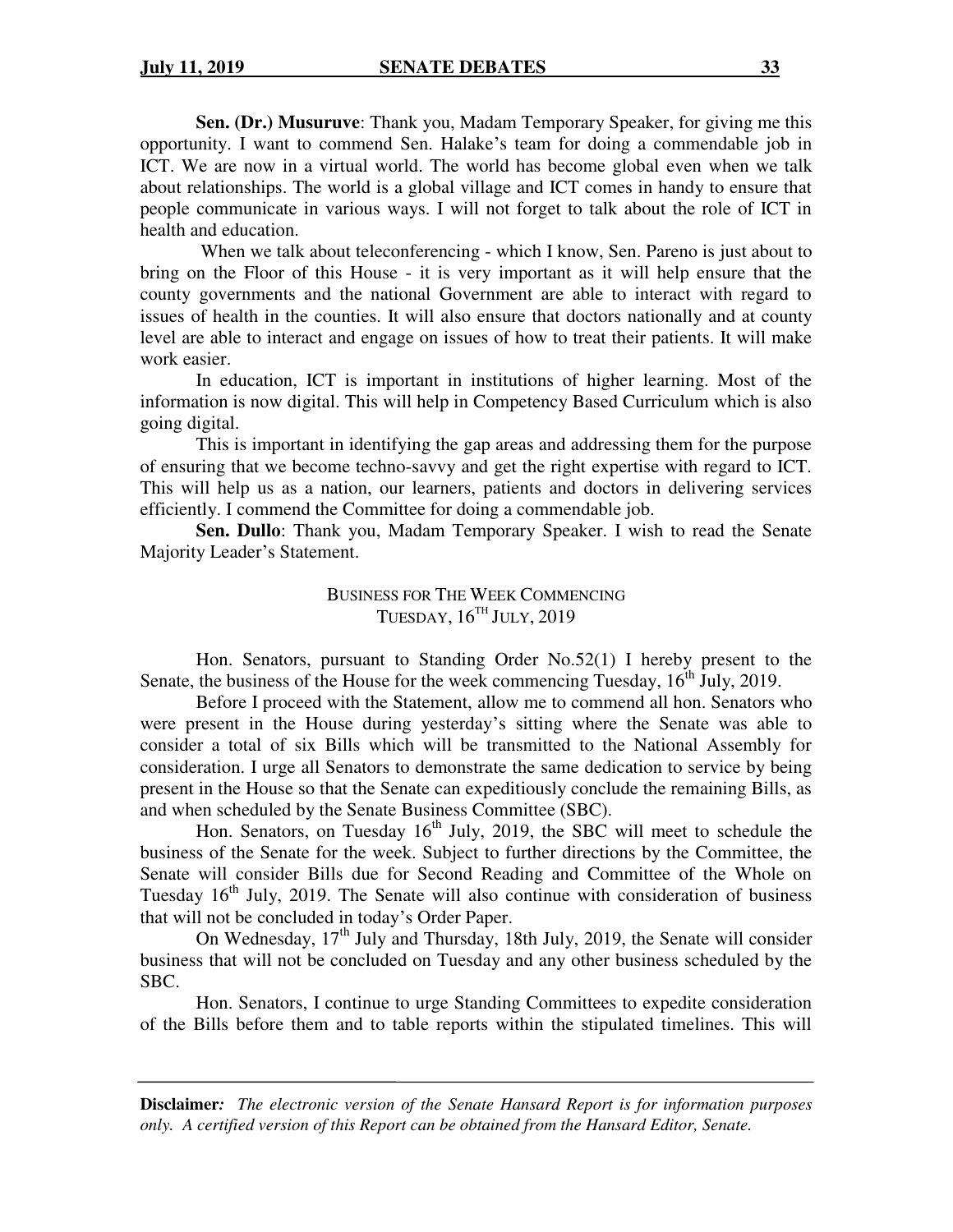enrich debate at the Second Reading stage and facilitate the House to effectively navigate the Committee of the Whole stage.

Additionally, a number of Petitions and Statements referred to the Standing Committees are still pending. I urge respective Committees to expeditiously conclude with this pending business and table reports in the House.

Madam Speaker, I thank you and hereby lay the Statement on the table of the Senate.

*(Sen. Dullo laid the Statement on the Table)* 

**The Temporary Speaker** (Sen. Nyamunga): The next Statement is by the Chairman of the Standing Committee on National security. Where is Sen. Sakaja?

Sen. Sakaja is not here. Let us move to the next one.

Let has have the Chairperson of the Standing Committee on Justice, Legal Affairs and Human Rights to issue a Statement relating to the activities of the Committee.

## ACTIVITIES OF THE COMMITTEE ON JUSTICE, LEGAL AFFAIRS AND HUMAN RIGHTS

**Sen. Cherargei**: Thank you Madam Speaker. I rise pursuant to Standing Order No.51(1)(b) to make a Statement on the activities of the Standing Committee on Justice, Legal Affairs and Human Rights for the period commencing  $1<sup>st</sup>$  January to  $30<sup>th</sup>$  June 2019.

Madam Temporary Speaker, I will just highlight key areas in respect of the considered and tabled Reports of the following Bills:

- (i) The Impeachment Procedure Bill (Sen. Bills No. 15 of 2018)
- (ii) The Treaty Making and Ratification (Amendment) Bill (Sen. Bills No. 23 of 2018); although we have not been able to sit down with the Cabinet Secretary and discuss this Bill but the Report is ready.
- (iii)The Preservation of Human Dignity and Enforcement of Economic and Social Rights Bill (Sen. Bills No. 27 of 2018)
- (iv) The Determination of the Nature of Bills (Procedure) Bill (Sen. Bills No. 30 of 2018).

Madam Temporary Speaker we are working on two Bills proposing to amend election laws sponsored by Sen. (Dr.) Agnes Zani and Sen. Ledama Olekina. In addition to this, work is ongoing on two Bills proposing to amend the Constitution, sponsored by Sen. Kipchumba Murkomen and Sen. Aaron Cheruiyot respectively.

We have been to your office to try and consolidate some of these amendments, both on election laws and the Constitution.

Madam Temporary Speaker, with regard to the Government Contracts Bill (National Assembly Bills No. 9 of 2018), the Committee received a request from the Office of the Attorney-General to withdraw the Bill pending further consultations by a technical committee of the Executive arm of Government. Our Committee granted this request at a meeting held on Wednesday, 13<sup>th</sup> March, 2019.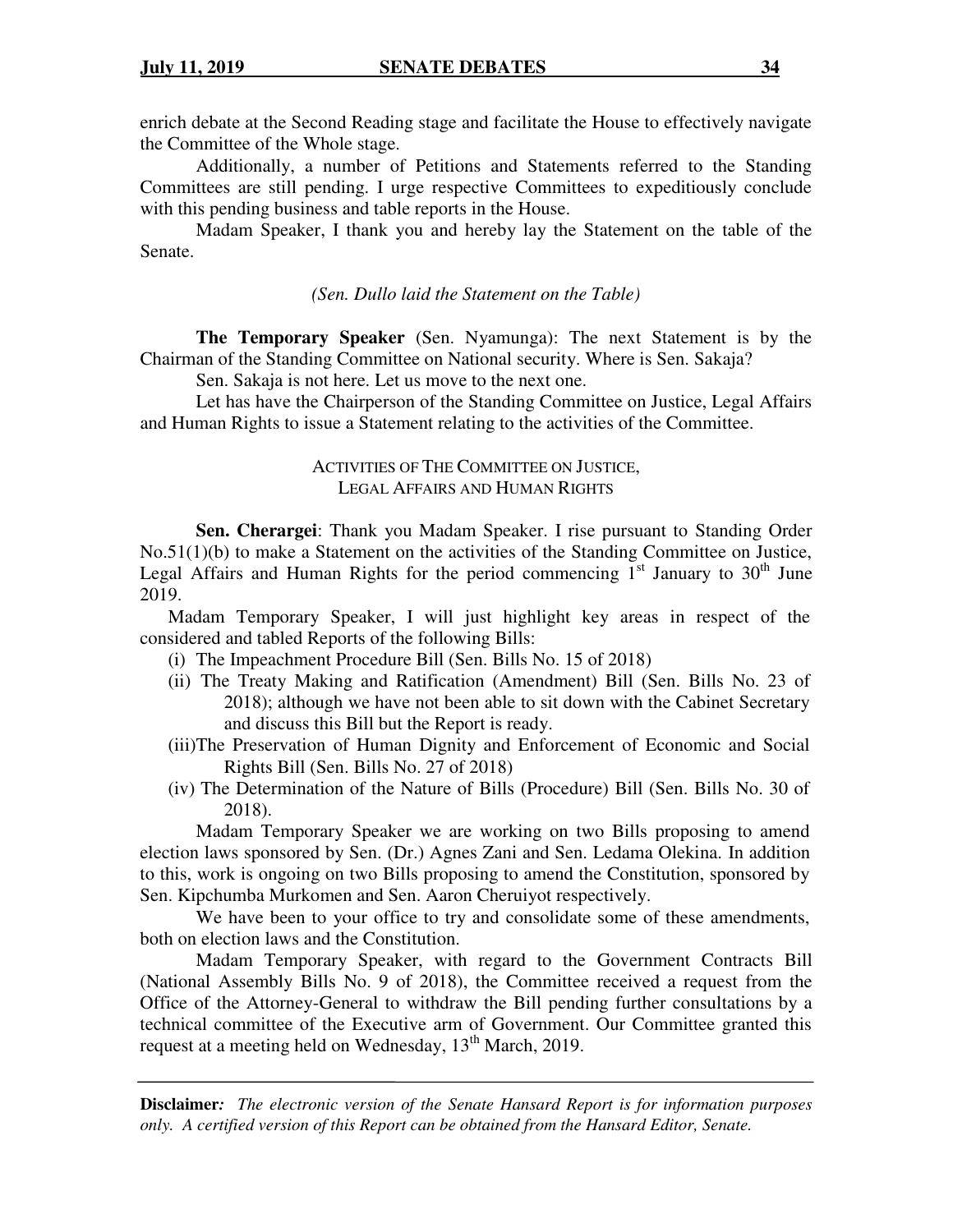Our Committee takes its role on constitutional affairs very seriously. It is in this regard that the Committee is conducting an audit of the laws that had been passed by the National Assembly un-procedurally without the concurrence of the Speaker of the Senate with a view to institute legal proceedings to challenge whether their Bills are concerning counties and consequently the role of the Senate therein.

Further, to determine the constitutionality of the Money Bill question versus whether Bills relating to money affect counties.

Madam Temporary Speaker, regarding Statements pursuant to Standing Order No. 48(1)(2), two Statements were referred to the Committee during the period under review.

These Statements were sought by Sen. James Orengo on the Impact of the Fight Against Corruption by the Multi-Agency Team on Anti-corruption and Sen. Millicent Omanga on the Compulsory Management of Copyright and Other Related Rights that fall generally under the office of the Attorney General.

A meeting with the Multi-Agency Team, which is chaired by the Attorney-General, is scheduled to appear before us towards the end of July, 2019, and the concerned Senators have been invited.

Madam Temporary Speaker, as hon. Senators will recall, the oversight of a number of resolutions relating to the Solai Dam tragedy is vested in our Committee. As a result, our Committee undertook a visit to Solai on  $25<sup>th</sup>$  February, 2019 to evaluate the status of the implementation of the resolutions by the House. The Committee observed that the victims of the tragedy have been expecting assistance towards their restitution in vain and they are now planning to seek legal redress in a court of law.

 The victims of Solai are dissatisfied with the way the beneficiaries of relief programs, including the cash transfers, building materials and other materials were identified. Health care institutions in the vicinity have been fairly equipped with medical supplies. However, maternal and child care facilities are not available, making women and children vulnerable to diseases and infections. The environment has not been restored, allegedly due to a court order that prevented the Ministry from visiting the scene of the tragedy. The victims have not benefited from any assistance from the County Government of Nakuru.

The Committee is scheduled to meet with the Ministry of Interior and Coordination of National Government, CS, Ministry of Environment, Mr. Keriako Tobiko and CS, Ministry of Water, hon. Chelugui to receive a comprehensive status report on the implementation of the resolutions referred to the respective Ministries. The Committee will be table a report later before this House.

The Committee held a meeting with the multi-agency team on anti-corruption on  $13<sup>th</sup>$ March, 2019, to discuss the key legislative gaps that impede the fight against corruption.

As Senators will recall, this arose from a resolution of the House that required the Committee to undertake a comprehensive review of the relevant policy and legislative framework on the fight against corruption in Kenya and propose measures to be undertaken, including amendments to the existing legislation to strengthen the fight against corruption.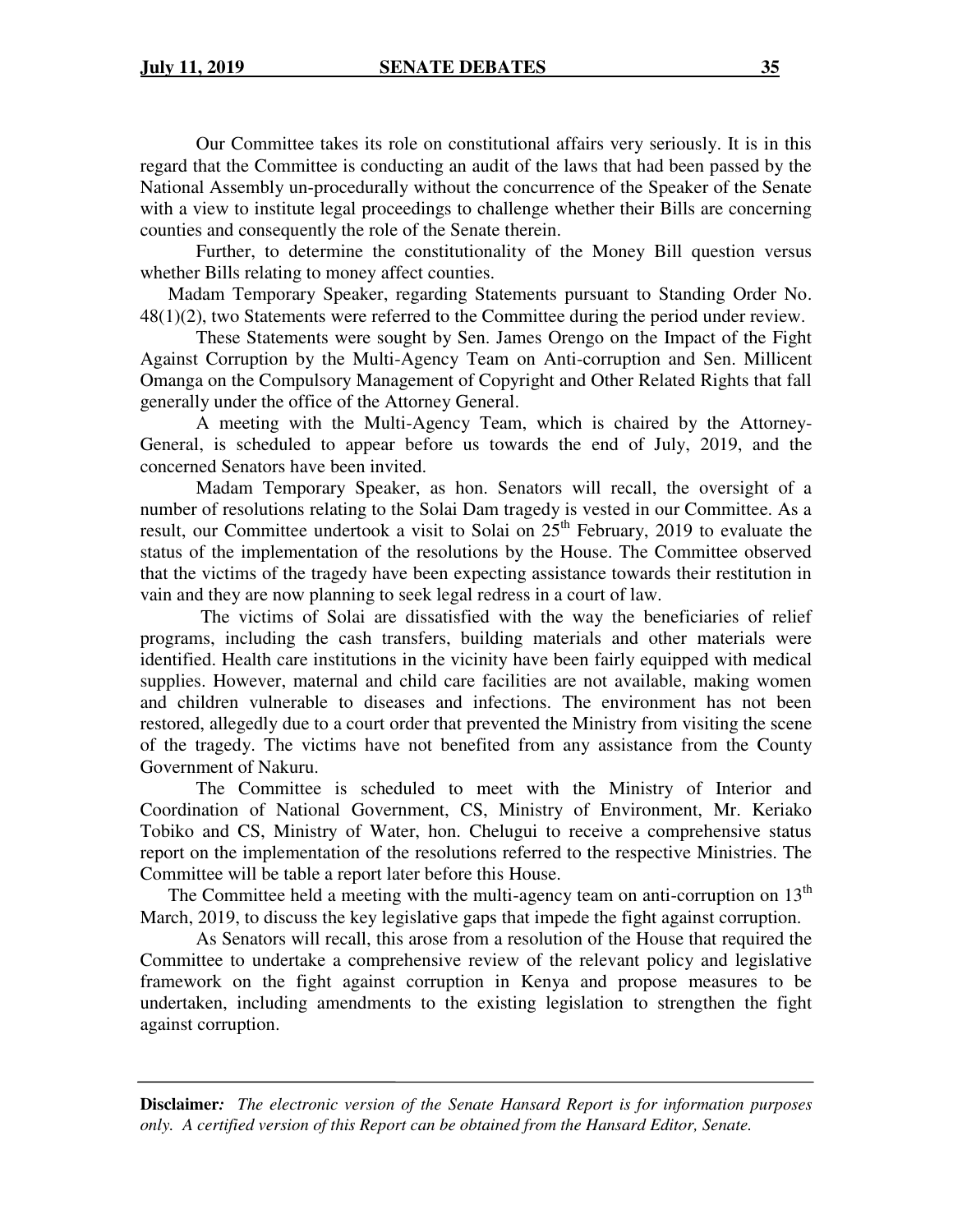Madam Temporary Speaker, on this aspect, we have noted with a lot of concern that the investigative agencies in the fight against corruption have unfettered support that will ensure that we put in place legislative measures.

We also question the agencies that fight corruption. For example, the other day, the Director of Public Prosecution (DPP) and the Director of Criminal Investigation (DCI), in a meeting with foreign diplomats stated that they are likely to share the names of corruption suspects and issue travel advisories to those countries.

Madam Temporary Speaker, in that spirit and that of presumption of innocence, we caution the DCI and DPP to observe the presumption of innocence until the case of the corrupt suspects is heard and determined before the travel restrictions are issued by the western countries. We will soon be tabling a comprehensive report together with an omnibus amendment Bill.

The Committee also met with various stakeholders on the issue of Insurance Regulatory Authority (IRA) on  $27<sup>th</sup>$  March, 2019 to discuss the issue of increased insolvency of insurance firms in consultation with IRA.

The Committee met with the counterpart Committee at the Council of Governors, the State Department of Devolution and the Open Government Partnership (OGP) Secretariat and came up with the report which was tabled earlier.

The Committee held a meeting with the Independent Electoral and Boundaries Commission (IEBC) on  $14<sup>th</sup>$  May, 2019, to be appraised on the findings of the postelection evaluation report. The Committee noted that there are still significant challenges and gaps facing the delivery of credible election, namely; lack of transparency in the transmission and tabulation of election results and weak institutional framework and poor funding of the Commission.

Further, the Committee noted that the IEBC has not yet submitted a report on the audit of technology and that of the voter register as required by law which was famously known by our colleagues as *'kufungua* server'.

The Committee is scheduled to meet with the IEBC on  $5<sup>th</sup>$  June, 2019 at 9.30 a.m, to discuss existing policy and legislative gaps, budget and to be appraised on the status of implementation of the resolutions of the joint Parliamentary committee. I take this opportunity to invite all the Senators for this meeting that will be on Thursday, next week.

Madam Temporary Speaker, our Committee, in collaboration with the Standing Committee on National Security, Defence and Foreign Relations is conducting two (2) inquiries-

 Firstly, it is conducting an inquiry into the state of prisons in Kenya. Thus far, the Committee has visited the Eldoret G.K. Prison, Industrial Area G.K. Prison, Shimo La Tewa G.K. Prison, G.K. Kwale Medium Prison and the Kilifi G.K. Prison. The Committee is scheduled to undertake a visit to the former Nyanza, Western and Central provinces this financial year. A report by the two Committees with subsequent amendments to the relevant roles shall be tabled.

Secondly, the Committees are undertaking an inquiry into extra-judicial killings and forced disappearances across the country.

The Committee seeks to-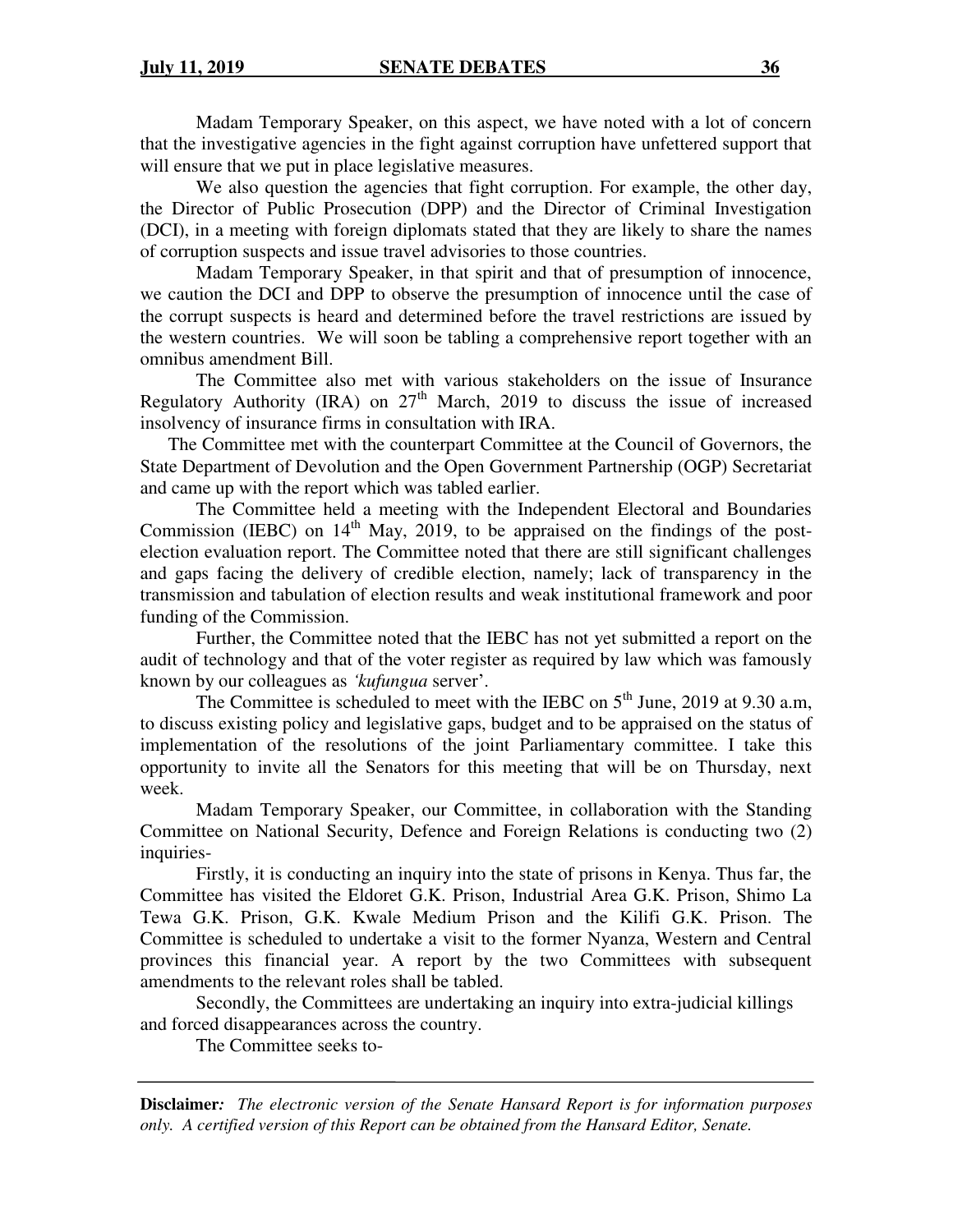(i) Find out why extra judicial killings are so prevalent in Kenya and especially in informal settlements and coastal towns;

Madam Temporary Speaker, it is worth noting that recently my Committee held meetings on extra-judicial killings and forced disappearances in Mombasa.

(ii) Find out the responsibility of law enforcement organs and security apparatus for extra-judicial violations committed in the process of community policing or the famous, *nyumba kumi initiative.* 

(iii) Find out the options that are available to families and victims of extrajudicial killings and enforced disappearances in search for justice; and

(iv) Make recommendations to the Senate, arising from this inquiry on possible legal, policy and institutional framework that needs to be strengthened to address these challenges.

The Committee held a meeting with stakeholders on  $8<sup>th</sup>$  April, 2019 in Mombasa. The Committee is scheduled to meet with stakeholders in Kisumu which we rescheduled to towards the end of July.

Madam Temporary Speaker, this is your county. I hope you will be gracious enough to be there. We will also do it courtesy of Sen. Sakaja in Nairobi.

Going forward, the Committee intends to carry out the following key activities during the next quarter-

 (i)Audit of laws that were passed un-procedurally by the National Assembly;

We have found that in the Twelfth Parliament, there are almost 20 laws that were assented to by the President without the concurrence of the Senate as provided for under Article 110 of the Constitution of Kenya.

(ii) Review and audit of the Constitution of Kenya, 2010.

This is critical with the clamor and discussion of having a referendum in the near future.

(iii) Audit of elections, boundaries and related laws.

(iv) Inquiry into the state of prisons in Kenya.

(v) Inquiry into extra-judicial killings and forced disappearances.

We will come up with both legislative and policy framework to ensure that we handle the issues that we have set for the next quarter.

I thank you.

**The Temporary Speaker** (Sen. Nyamunga): Hon. Senators, we will allow a few comments.

**Sen. Ochillo-Ayacko:** Thank you, Madam Temporary Speaker, for the opportunity. I congratulate my friend, Sen. Cherargei, for the comprehensive report that he has given to us as a Senate. I encourage him as a young lawyer to continue scaling the heights and perform well so that he can come up with other laws.

I urge the Chairperson and the Committee to look at an important activity that was referred to the Committee yesterday by the Speaker. They should try to find a way forward on the potential conflict that we have. I do not want to delve into the content. However, I urge the Committee to take that work seriously.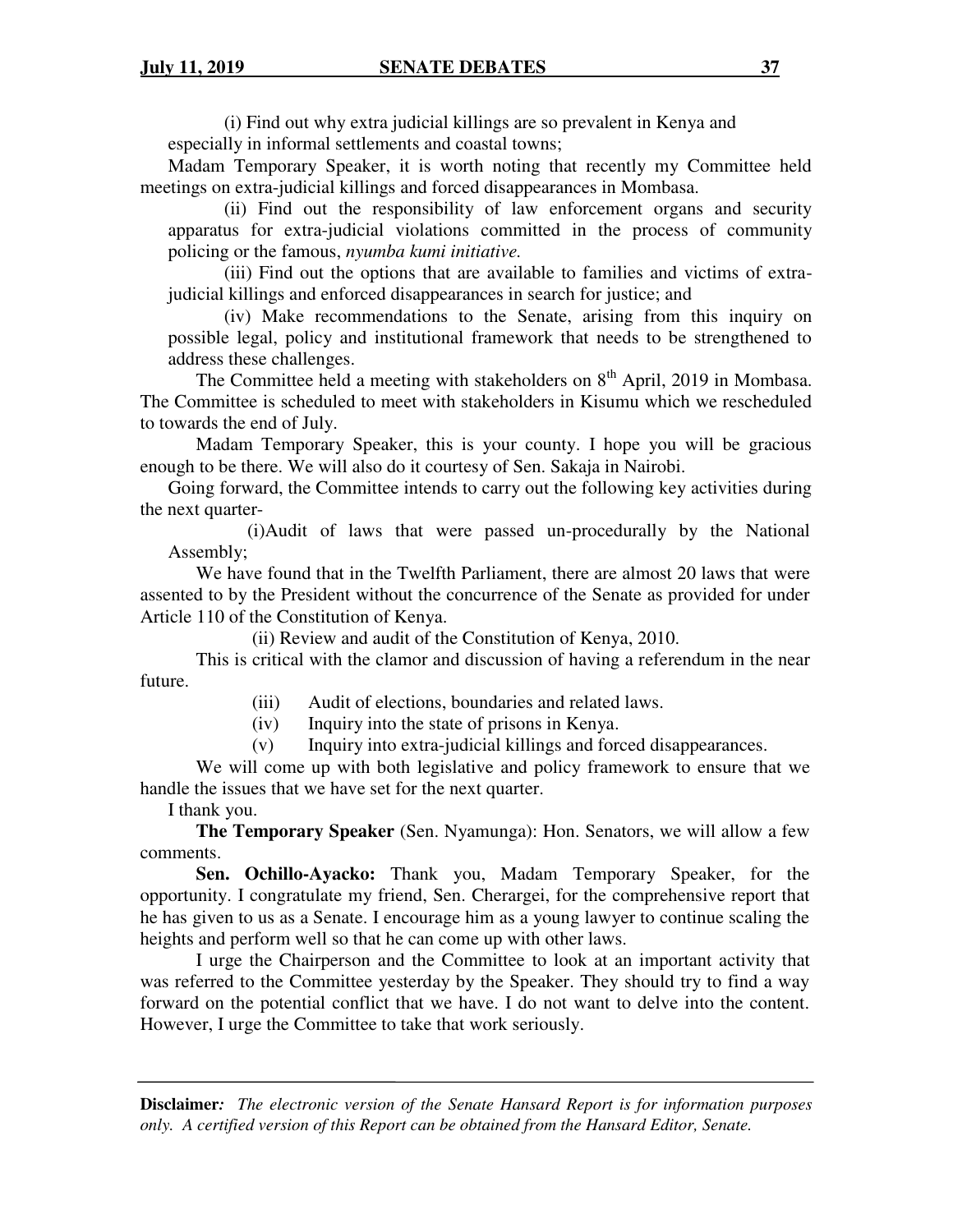The reputation of the Senate is in line and the institution is under attack. Parliament is in disarray if a significant part of it is dysfunctional and the resolutions of that significant part are not utilised by the entire Parliament.

Therefore, what the Speaker referred to the Committee on Justice and Legal Affairs will be a landmark direction that will forever change the direction this nation will take in so far as legislative activity is concerned. It is a delicate matter that requires the wisdom of Solomon and the strength of Arceus. I hope that the Committee has both qualities and they will navigate this delicate matter. Ultimately, Parliament and the Constitution must prevail.

**Sen. (Dr.) Musuruve:** Thank you, Madam Temporary Speaker, for giving me an opportunity to comment on this Statement. I thank Sen. Cherargei for coming up with this elaborate Statement on what the Committee is doing. The work that this Committee is doing is very important in this House.

Just the other day, we were talking about the Solai incident, and it came out clearly how the people suffered. The Committee went on the ground to see what exactly transpired and empathize with the people. The Committee investigated and discovered that the people were dissatisfied. It reported that the county government had not done much as it was supposed to do for the victims of the Solai dam incident.

I believe that this Committee will not rest on its laurels and that it will go ahead to ensure that there is justice for the residents of Solai. Quite a number of families were affected and I believe that even some bread winners died in the incident. When a bread winner in a family dies, the family takes a different route altogether because it becomes a socio-economic lag to the family. Therefore, there is need for justice for the families, children, widows and widowers arising from this incident.

Madam Temporary Speaker, even as the Committee is talking about compensation, they should ensure that the people who were killed unfairly during the post-election violence are compensated. We were in Kisumu just the other day, and we went to visit baby Pendo's home. It was a sorry state of---

**The Temporary Speaker** (Sen. Nyamunga): Your time is up, Sen. (Dr.) Musuruve.

Proceed, Sen. (Dr.) Zani.

**Sen. (Dr.) Zani:** Thank you, Madam Temporary Speaker. I thank Sen. Cherargei, of the Committee on Justice, Legal Affairs and Human Rights, for that comprehensive report. We have heard that you are handling many Bills within the Committee and we are looking forward to their completion and presentation in the House. The idea of also merging some of the Bills is a discussion you would have with some of the specific Members.

Madam Temporary Speaker, I just want to touch on the last issue that Sen. Cherargei talked about, on the responsibility of Parliament. This has been a big problem from the Eleventh Parliament, and it has cost the Senate a lot. There are many Bills that went to the National Assembly and were not processed, as we said before. That sense of responsibility, for example, about what a Money Bill is, is what the Bill by Sen. Sakaja and Sen. Mutula Kilonzo Jnr., attempts to try and address. However, there are many provisions that have already been put into operation and Article 110(3) is very clear.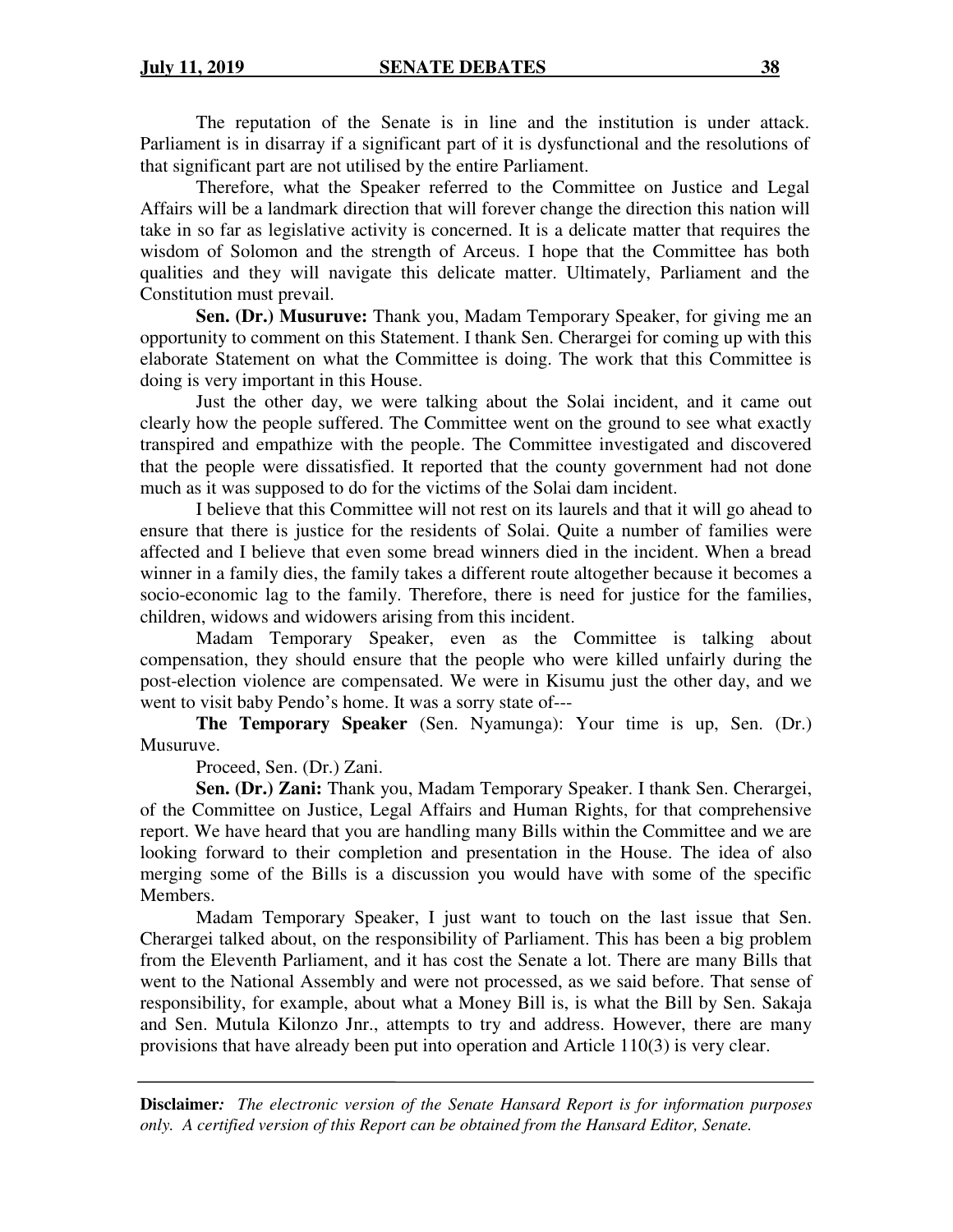Chairperson of the Committee on Justice, Legal Affairs and Human Rights, this is an issue that has now spilled into the second phase, from the Eleventh Parliament to the Twelfth Parliament. Therefore, through the process that you want to engage in, please ensure that this is the last time we have to tackle this issue. It should be so, so that even as we work on Bills and struggle with various legislations, we have clarity about the trajectory of those legislations.

Thank you.

**The Temporary Speaker** (Sen. Nyamunga): Sen. Sakaja, I think you are also the Chairperson of the Committee on Labour and Social Welfare. You can comment and then give us the Statement on the Committee on Labour and Social Welfare at the same time.

**Sen. Sakaja:** Madam Temporary Speaker, despite being a first time Member of Parliament (MP), Sen. Cherargei has continued to distinguish himself as an astute lawmaker and legislator. His stewardship of the Committee on Justice, Legal Affairs and Human Rights is admirable.

I first thank him for the Statement he has brought, showing the kind of work that his Committee is doing. I know the challenges of chairing a committee; it is not easy. I implore him that at this time of our history and where our country is, it is looking up to the Senate when we talk about changes to our law, the electoral management body and whether there will be a referendum or not. We, therefore, need to see more of him and his Committee being front and center, because Kenyans trust the Senate. Their trust in the Senate must be expressed through the Committee on Justice, Legal Affairs and Human Rights.

Madam Temporary Speaker, I thank Sen. Cherargei because we have collaborated together on many of the issues that he has spoken, together with the Committee on National Security, Defense and Foreign Relations, for instance, on the Solai Dam incident and many others. We have also visited the borstal institutions, prisons and so on. There is also a lot that we want to work on together with my Committee on Labour and Social Welfare.

I, therefore, commend Sen. Cherargei; keep on keeping on. He gives hope to many young people. He is one of the very few Senators who are younger than me, and I feel very proud that, for once, I can talk of MPs who are younger than me as opposed to what the situation was in the last Parliament. He is a shining light, so keep up the good work. I commend you and your entire Committee.

> ACTIVITIES OF THE STANDING COMMITTEE ON LABOUR AND SOCIAL WELFARE

Madam Temporary Speaker, allow me to just go straight into the activities of the Standing Committee on Labour and Social Welfare, which I Chair.

Pursuant to Standing Order  $51(i)(b)$ , for the period  $1<sup>st</sup>$  January to  $30<sup>th</sup>$  June, 2019. I am fortunate to chair a very vibrant Committee, together with the Vice-Chairperson, Sen. (Dr.) Milgo, Sen. (Dr.) Musuruve, Sen. Madzayo, Sen. Were and Sen. Kwamboka. I also have Chairpersons in my Committee, like Sen. Cherargei and Sen. Poghisio, who always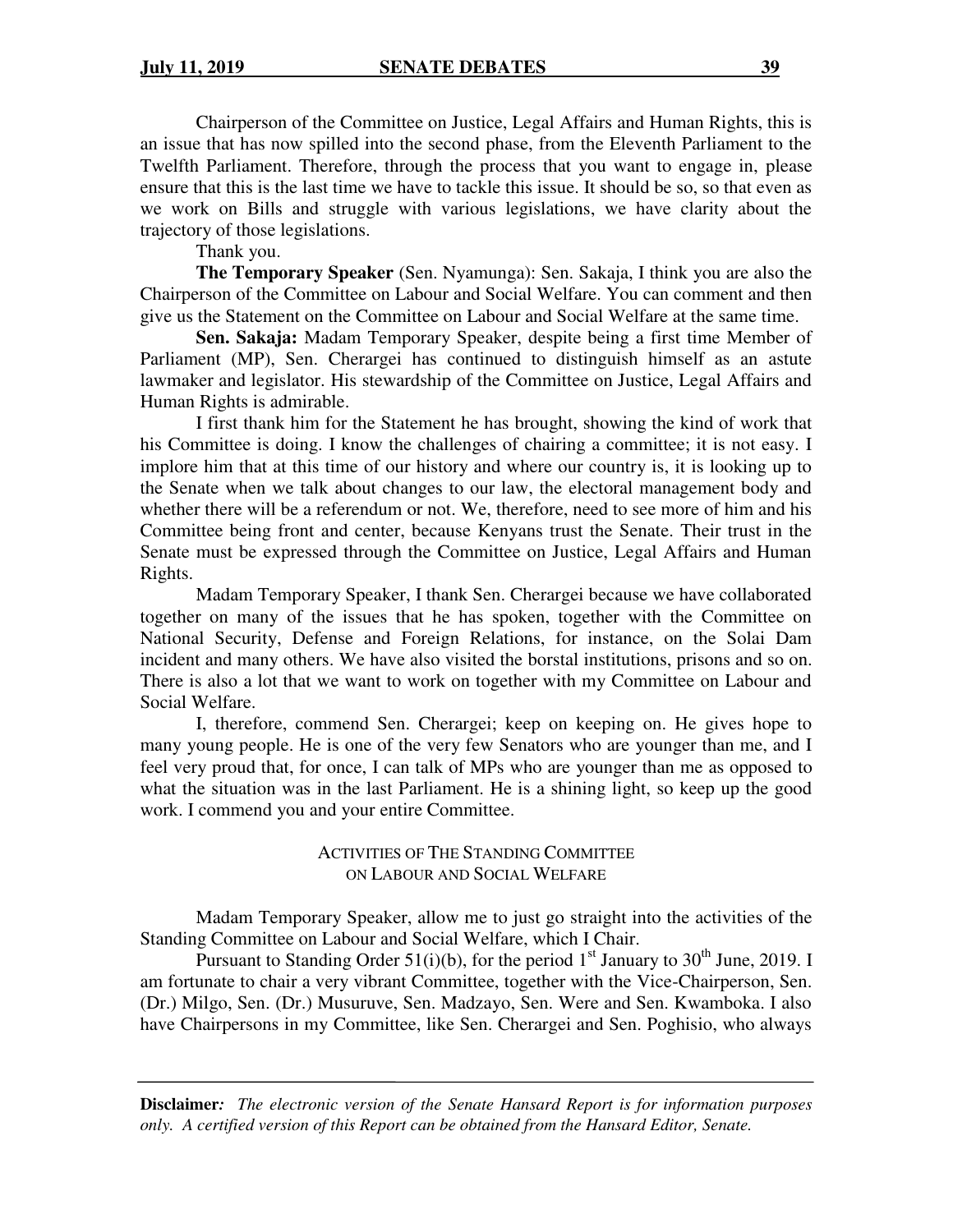find time to come and add to the flavor and discussion within the Committee, despite being busy with their own Committees.

Madam Temporary Speaker, during this period, we had 25 sittings where we considered four Bills, four Petitions and four Statements. We have had one engagement with stakeholders and public hearing forums on four Bills. For that, I thank my Members.

We have considered the following legislative proposals and submitted our reports, and I commend the Hon. Speaker -

- (1) The Care and Protection of Child and Parents Bill, which is about the issue of those who become parents when they are still children.
- (2) The Establishment of Children's Homes Bill 2019, which his another foremost legislation.
- (3) The Kenya Sign Language Bill.

These are also from the Members of my Committee, and we have given reports.

Madam Temporary Speaker, in respect of Bills, we have considered the following

- (1) The County Governments Retirement Scheme Bill, which is a very crucial Bill when it comes to public service in our counties. Counties owe so much money and have not been paying. Those who have worked in our municipal councils and county governments need their retirement, and I am glad that our Committee has made headway in the last Parliament. This Bill came and failed twice, but I am confident that we shall pass it this time round under my Committee.

(2) The County Hall of Fame Bill.

(3)The Persons with Disabilities (Amendment) Bill.

(4)The National Museums and Heritage (Amendment) Bill by my Vice-Chairperson, Sen (Dr.) Milgo.

Madam Temporary Speaker, we have held stakeholder engagements on those Bills. We have tabled the reports on the County Hall of Fame Bill on  $18<sup>th</sup>$  June, 2019. We have agreed with the movers on what the form and shape of the Persons with Disabilities (Amendment) Bill should be after engaging stakeholders in this very Chamber. We have finalized on the County Governments Retirement Scheme Bill. Our amendments are ready and we are adapting the report. We shall debate it next week to historically provide for the pensions of those in the county governments.

Madam Temporary Speaker, we have done a report on the National Museums and Heritage Bill. We engaged with the Ministry and agreed to go to Kitale for a two-day session, where we have one of our national museums. While there, we not only looked at that Bill, together with the Ministry of Sports, Culture and Heritage, but also on all matters relating to sports.

Madam Temporary Speaker, we have had eight Statements:

 (1)Kenyan workers on the Standard Gauge Railway (SGR). That is a matter we are on. There is work that Kenyans should do, and which is not being done by Kenyans; and the welfare of the Kenyans who are there.

 (2)The freezing of employment and hiring of workers on contract terms within the Public Service Commission (PSC). Our young people are asking why the retirement age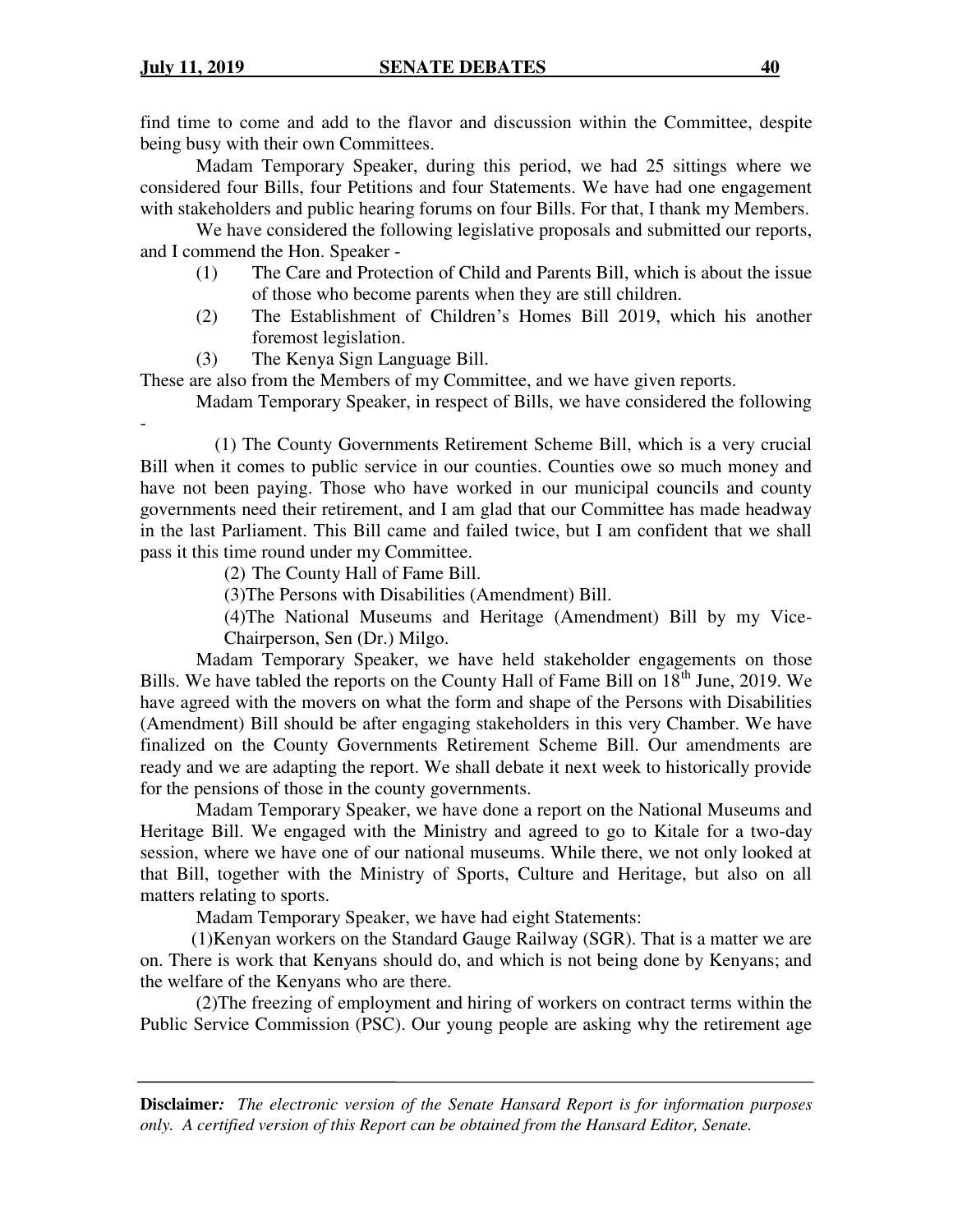is going up yet young people are not being employed. Their concern is that there has been a freeze on employment. We shall report to this House as we conclude.

Madam Temporary Speaker, there are a number of statements  $-$  actually four  $$ that have been sent to our Committee, as follows:

 (1)Implementation of status of the Government-set minimum wage guidelines, by Sen. Khaniri.

(2) Delayed disbursements of Older Persons Cash Transfer, by Sen. Langat.

(3)Protection of Kenyan citizens working in Saudi Arabia, by Sen. Olekina; and,

 (4)Lastly, a Statement on a matter that is very close to my heart, Sen. Mutula Kilonzo Jnr. and many young people in the country, on digital hailing taxis – Uber, Bolt, *et cetera* – by Sen. Mutula Kilonzo Jnr.

 This is an enquiry we are doing. We have just spoken to the Chairperson of the digital platform of taxis. They want to go on strike on the  $15<sup>th</sup>$  July, but we have told them that we can actually find a way where our taxi drivers and young people should not work for 18 hours and get peanuts. They should also get value for the work they do as taxi drivers.

 There was also another Statement sought by Sen. (Dr.) Musuruve who is a formidable Member of my Committee on non-compliance with Article 54(2) of the Constitution on representation of Persons with Disabilities (PwDs).

 We have Articles 54(2) and 100 which require legislation to ensure that the youth, women and PwDs are represented in all elective and appointive positions in our country.

 The Committee is also handling a Statement that was requested by Sen. Khaniri on teenage pregnancies jointly with the Committee on Education. We have held a stakeholders meeting with the Kenya National Commission on Human Rights (KNCHR), the Teachers Service Commission (TSC), religious organisations and community-based organisations. We do not just want to give a report but a message to this country that those who think that our young girls are prey, should be dealt with. Whether teachers, parents or any member of the society, the penalty must be serious. People must know that this country has a moral fabric that must be adhered to.

 Sen. Kihika brought a Petition on behalf of residents of Nakuru County on the unlawful rounding up, detention, transfer and dumping of street children in a forest in Baringo County by the County Government of Nakuru. We visited the children together with Sen. Cherargei and other Members of the Committee on Justice, Legal Affairs and Human Rights and it was a sorry state.

 Some people think that in order for them to be elevated to city status, there are some people who are less human who can be rounded up in trucks and thrown in a forest to be dealt with like wild animals. In as much as six were still missing, we thank God for saving their lives. Right now, they are in a rehabilitation centre in Nakuru County.

 The second petition was presented by Sen. Mary Seneta who is doing a lot of work for the people of her county. The Petition by residents of Kajiado County was on delayed salaries and non-remittance of statutory deductions for employees at the Nol Turesh Loitoktok Water and Sanitation Company. It is a crime for any institution not to remit the National Hospital Insurance Fund (NHIF), the National Social Security Fund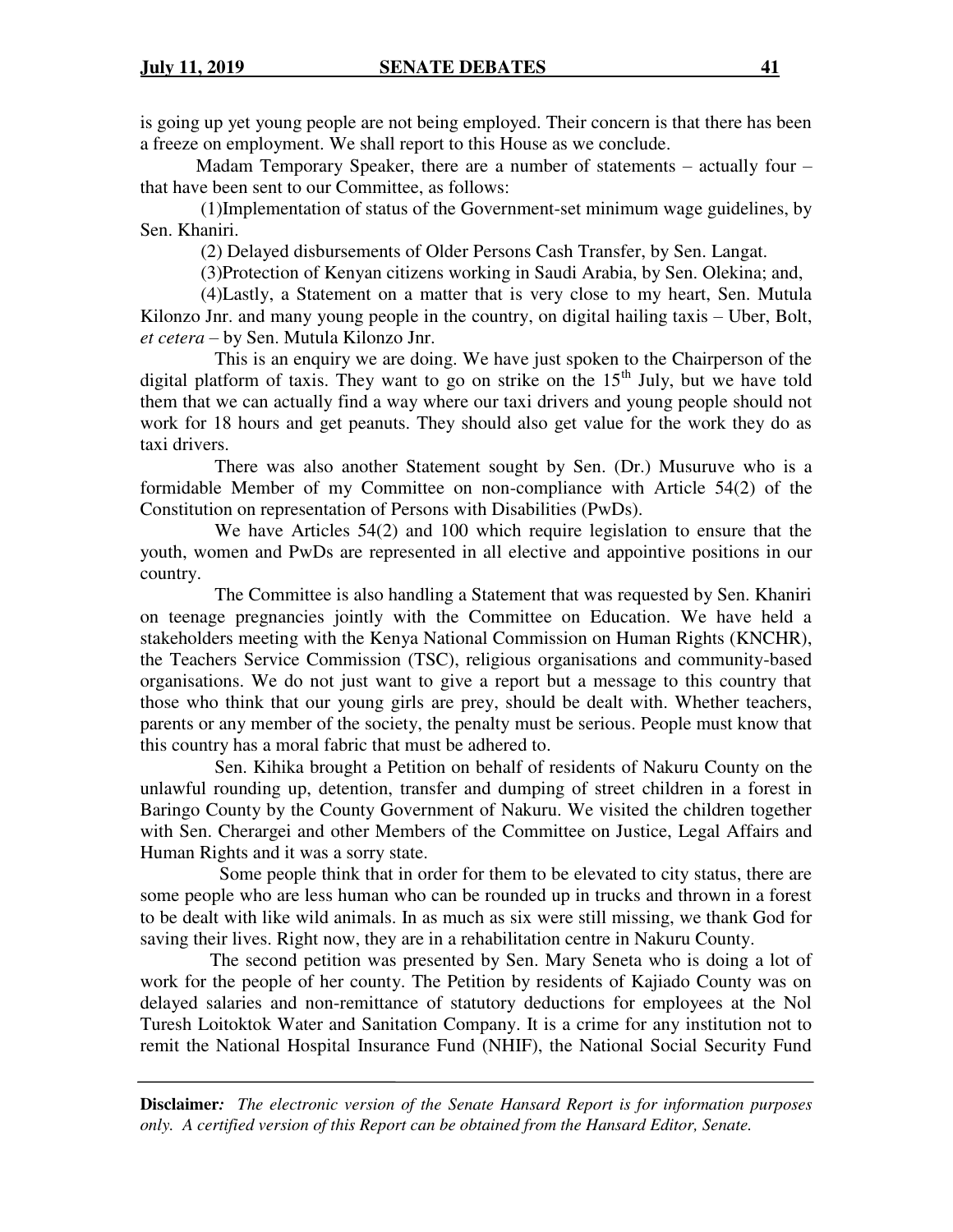(NSSF) and Pay As You Earn (PAYE). Accounting officers should know that they will be held personally culpable if they do not remit statutory deductions.

Yesterday, we met with the CS in charge of Water and Sanitation, the Water Services Regulatory Board (WASREB) and the County Executive Committee (CEC) members in charge of Water in Kajiado, Makueni and Machakos counties. I am sure Sen. (Dr.) Musuruve will attest to this. After the meeting, we have seen light. I am sure the people of those counties will start getting water. They are only getting 26 per cent of revenue water in Kajiado, Machakos and Makueni counties and we hope there will be an increase. We will follow it up and table a table a report soon.

Sen. Mwaura brought a Petition on behalf of job applicants in Kenya on clearance required by the public bodies and Public Service Board on application for jobs in Kenya. We have engaged the Kenya Revenue Authority (KRA), the Higher Education Loans Board (HELB), the Directorate of Criminal Investigations (DCI), the Ethics and Anti-Corruption Commission (EACC) and the Central Bank of Kenya (CBK).

It is immoral for us to tell job seekers to pay money to get certificates from the Credit Reference Bureau (CRB) because they do not have loans, pay money to get clearance by the HELB or pay money to get a report by the DCI because they have not committed crimes. Why do we punish them for having complied with the law?

The fourth Petition was presented by Sen. Seneta on behalf of Kajiado residents on the non-recruitment of locals by flower firms, institutions and other companies. This came before our Standing Orders were changed. Such issues should be addressed in a county-wide manner. That was a Petition by residents of Kaputei Ward in Kajiado County and it was restricted to that ward. However, we found a way of dealing with it and we will bring a report because no Member here legislates or represents in vain.

Madam Temporary Speaker, we are currently following up on the implementation of three Senate resolutions on registration of PwDs, payment of honorarium and pension to former councilors and commendation of Eliud Kipchoge for breaking the World Marathon Record. We took note of sentiments by Senators as we eulogized the late Kenyan golden soccer boy, Joe Kadenge. We must change the name of one of our national or international stadiums, preferably Nyayo National Stadium, to the Joe Kadenge International Stadium. If we do not succeed, then we will go for the City Stadium. We must remember, commemorate and immortalize the hero of Kenyan football.

The Committee will be focusing on the following activities in the next quarter: For the first time, we plan to have a National Labour Summit. We have a lot of labour challenges in the country. A day can hardly pass without hearing about strikes by the medical practitioners. For example, we have heard about issues in Kirinyaga and Laikipia.

We have three categories of staff in every county. There are those who used to be in the defunct local authorities, those who were seconded by the national Government and those who were employed by the governors. When every governor takes office, they bring their staff. All these categories have different skills and job descriptions but do the same thing. It is like there is no law in the land.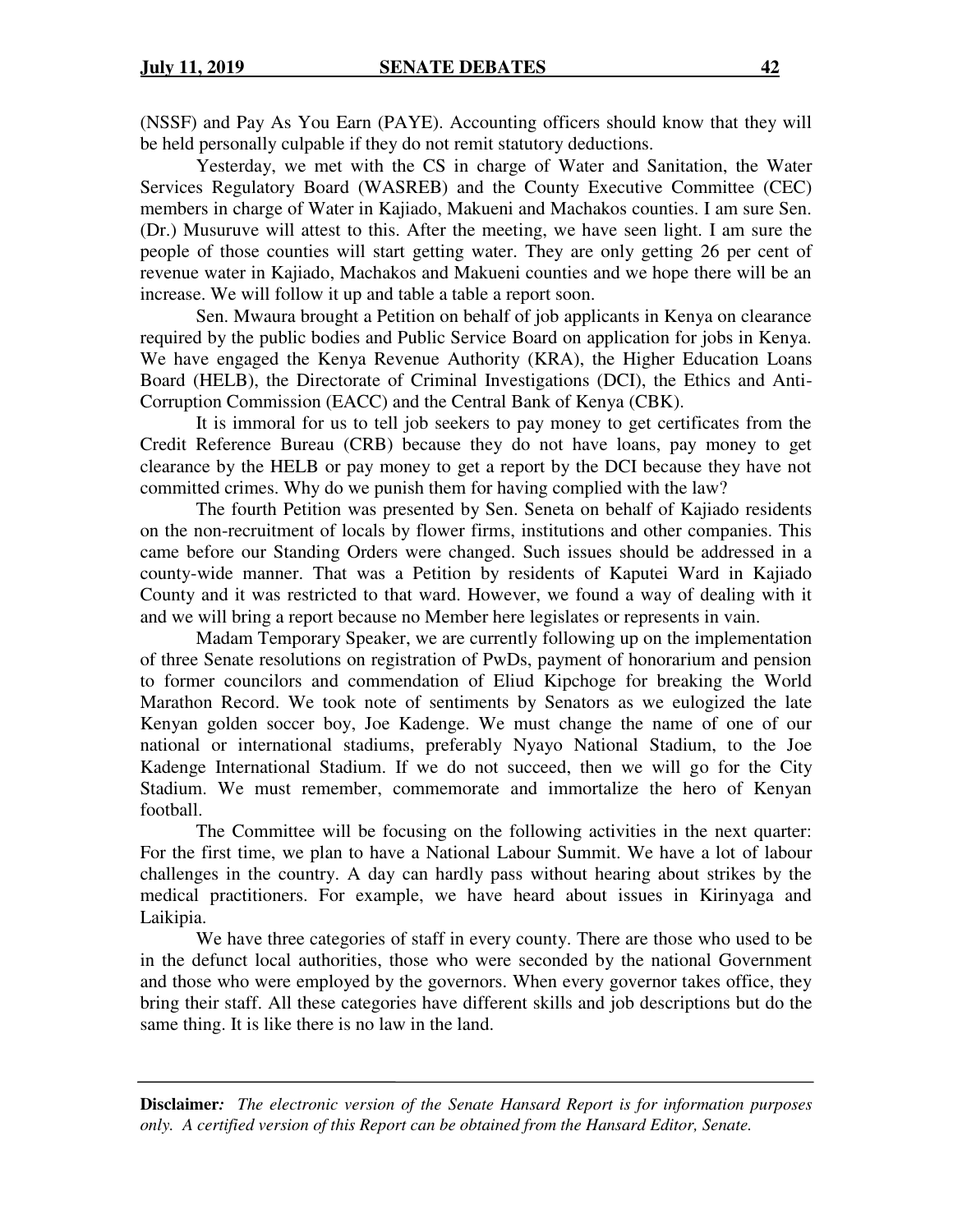Therefore, we plan to have a national labour summit with all public bodies; the Ministry of Labour and Social Protection and the Council of Governors (CoG). We intend to invite the President to open the summit.

We will include staff welfare, inter-county transfers, sharing of rare and specialized expertise within counties. For example, we do not have 47 radiologists or 47 county pathologists. We need to have a system such that if a person is employed in Kisumu, they can work in Mombasa and if one is employed by the County Government of Wajir, they can work in Bomet.

Our counties are not supposed to be ethnic blocs whereby for you to get a job in Bungoma County, you must not only be a Luhya but a Bukusu. We do not want that. Our counties are supposed to bring us together. So, we would like to facilitate inter-county transfers.

We intend to ensure harmonization and standardization of job groups and salaries and the operationalisation of the National Employment Authority (NEA). As the Chairperson of the Committee on Labour and Social Welfare, I am proud to say that I sponsored a Bill in the previous Parliament which created the Authority. It is supposed to give hope to our young people and streamline access to the job market.

We will enquire into the multiple and exorbitant levies charged by institutions in the creative industry. As a committee, we see the creative industry as the next job frontier. We keep on saying that unemployment is high but our young people are talented. They are artists, acrobats, producers and they can sing. In Nigeria, the second highest employer is Nollywood and not the oil sector. We would like to see that in our country.

We will also enquire into the sporting sector so as to recommend solutions that will enhance sports development and sports management in the country. As I said, we will retreat in Kitale to look into the sporting sector, the federation of sports, management of sports and players' welfare so as to enhance sports management and development in our country.

Madam Temporary Speaker, as I conclude, once again, I wish to thank my Committee Members for the dedication and interest. Sometimes they are there even before time and embarrass me but I still join them to chair the meetings. I can report that they do very well in the different areas of the Committee's mandate. They have shown skills and talent because deliberations are well thought-out.

I also thank my Committee Secretariat led by Ms. Mwanate Shaban, our legal counsel, Mr. Chabari and the rest including the Serjeant-at-Arms. They are very professional and they have been doing an amazing job.

Sen. (Dr.) Milgo who is the Vice Chairperson is the sponsor of the National Museum and Heritage (Amendment) Bill, 2019. Sen. Mwaura, who is a Member of my Committee, has co-sponsored the Persons with Disabilities (Amendment) Bill together with Sen. Cheruiyot. Sen. Kwamboka, a Member of my Committee moved a Motion in the Senate on street families and has proposed to bring legislation to curb teenage pregnancies. Sen. (Dr.) Musuruve, one of the best performers in this House and a defender of PwDs, also a Member of my Committee has sponsored a legislative proposal on the Kenya Sign language Bill, 2019.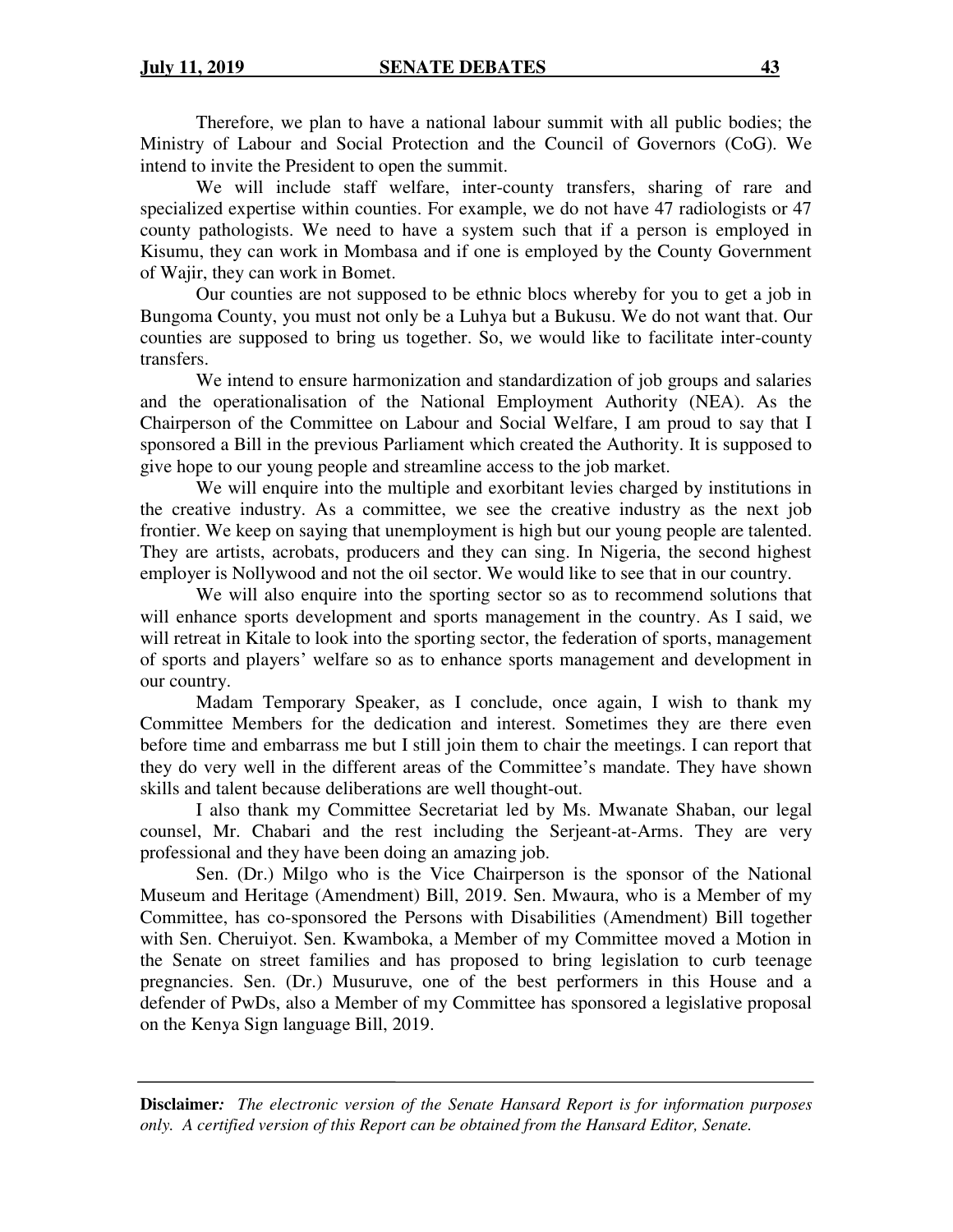I also thank other Senators who have sought to address the Committee on Labour and Social Welfare on issues in the country through their contributions on Bills, Motions, Petitions and Statements. Special thanks go to Sen. Cheruiyot who has so far sponsored two of the Bills that have been committed to my Committee. Sen. Khaniri, one of the most experienced legislators in this House, who has sought two Statements from the Committee and, Sen. Seneta who has presented two Petitions that have been committed to the Committee.

We commit that we shall perform even better in the next quarter as the Committee on Labour and Social Welfare.

**The Temporary Speaker** (Sen. Nyamunga): I will allow a few comments on that.

 **Sen (Dr.) Musuruve:** Thank you Madam Temporary Speaker, for giving me an opportunity to comment. I want to thank Sen. Sakaja; he is my Chairperson in the Committee on Labour Committee and Social Welfare. The Nation should know clearly that he is a youth who is really determined to walk his talk. This is because he has actually motivated us in the Committee.

Most of the time, you find that he is always leading from the front in terms of meetings and petitions. We have actually done public participation in the Committee on Labour and Social Welfare. He moves forward and he has put all his energy and time in ensuring that there is public participation among workers and on issues that are really pinching the country.

Sen. Sakaja is one of the many Senators who have really understood issues of disabilities. When I was talking about issues of sign language on the floor of this House, I was amazed with the fact that he had a wealth of information regarding sign language. He could even communicate his name in sign language. He knew so much that I was really impressed.

I am sure that with the support we have with Sen. Sakaja as our Chairperson, Persons with Disabilities (PwDs) will benefit from the debates on the Floor of this House, because he understands issues to do with disability.

I also want to talk about the issue of workers. Yesterday, I remember we had the County Governments of Makueni, Machakos and Kajiado, coming in to solve the water issue. We were able to give them, as a Committee, some tips of ensuring they recall the workers back and that there is an amiable way of working out pressing workers issues. Workers in Kenya should know they have a defender in the House in the name of Sen. Sakaja. He is really keen when it comes to issues of workers.

Sen. Sakaja is passionate. He loves his work and has the innate desire to work. He is not forced in any way to work; we just find him already in the House and he listens to us. Anyone would be happy to work with a Chairperson who listens and is ready to apply whatever ideas that Members give.

Thank you for the opportunity.

**Sen. (Dr.) Milgo**: Madam Temporary Speaker, I rise to support the Report from my Chairperson. I wish to say that Sen. Sakaja, the "Super Senator" for Nairobi City County, is a good Chairperson to deputise. In any case, I have really enjoyed myself. If I am given a chance to choose a Chairperson to deputise again, I will choose him.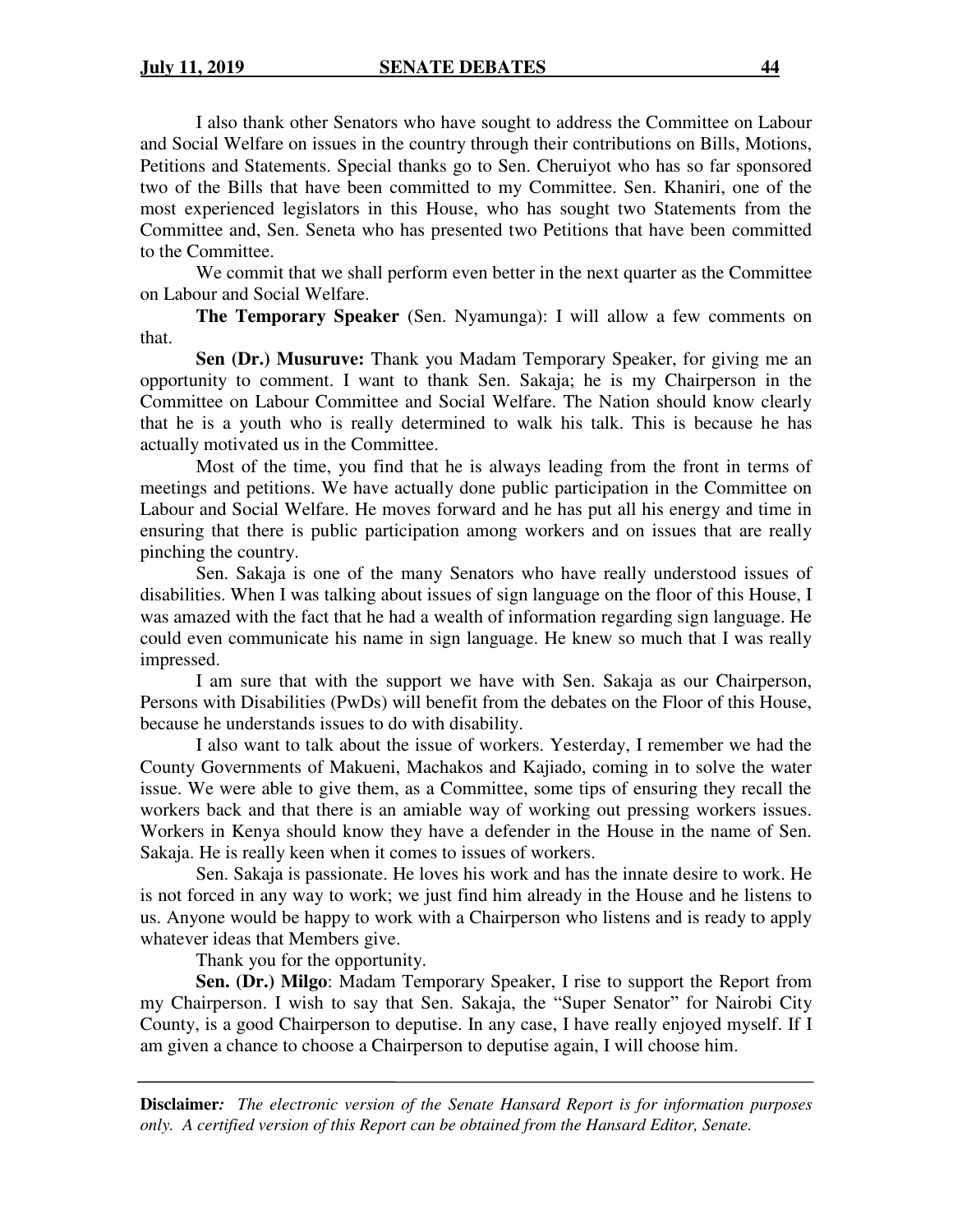My colleagues and I have done a lot of work as stated in our Report, more specifically because most of the matters that we are dealing with normally affect many of our people. For instance, we have come face to face with very many issues to do with labour. Yesterday we were looking at the issue from Nol Turesh in Kajiado County, whereby we unearthed several issues of injustices in terms of employment, where organizations just wake and fire an entire working staff as if they have never contributed to that particular organization.

We have gone a long way in looking at very many issues; realizing that this particular Committee looks at issues to do with sports. I wish to say that we are trying to encourage sporting as another form of employment for our youth considering the fact that our country is grappling with many graduates that are unemployed. We are proposing that many stadia are put in place so that we have many of our youths practising, so that we can produce many Marigas.

Yesterday, we were talking about Joe Kadenge. His mantle should be passed to the youth in the form of employment. In any case, since white-collar jobs are scarce, there are many of our youths who are talented and they can take up jobs in the sports field.

We also dealt with issues of women, youth and persons with disabilities (PWDs). I thank my colleague, Sen. Musuruve who has really talked very passionately about PWDs. If we address issues of women, youth and PWDs seriously, we will be assisting the Government achieve Sustainable Development Goals (SDGs) as well as Vision 2030.

The upcoming Summit will enable us to engage more as stakeholders. This will enable us to go a long way in ensuring that we address labour, gender and PWDs issues.

I want to thank my Chairperson because we are going to pass a Bill that has been very contentious; the County Government Retirement Benefits Bill. Our county workers have been looking up to us to pass this Bill. Last time we promised them that by Christmas we shall have passed the law. I wish to say here that by next week we shall be able to clear the amendments and the law will proceed. This will be one major game changer for our workers in the county.

Once again, I want to thank my colleagues led by our able Chairperson, Sen. Sakaja for what---.

**The Temporary Speaker** (Sen. Nyamunga): Your time is up.

**Sen. Farhiya**: Thank you Madam Temporary Speaker, for giving me this opportunity. I also wish to join my other colleagues in congratulating the "Super Senator", Sakaja, for a well-articulated Report. There is something that I want to appeal to him and if he really needs analysis - I will not pre-empt the Motion by Sen. (Dr.) Zani which am seconding. I have done a lot of analysis in terms of the wage bill for the counties.

If we continue this trend, the counties will not need anybody else to kill them; it will kill the counties. I will articulate that very well in the Motion that is coming. That should be your first priority in terms of what we can do about that.

We talk about issues in this House but what is it that can make a difference so that bad practice and bad manners stop with immediate effect?

Thank you.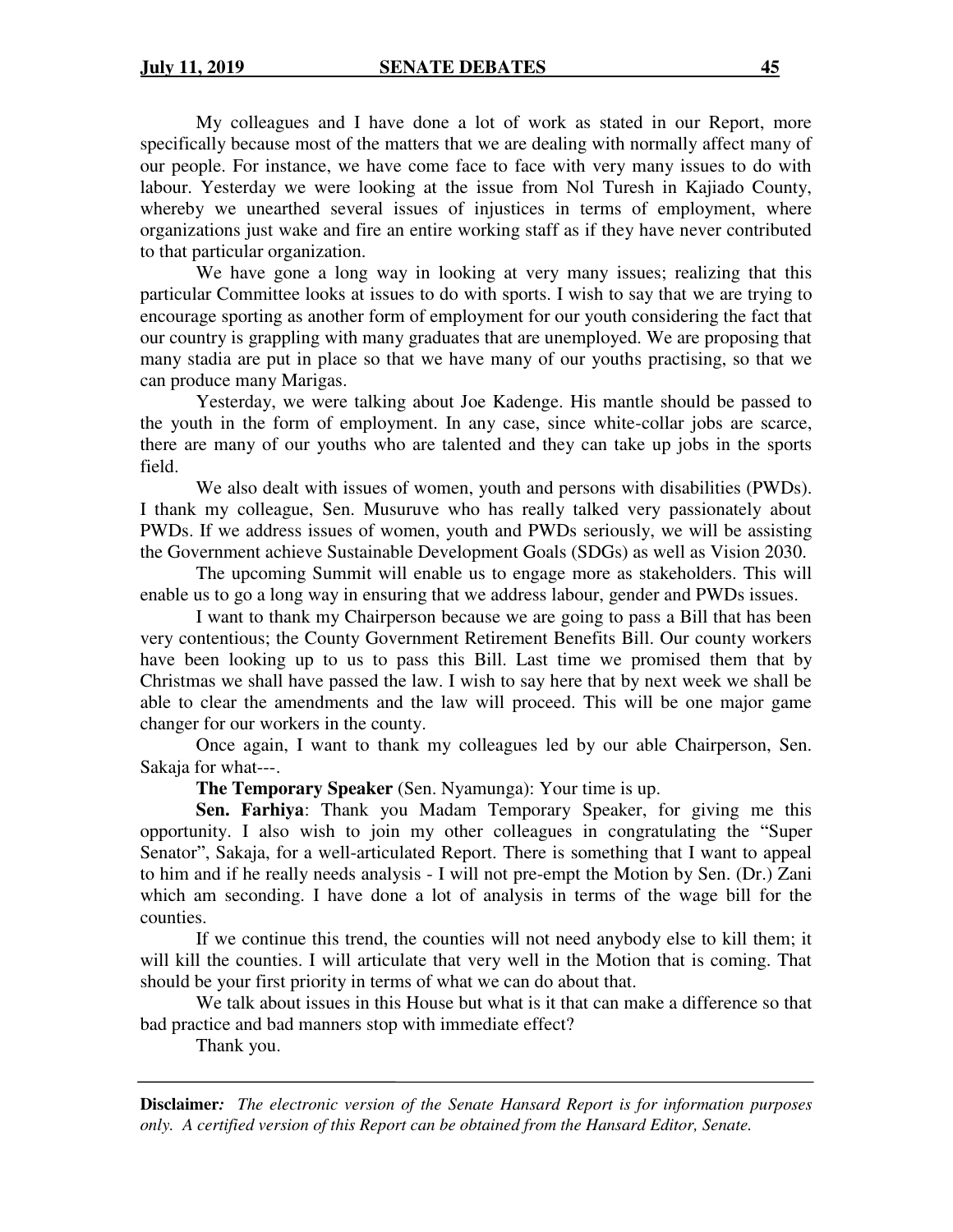**Sen. Halake**: Madam Temporary Speaker, I also wish to congratulate the Chairperson of the Standing Committee on Labour and his entire team whom he has already congratulated a lot. It was a very good practice. We have taken note that some of us did not acknowledge the Members of our committees. We are learning though.

I think the Labour docket is in very good hands as everybody has said. I would like to congratulate Sen. Sakaja for the passion he brings to all his work including his Committee. I would like to urge him to look into the issue of human trafficking especially of young girls who are being used as sex slaves around this country and abroad.

These days, you find children being trafficked but it is for sinister motives. Therefore, while the Committee will probably wait for us as Senators to look into this issue, they could also as a Committee look into that area. This is because, as everybody has said, Sen. Sakaja is a big supporter of women and issues of women. I am very happy and proud that this House has such able Committees and Committee Chairpersons and we look forward to excelling as we have seen from the report that Sen. Sakaja has just presented.

**The Temporary Speaker** (Sen. Nyamunga): The Chairperson of the Standing Committee on Land, Environment and Natural Resources is to issue a Statement.

### ACTIVITIES OF THE COMMITTEE ON LAND, ENVIRONMENT AND NATURAL RESOURCES

**Sen. Mwangi**: Madam Temporary Speaker, I rise pursuant to Standing Order No. 51(1) (b) to make a Statement on the activities of the Standing Committee on Land, Environment and Natural Resources for the period commencing  $1<sup>st</sup>$  January, 2019 to 30<sup>th</sup> June, 2019.

During the period under review, our Committee held a total of 40 sittings, considered three Bills, 11 Petitions, eight Statements and undertook county visits to nine counties. The Committee also held three engagements with stakeholders and a public hearing forum on one Bill.

In respect of Bills, the following Bills were considered:-

(1) The Natural Resources (Benefit Sharing) Bill (Senate Bills No. 31 of 2018). This Bill was brought to the Senate by Sen. (Dr.) Zani.

(2) The Physical Planning Bill (National Assembly Bills No. 34 of 2017); and,

(3) The Land Value Index Laws (Amendment) Bill (National Assembly Bills No. 3 of 2018).

On the Natural Resources (Benefit Sharing) Bill, 2018, our Committee held a public hearing forum, considered the submissions received from the public and tabled its Report in the Senate on 19<sup>th</sup> June, 2019.

 With regard to the Physical Planning Bill, 2017, after considering the Bill and receiving submissions from the public, the Committee proposed several amendments to the Bill. There were more than 40 amendments to this particular Bill, which were all passed by the Senate. As the hon. Senators will recall, the amendments of the Senate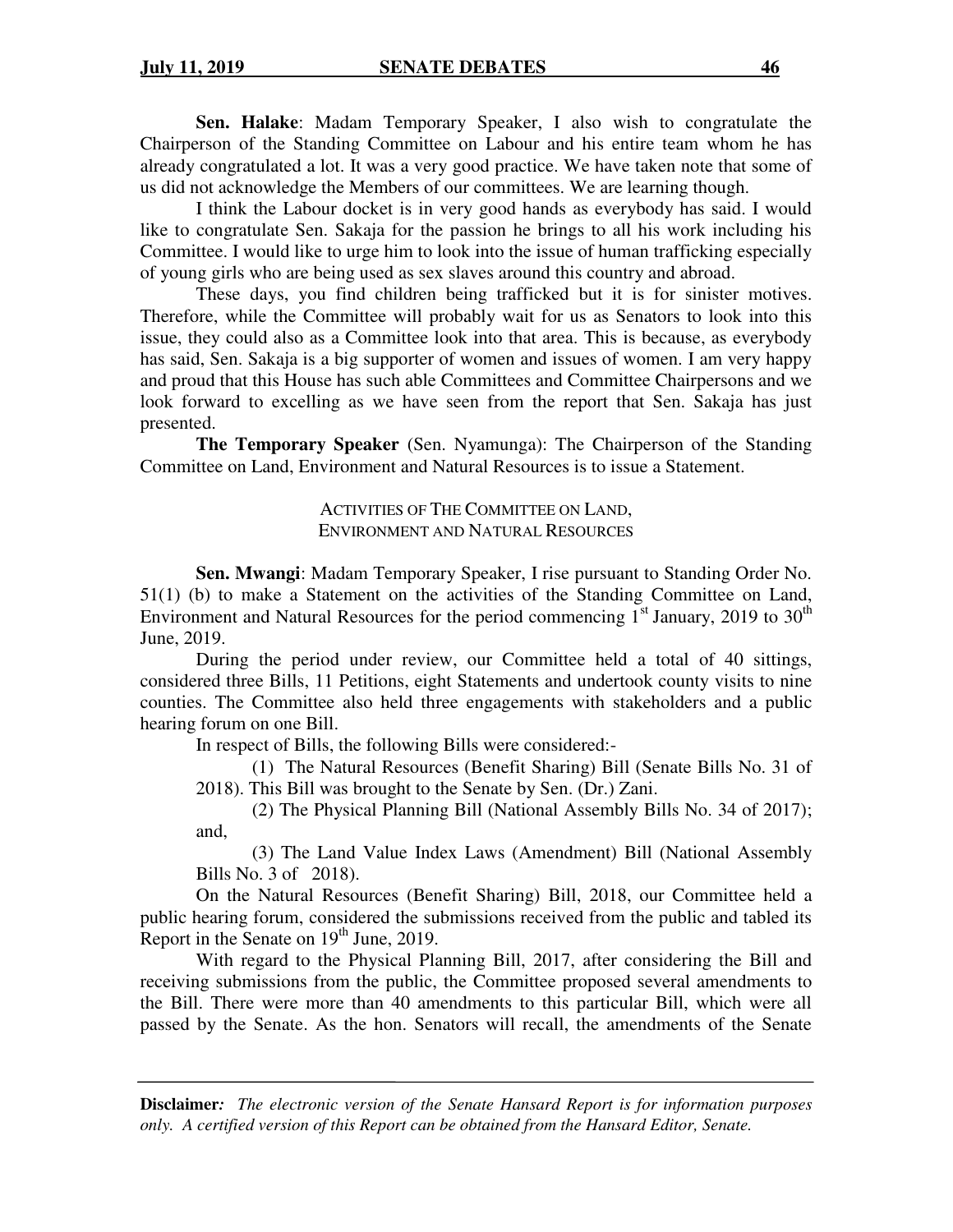were subsequently rejected by the National Assembly and the Bill was referred to mediation pursuant to Article 113 of the Constitution.

The Mediation Committee, which I was privileged to Chair, held six meetings and developed a mediated version of the Bill, which was passed by the Senate on  $22<sup>nd</sup>$  June, 2019 and the National Assembly on  $25<sup>th</sup>$  June, 2019. I thank the entire membership of the Mediation Committee for their dedication and commitment given the tight timelines within which we worked.

Hon. Senators will also recall that the Land Value Index Laws (Amendment) Bill, 2018 was also referred to the same Mediation Committee. The Mediation Committee has developed a mediated version of the Bill and a Report on that Bill was tabled in the Senate yesterday, Tuesday,  $10^{th}$  July, 2019.

Regarding Statements, pursuant to Standing Order No. 48(1), 11 Statements were referred to the Committee during the period under review. One of the Statements was requested by Sen. Shiyonga on the outbreak of anthrax at the Lake Nakuru National Park. The Committee met with the Cabinet Secretary, Hon. Najib Balala, who assured the Committee that the situation has since been controlled.

 Four of the Statements sought were requested by Sen. Mwaruma. The Committee has interrogated those Statements and gone further to visit Taita-Taveta County, with the aim of resolving matters relating to Voi Sisal Estate, iron ore mining in Kishushe area, payment of mining royalties by miners and division of revenue obtained from mining in Taita-Taveta County between the national Government and county governments.

The Committee also met residents and members of Ore Basin Small Scale Farmers Group in Voi and took note of their grievances regarding a complaint they had lodged against the allocation of land and issuance of a title deed to the Voi G.K. Prison Services. We invited the Ministry of Lands and Physical Planning regarding this particular issue and will be engaging them again in early September, so as to ensure that the prison officers do not allocate themselves that land. That land belongs to the Voi community and should revert to the same community.

The Committee also visited Ikanga Airstrip in Voi where residents complained of land grabbing and historical injustices by the Kenya Airports Authority. The Committee was able to receive a first-hand account of facts from the visits that will enable the Committee to interrogate issues further, with follow-up meetings with the Ministry of Lands and Physical Planning, the National Land Commission, Kenya Airports Authority, National Treasury and the Ministry of Petroleum and Mining. Kenya Airports Authority has since admitted that they took some land that belonged to the community and have accepted to compensate those whose land was taken by them.

The Committee is also handling Statements requested by Sen. Ochillo-Ayacko on mining activities in Migori County; Sen. Loitiptip on the land crisis in Lamu County; Sen. Sakaja on the compensation of Nairobi residents in Mihang`o Ward, Embakasi East Constituency by Kenya Power and Lighting Company for the illegal demolition of their houses; Sen. Kwamboka on water and sewerage in Nairobi City County; Sen. (Dr.) Ali on the status of the Bute Mega Dam project in Wajir County; and, Sen. (Dr.) Milgo on the recent move by the National Environment Management Authority (NEMA) to ban the non-woven polypropylene carrier bags. The Committee has scheduled meetings with the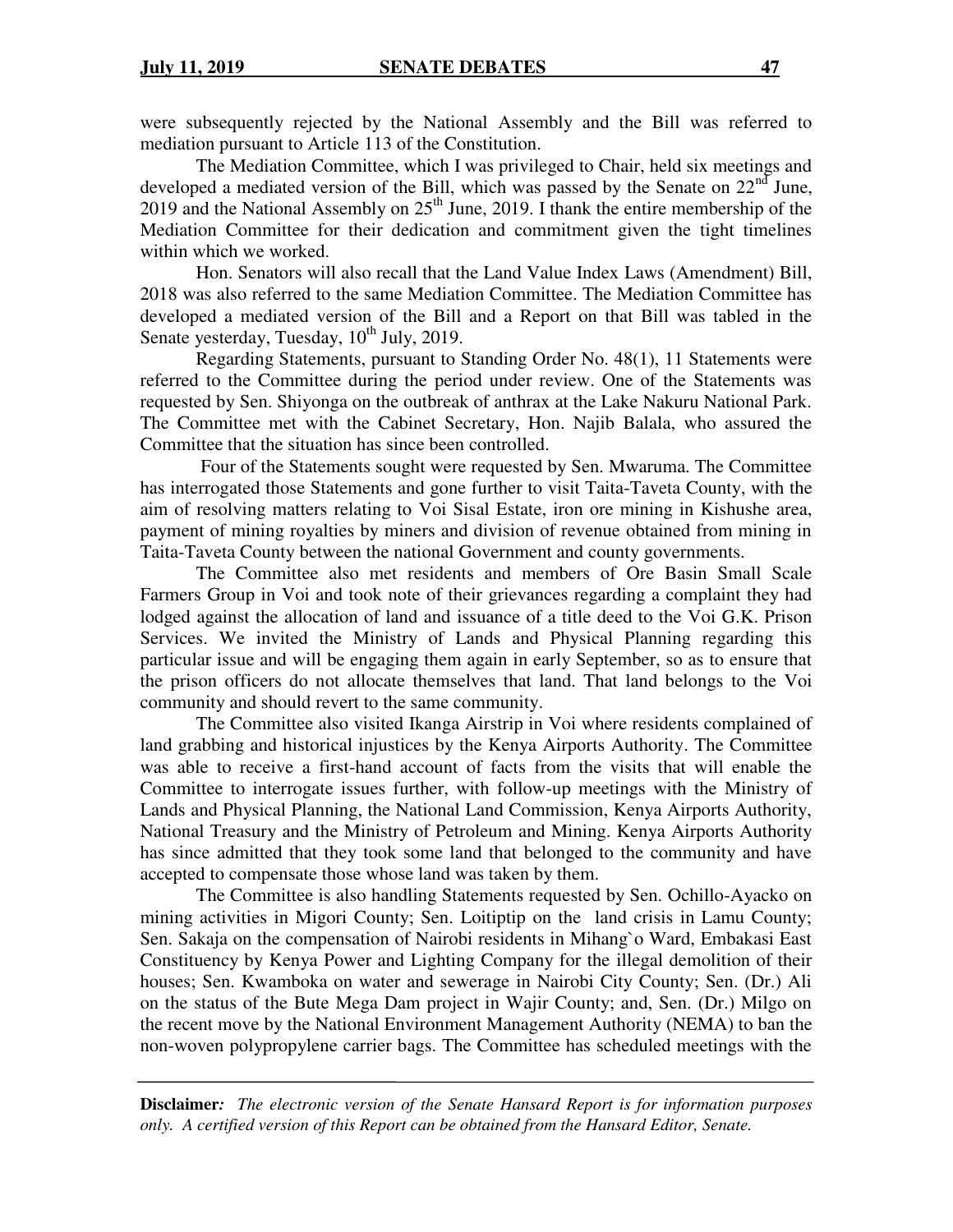relevant ministries and other institutions to interrogate the issues arising from the aforementioned Statements.

We have scheduled meetings for early September to deliberate on this matter, particularly the one of Nairobi City County, where Sen. Sakaja has complained of Mihang'o Ward. This will ensure that the land reverts to the actual land owners and not those who want to grab land in Nairobi.

Madam Temporary Speaker, with regard to Petitions, the Committee has one of the most critical mandates that directly affects citizens. As a result, 14 Petitions have been referred to the Committee. The Committee has considered and inquired into 11 Petitions and will be tabling reports on them as it continues and concludes consideration on the remaining three. I am only talking of the period between January and today. Otherwise, we have had the opportunity of handling 25 Petitions so far. We will soon table more than 10 reports of the Committee regarding the inquiries that we have made.

Madam Temporary Speaker, in respect of county visits in the period under review, the Committee undertook several very successful county visits to Isiolo, Samburu, Laikipia, Kirinyaga, Kajiado, Nairobi, Nakuru, Taita-Taveta and Mombasa counties.

*(Applause)* 

In these visits, the Committee inquired into the various matters arising from the Petitions and Statements referred to it. The Committee collected useful views from the public and stakeholders on various matters. The visits have been very useful in the execution of the Committee`s mandate.

Madam Temporary Speaker, we were dealing with conservancies in Isiolo and Samburu, where we found out that the people who are dealing with conservancies are doing a wonderful job. If the entire Kenya, where there is wildlife is allowed to engage conservancies, we will be talking of a very good economy within those areas.

In these visits, the Committee inquired into various matters arising from the Petitions and Statements referred to it, and collated useful views. That is what I was explaining; that in some of these areas like Laikipia, we had an issue where the people who had settled in forest land were removed from that land and replaced with others. It is important that the people who were removed from that land be reallocated land elsewhere. This is because it is inhuman to remove people from where they are settled and replace them with other people. They are Kenyans and should be taken care of by the Government.

Madam Temporary Speaker, the Committee would like to highlight the following areas that will form part of its business for the next quarter -

(1)Tackling developing concerns in the housing sector under the Big Four Agenda. The Committee intends to host a high level conference on affordable housing with all the 47 County Executive Committee (CEC) Members in charge of housing and the relevant Government implementing agencies.

(2) Engage relevant stakeholders on the matter of human-wildlife conflict, which has continued to be a challenge.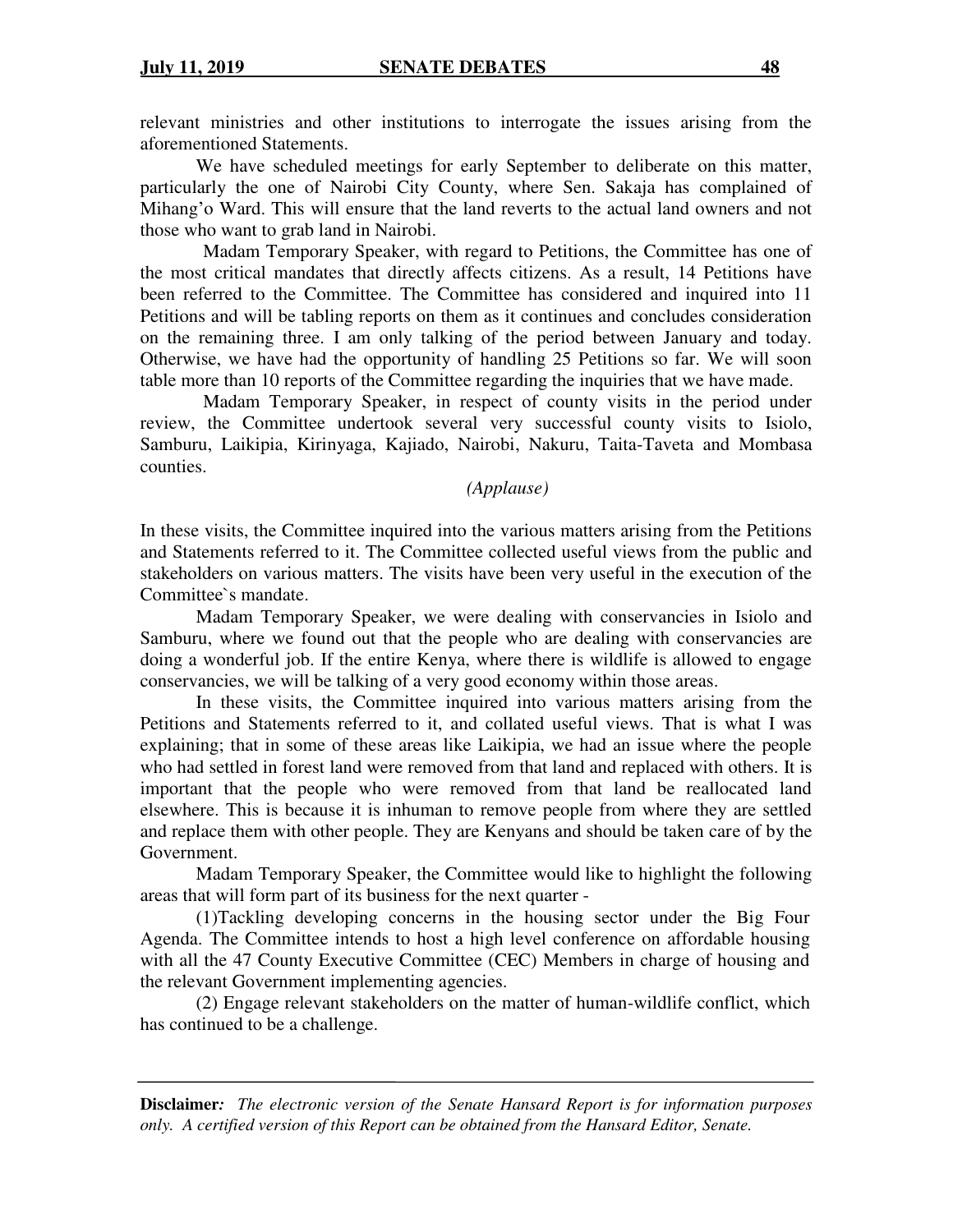Madam Temporary Speaker, we have a problem in this country, where those people who die as a result of the human-wildlife conflicts are only compensated with Kshs5 million. We find this to be unfair to Kenyans because Kshs5 million today is not of the same value as the Kshs5 million at the time when the law was enacted. We should engage in amending this Law, so that those victims of human-wildlife conflicts can be comfortably compensated.

(1)Engage the National Treasury and other stakeholders on the matter of mining royalties and the status of disbursements to communities.

On this one, Madam Temporary Speaker, we are lucky that we have a Bill in the House that was brought by Sen. (Dr.) Zani – The Natural Resources (Benefit Sharing) Bill*,* 2018 – which will deal with sharing of resources. This Bill proposes that the communities residing in the counties where resources are coming from should be adequately compensated in order to make them feel that they are taken care of like other Kenyans. It also proposes that those county governments should be funded well, so as to carry on their mandate.

That is the end of my Statement on the last six months, from January to date. Thank you, Madam Temporary Speaker.

## *(Applause)*

 **The Temporary Speaker** (Sen. Nyamunga): Thank you, Senator. Sen. (Dr.) Zani, do you have a Motion to move?

## **PROCEDURAL MOTION**

## ELECTION OF A SENATOR TO PRESIDE OVER SITTINGS OF THE HOUSE PURSUANT TO STANDING ORDER 15 AND ARTICLE 107(1) OF THE CONSTITUTION

**Sen. (Dr.) Zani**: Thank you, Madam Temporary Speaker. I beg to move the following Procedural Motion:-

THAT, pursuant to Senate Standing Order 15 and Article 107(1) (c) of the Constitution, the Senate elects Sen. Abshiro Halake to preside over the sitting alongside the Members of the Speakers Panel present for the remainder of the day.

I request Sen. Were to second.

**Sen. Were:** Madam Temporary Speaker, I second.

*(Question proposed)* 

*(Question put and agreed to)*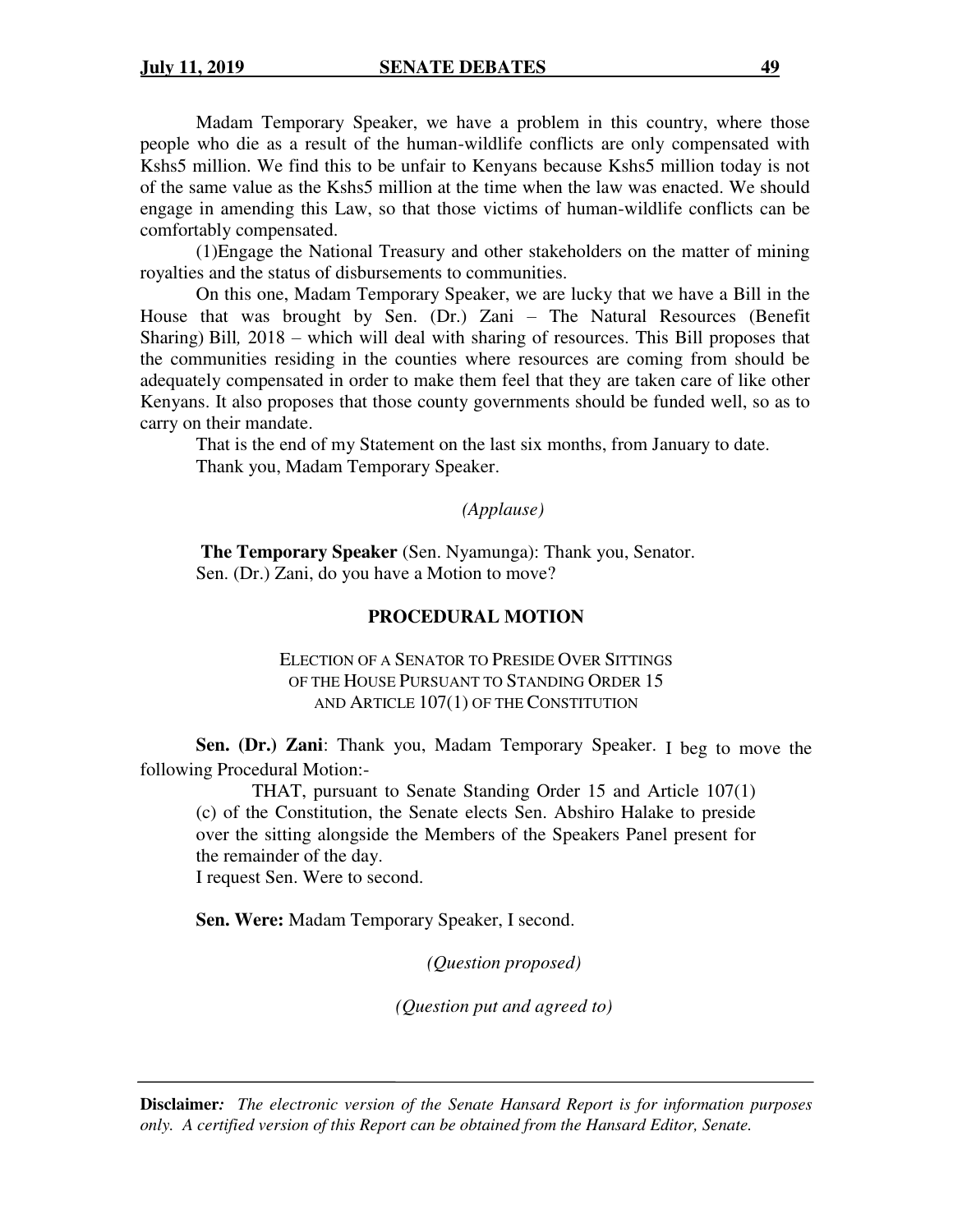**The Temporary Speaker** (Sen. Nyamunga): Sen. Halake, do you want to make a comment on the Statement?

**Sen. Halake**: Yes, Madam Temporary Speaker. As a Member of that Committee, I can attest to the fact that our Chairperson has done a tremendous job to handle all these and provide great leadership to all of us to be able to do this. So far, our stakeholders have been happy with the work of this Committee.

 Therefore, I congratulate our Chairperson for his wisdom, hard work and the great leadership he has provided us, to be able to manage all these within the last six months alone. He handled 25 Petitions all to satisfaction. I commend our Chairperson for this amazing work. This Senate can attest to the fact that Sen. Mwangi has done fantastic job as the Chairperson of the Committee on Land, Environment and Natural Resources. Kudos to my Chairperson. Going forward, we look forward to the same leadership and supporting him to achieve even greater heights.

Thank you, Madam Temporary Speaker.

**Sen. Were**: Thank you, Madam Temporary Speaker. I would also like join my colleagues in congratulating the Senator for Nyandarua County, Sen. Mwangi, for leading this Committee and working very hard. The dockets of land, environment and natural resources fall under this Committee; land being a very important aspect in this country. He runs this Committee with passion and dedication. There is even a joke that he was knocked somewhere around the Ministry of Lands offices trying to get statements from the Executive.

## *(Laughter)*

We are very proud of him and his work. We commend him and continue to request him to keep up with the good work.

 Going forward, I would like the Committee to look at issues of land reclamation in remote areas like North Baringo, Turkana and Pokot, so that the land is capable of growing pasture, which is the livelihood of the people from those areas.

Madam Temporary Speaker, on the issue of the environment and re-afforestation, the Committee should come up with some legislative proposal, where everybody who owns land will plant trees on 10 per cent of their land. If you have an eighth of an acre, 10 per cent of it, other than just your house, must have trees. If we can get such a legislative proposal, then 10 per cent of Kenya will be re-afforested, and we will reach the right forest cover.

*[The Temporary Speaker (Sen. Nyamunga) left the Chair]* 

*[The Temporary Speaker (Sen. Halake) in the Chair]* 

On the issue of housing, I would like the Chairperson to look at housing as the Big Four Agenda. The idea that even after we have contributed the percentage that we have been asked to, the allocation will be done by lottery, is still a betting issue. Let us find a way of dealing with that issue as a Committee. If the Principal Secretary (PS) was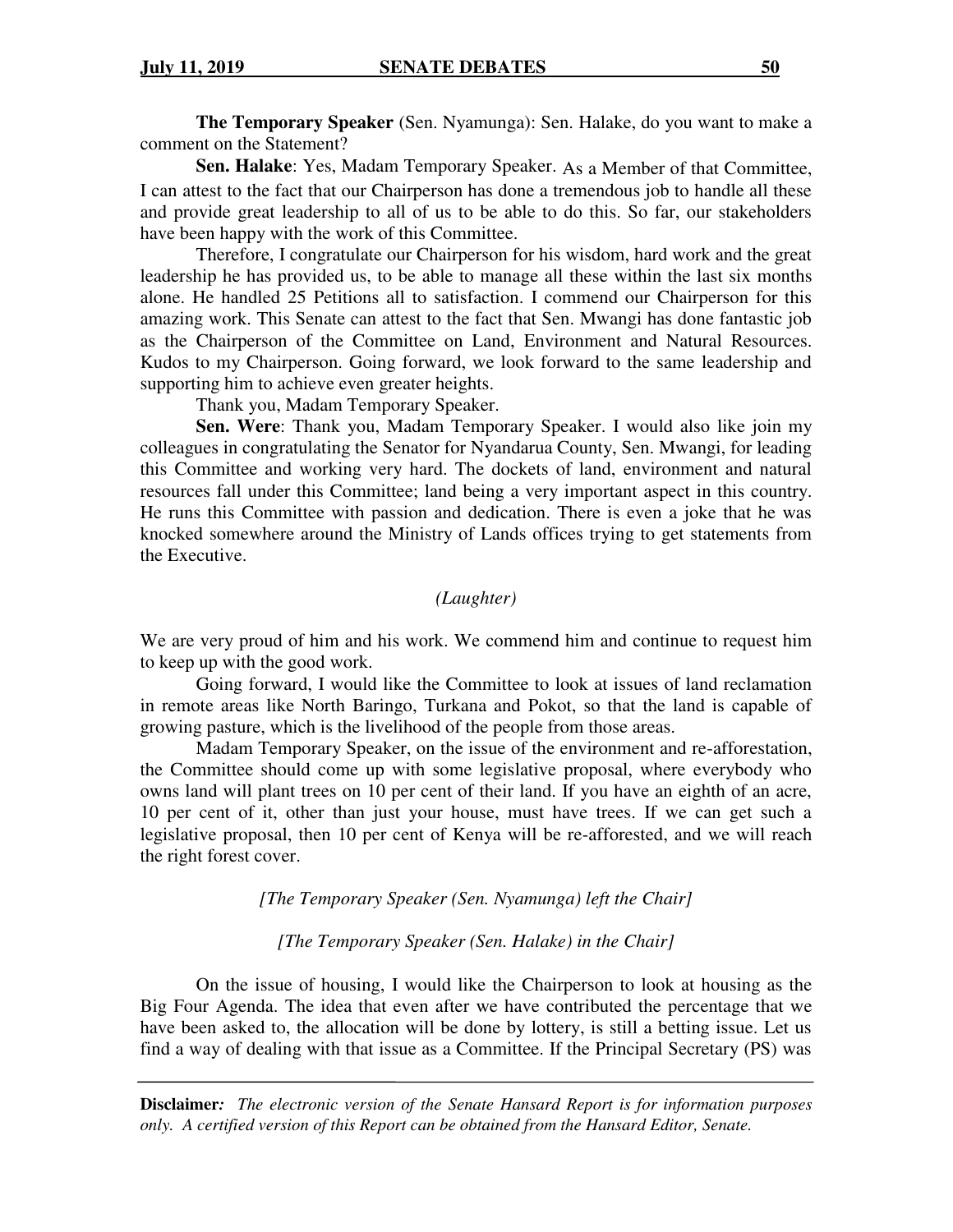misquoted, let us get to know how exactly these houses will be allocated. I hope it is not by lottery.

Thank you.

**The Temporary Speaker** (Sen. Halake): Thank you.

Sen. (Dr.) Milgo, proceed.

**Sen. (Dr.) Milgo**: Thank you, Madam Temporary Speaker. I also rise to support this Report from the Chairperson of the Committee on Land, Environment and Natural Resources. I wish to congratulate him together with the Members of that Committee for work well done.

This Committee deals with a very important resource in our country. Issues of land and natural resources affect the economy. This Committee also did very well, particularly, in terms of mediating The Physical Planning Bill that was chaired by Sen. Mwangi, who is the Chairperson of this Committee. It was brought to conclusion recently. In any case, we congratulate him for that.

Looking at what this Committee has done, I know that land issues are very emotive. Particularly, we are talking about issues of land grabbing and many other injustices, where people have lost land in unclear circumstances.

Madam Temporary Speaker, I wish refer to a Bill that this Committee was able to pass; The Land Value Index Bill, whose title has now changed to The Land Value (Amendment) Law. I am sure this Bill will go a long way to speak to issues of compulsory acquisition of land that has affected people in this country.

In addition, the issue of squatters has been a problem in our country for many years. We even have issues where there is compulsory acquisition by the Government where---

*(Sen. (Dr.) Milgo's microphone went off)*

**The Temporary Speaker** (Sen. Halake): Senator, you have run out of time. Please, give her a few more seconds to finish her sentence.

**Sen. (Dr.) Milgo**: Thank you, Madam Temporary Speaker. I was talking about injustices. As I speak, people from my county and Kericho County, for example, have suffered a lot in terms of the Mau Forest injustices. I would wish that this Committee finds time in future to look at what is happening. People in Mau have been taken round in circles, and this has been used as a political game. In every election year, politicians promise the Mau people that they will assist them to settle, if not in Mau, elsewhere. I would wish this Committee to look into that issue.

Once again, I congratulate this Committee for a wonderful job done.

**Sen. (Dr.) Musuruve**: Thank you, Madam Temporary Speaker, for giving me the opportunity to add my voice. I commend the Senator for Nyandarua County, Sen. Mwangi, for coming up with the Statement. He and his Committee are doing a commendable job.

Land is a factor of production. On earth, there is no major development that will be done without land. So, it is a big issue for Kenyans. There is need to digitize land records, so that when it comes to land ownership, it is clear. This is because quite a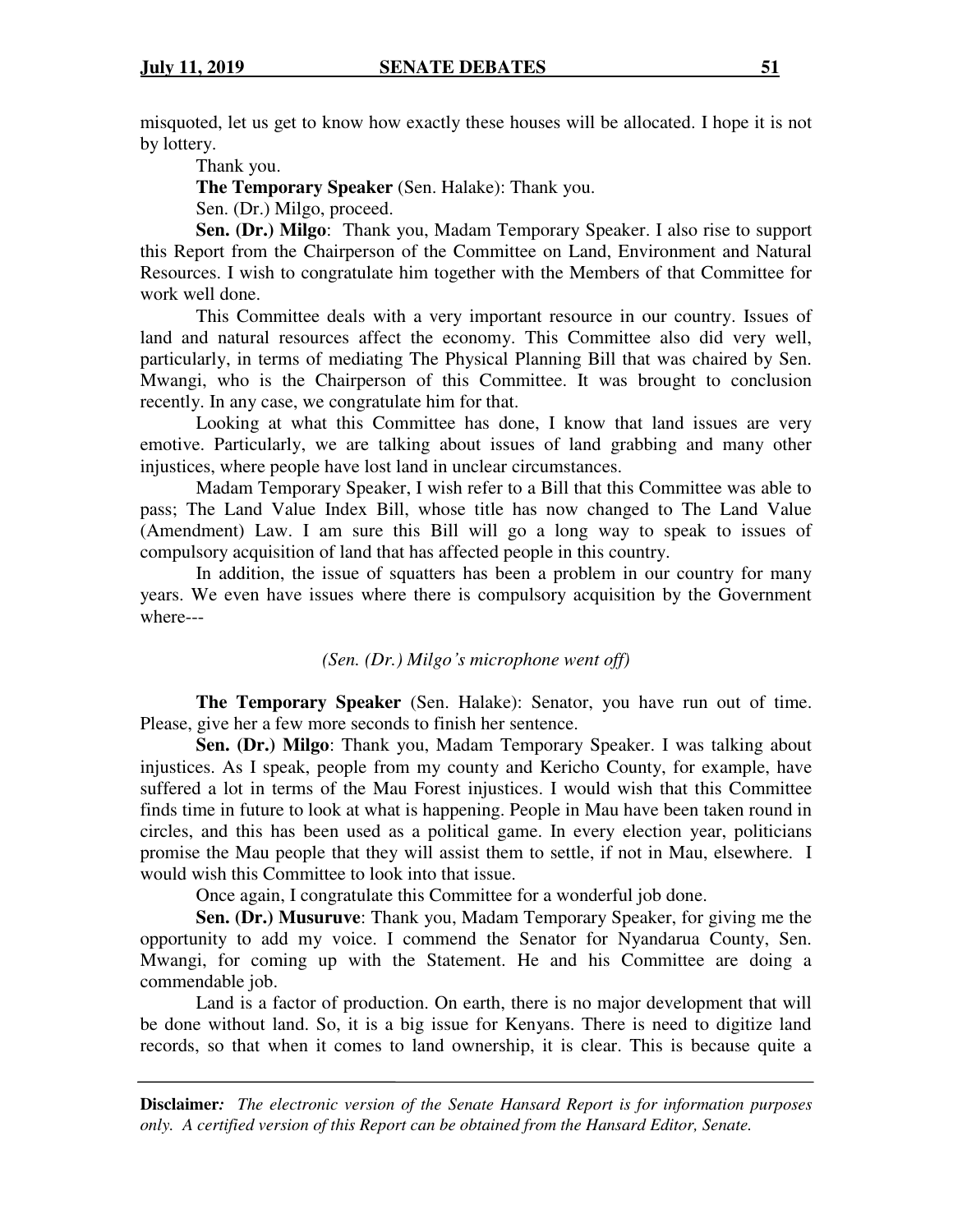number of Kenyans have ended up losing their land. Sometimes the land is grabbed. For example, when a man dies in the family, you will find that the widows are deprived of family land. They lose their land and become helpless and homeless. This is something that the Committee on Lands, Environment and Natural Resources needs to intervene on.

Madam Temporary Speaker, I am also thankful to the Committee that they have been doing public hearings. It is good to do public hearing on a Bill. I am sure that when the Committee does many more public hearings, people will be happy because land issues are thorny.

I also commend the Committee for what they did when the land that was grabbed by Kenya Airports Authority (KAA) was given back to the community, and the Authority accepted that they had actually grabbed the land. It is a plus for the Committee because if they had not done this investigation, there is no way the KAA would affirm that it had grabbed land.

*(Sen. (Dr.) Musuruve's microphone went off)* 

**The Temporary Speaker** (Sen. Halake): Just finish your sentence. We are running late. Please, give her a few more seconds to finish her sentence.

**Sen. (Dr.) Musuruve**: Thank you, Madam Temporary Speaker. The Committee interrogated the matter and people got back their land.

The same Committee interrogated an issue where the Government bought land from itself and paid itself. This issue is very touchy and should be brought to the Senate, so that the Senate gets to know what exactly is happening.

I commend Sen. Mwangi's team for doing a commendable job. They should continue doing the same because land is gold to Kenyans.

**The Temporary Speaker** (Sen. Halake): Very well.

Sen. (Dr.) Zani, proceed.

**Sen. (Dr.) Zani:** Madam Temporary Speaker, let me start by commending the Chair, Sen. Mwangi, for the work he does for this Committee. I have interacted with him lately because of The Natural Resources (Benefit Sharing) Bill that resides in his Committee. He is very diligent, wise and hard working. You could see that as he made his presentation on all the other Bills that are in the Committee. The Committee has a lot of work to do, and its Members are quite hardworking; trying to get all this done.

 We know from what you have said that some of the issues are important, but the land allocation crisis is a big issue, especially in areas such as the Coast, where we still have a lot of problems with land allocation. For example, somebody sells land, another person buys it and realises that they did not really buy it, and it reverts to the owners. All these issues need a lot of streamlining, and I am sure that you are working on them.

 Madam Temporary Speaker, the issue of community land compensation is very important. You have talked about the case where land was taken by the Kenya Airports Authority (KAA). However there are also other pieces of land as well across the board, and other places where some level of compensation needs to be put in place.

 Recently, there was a *WhatsApp* message – I do not know whether it was a joke or something real – saying that in some country, before graduation, you must plant ten trees as part of the graduation ceremony. I thought that was something that we can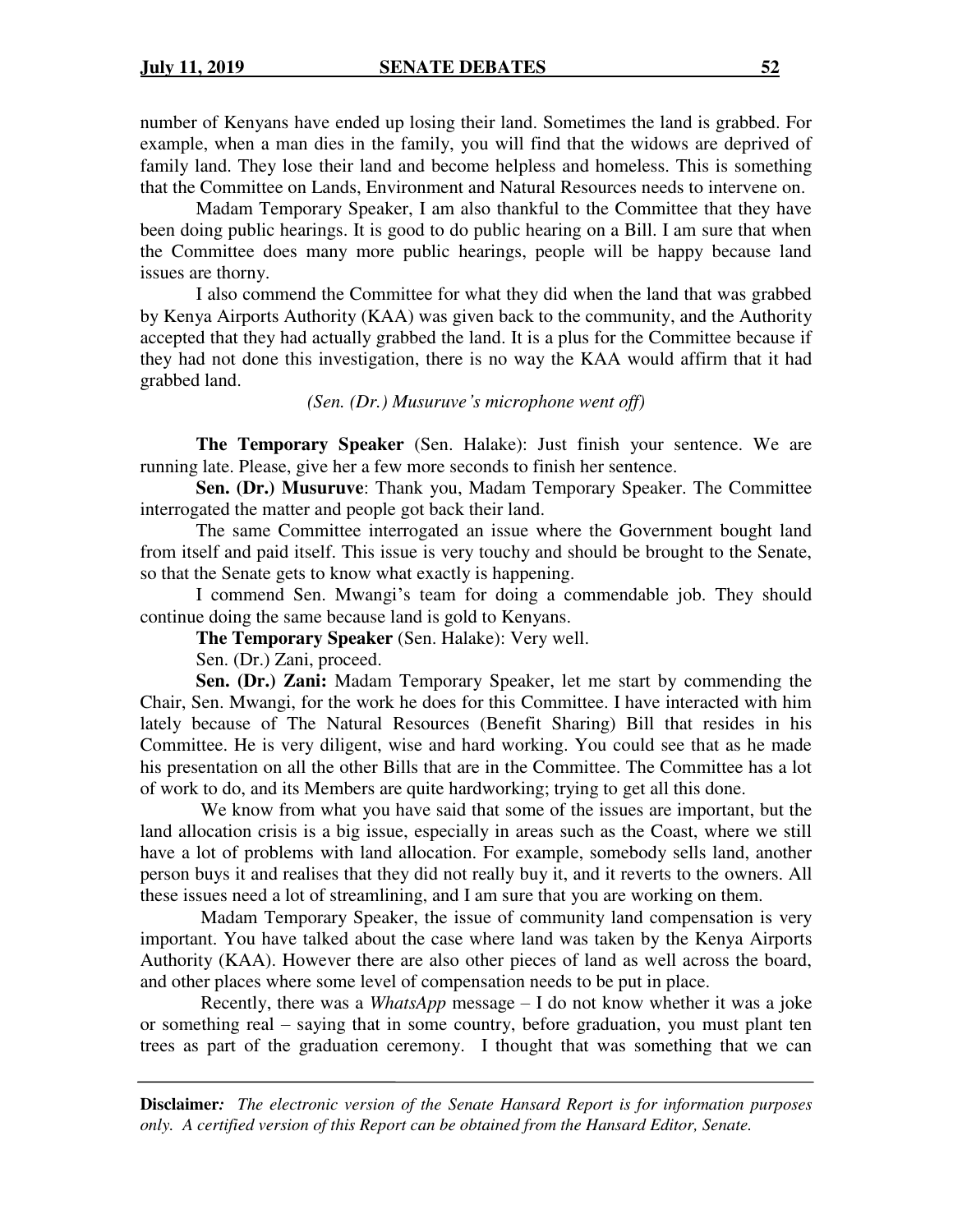borrow, because the issue of forest cover is very important. That is why we do not have rains and are, consequently, not able to plant when we are meant to. The issue of climate change is becoming a reality. If we do not take care of our land and trees, we will have problems in this country.

 I do not want to go on until my time is stopped. Thank you, Madam Temporary Speaker.

**The Temporary Speaker** (Sen. Halake): Very well timed, indeed. Thank you, Sen. (Dr.) Zani.

We will now move on to the next Statement by the Chairperson of the Standing Committee on National Cohesion, Equal Opportunity and Regional Integration, relating to the activities of the Committee.

### ACTIVITIES OF THE COMMITTEE ON NATIONAL COHESION, EQUAL OPPORTUNITY AND REGIONAL INTEGRATION

**Sen. (Rev.) Waqo:** Thank you, Madam Temporary Speaker. I take this opportunity to congratulate Sen. Mwangi together with his Committee for the wonderful work, commitment and dedication. We are proud of you; congratulations. You are also a good friend of mine.

## *(Laughter)*

Madam Temporary Speaker, I rise pursuant to Standing Order 51(1) (b) to make a Statement on the activities of the Standing Committee on National Cohesion, Equal Opportunity and Regional Integration for the period commencing  $1<sup>st</sup>$  January, 2019 to  $30<sup>th</sup>$  June, 2019. During the period under review, our Committee held a total of ten Sittings, considered one Bill and one Petition. We held a public hearing forum on the Bill. The National Cohesion and Peace Building Bill (Senate Bills No.35 of 2019) was referred to the Committee, which held a public hearing forum and considered submissions received from the public.

Madam Temporary Speaker, with regard to petitions, the Committee considered one Petition concerning Kibera Internally Displaced Persons (IDPs), which was committed to the Committee on  $19<sup>th</sup>$  November, 2018. The Committee met the petitioners, considered the matter and shall be meeting the Cabinet Secretary (CS) in charge of Internal Security and Coordination of the National Government so as to conclude on the Petition.

During this time, the Committee had a great opportunity to interact with the petitioners, who expressed the challenges they have gone through. In fact, as a nation, we need to think about that seriously and see what we can do about it. Although our discussion with the Ministry is still ongoing, some members among the petitioners have already passed on. Therefore, there is need for the Ministry to avail themselves, and this matter to be concluded.

Madam Temporary Speaker, the Committee held a consultative meeting in Nairobi on 8<sup>th</sup> May, 2019 with the Ministry of Devolution and Arid and Semi-Arid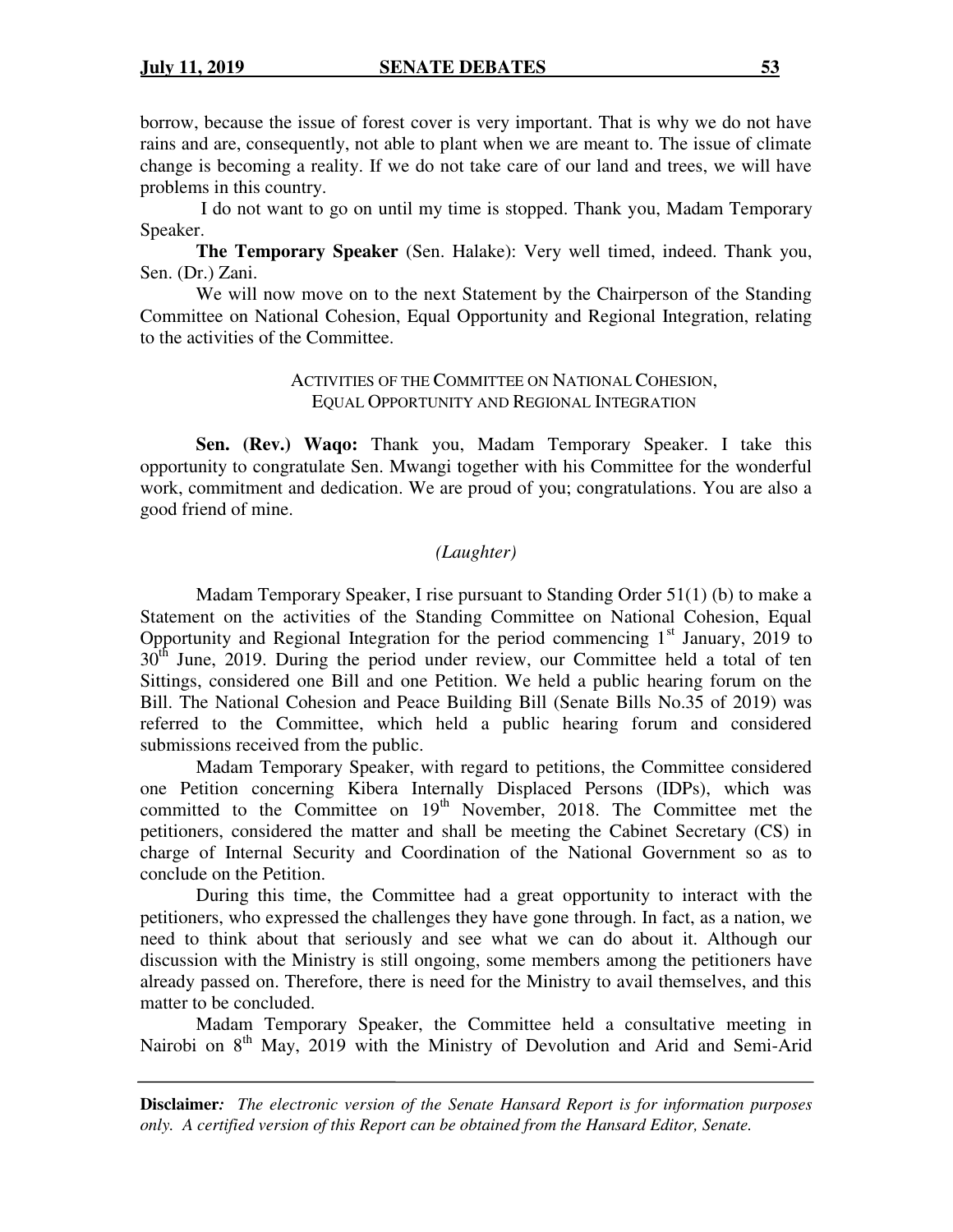Lands. This was to discuss the legal and institutional framework for disaster risk management and current challenges to the country that counties are facing. The main areas of concern included prevention, mitigation, preparedness, response and recovery from disasters.

Madam Temporary Speaker, during the period under review, our Committee underwent transition in its leadership and membership. Only a few Members have committed themselves and have done a lot of work. I will mention their names as I conclude, but the Committee is in existence because of about four or five Members who have kept on attending the meetings and deliberating on issues. As the Committee progresses into the new quarter, we look forward and are prepared to tackle various key issues and activities that are before us.

 Madam Temporary Speaker, the Committee intends to carry out the following key activities during the next quarter -

(1)Undertake county visits to regions affected by conflict, namely, Kisumu and Nandi border; Baringo and West Pokot border; Makueni, Taita-Taveta and Kajiado borders; Marsabit, Turkana and Ethiopia borders; and, Kitui and Tana River border. In fact, in the next two weeks, we have already planned to be out of the City, so that we can be with the citizens in those areas.

(2)Ensure that the National Action Plan for Disaster Risk Reduction 2019 to 2020 is validated.

(3)Hold a meeting with the National Gender and Equality Commission (NGEC), the Kenya Human Rights Commission (KHRC) and relevant state departments to deliberate on matters concerning special interest groups such as women, youth, and Persons with Disability (PwDs), children, older members of the society, the minority and marginalised groups.

(4)Hold a meeting with relevant Committees of the Pan African Parliament (PAP) and the East African Legislative Assembly (EALA) to deliberate on issues of regional integration and conflict resolution.

As I conclude, Madam Temporary Speaker, allow me to mention the names of the Committee Members who have always committed themselves to the mandate of this Committee. They are Sen. Pareno, Sen. Outa, Sen. Wambua, Sen. Chebeni and Sen. Zawadi. We are also glad that in this quarter, we have some new Members. They include Sen. Omanga, Sen. (Dr.) Langat and Sen. (Dr.) Lelegwe. It is our hope that this Committee will surprise this House in the next Report.

Thank you, Madam Temporary Speaker.

**The Temporary Speaker** (Sen. Halake): Very well.

Proceed, Sen. (Dr.) Milgo.

**Sen. (Dr.) Milgo:** Thank you, Madam Temporary Speaker. I congratulate this Committee, through its Vice-Chairperson, for what they have done. According to what has been going on, nobody imagined that they could have done even one thing. However, I am surprised that they at least dealt with a number of issues. I congratulate them for that.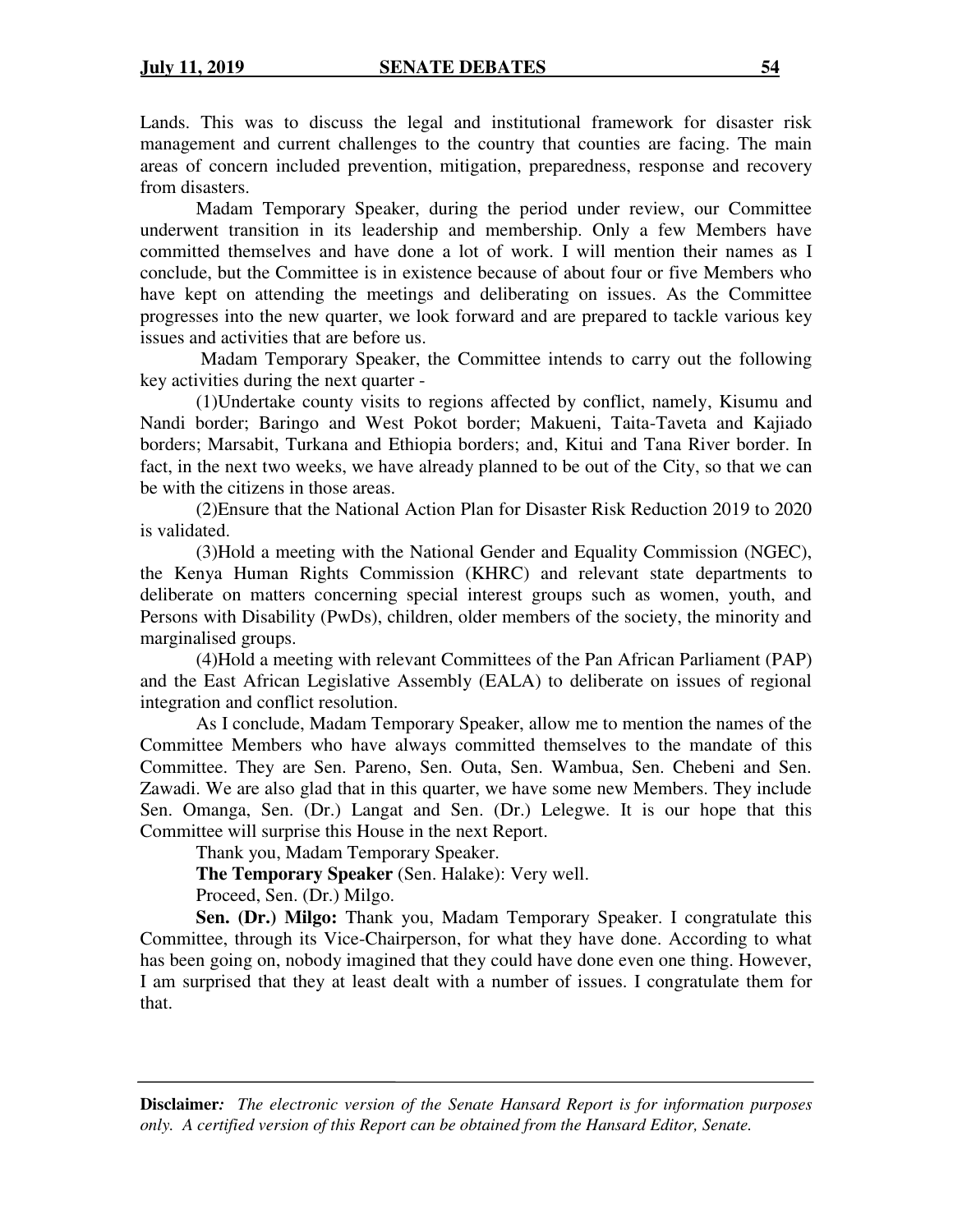Listening to the list read out, they now have new blood in the form of new Members. These are very powerful Members, and I am sure that it will be one of the most active Committees.

Madam Temporary Speaker, this Committee should be on its toes, particularly when the next Chairperson will come on board because of the fact that it looks at important human right issues, which normally affect our country and many other countries.

Issues of disaster management should be brought to speed to ensure that when disasters are experienced in our country, they are managed in the most appropriate way. This is because our country has been facing a lot of disasters, for example, the West Gate Mall attack, Solai Dam disaster, and recently, the Dusit D2 attack. This Committee should go back to the drawing board and dispense of many issues that affect our country.

 Once again, I congratulate this Committee and the Vice Chairperson. In future, if we are allowed, we will propose her to be the first Nominated Chairperson of a powerful Committee.

Madam Temporary Speaker, I congratulate her.

**Sen. (Dr.) Musuruve:** Thank you, Madam Temporary Speaker, for the opportunity. I commend this Committee and Sen. (Rev.) Waqo for doing a commendable job. I am amazed that the Committee has been working. It seemed silent but it is doing some commendable work.

I am happy that the Committee has come up with a Bill, a Petition and done public participation, which is important. They have also clearly said that they have helped the displaced people in Kibera, which is one of the largest slums in Africa. I am happy that the Committee reached out to them because most people in Kibera live in abject poverty. Sustainable Development Goal (SDGs) No. 1 states clearly that we have to eliminate all forms of poverty. Therefore, if this Committee reaches out to the residents of Kibera, it is a good thing and a plus for the Senate.

Madam Temporary Speaker, I also commend the Committee for conducting county visits. When leaders visit people in the counties, they feel good because they are able to relate with us. The Senate represents the counties and their interests. Therefore, when we give them an ear, it is good because it shows that we are concerned about issues of devolution.

Madam Temporary Speaker, there is something that has come out clearly. This Committee wants to ensure that it meets the needs of special interest groups, for example, women and the vulnerable. This is good because the Constitution states clearly the issues of affirmative action. There is need for us to defend the Constitution. We must walk the talk and ensure that what is in the Constitution is not just paper work. The Constitution is the law of the land. Therefore, it needs to be a Bible---

*Sen. (Dr.) Musuruve's microphone went off)* 

**The Temporary Speaker** (Sen. Halake): I will allow you to finish the sentence.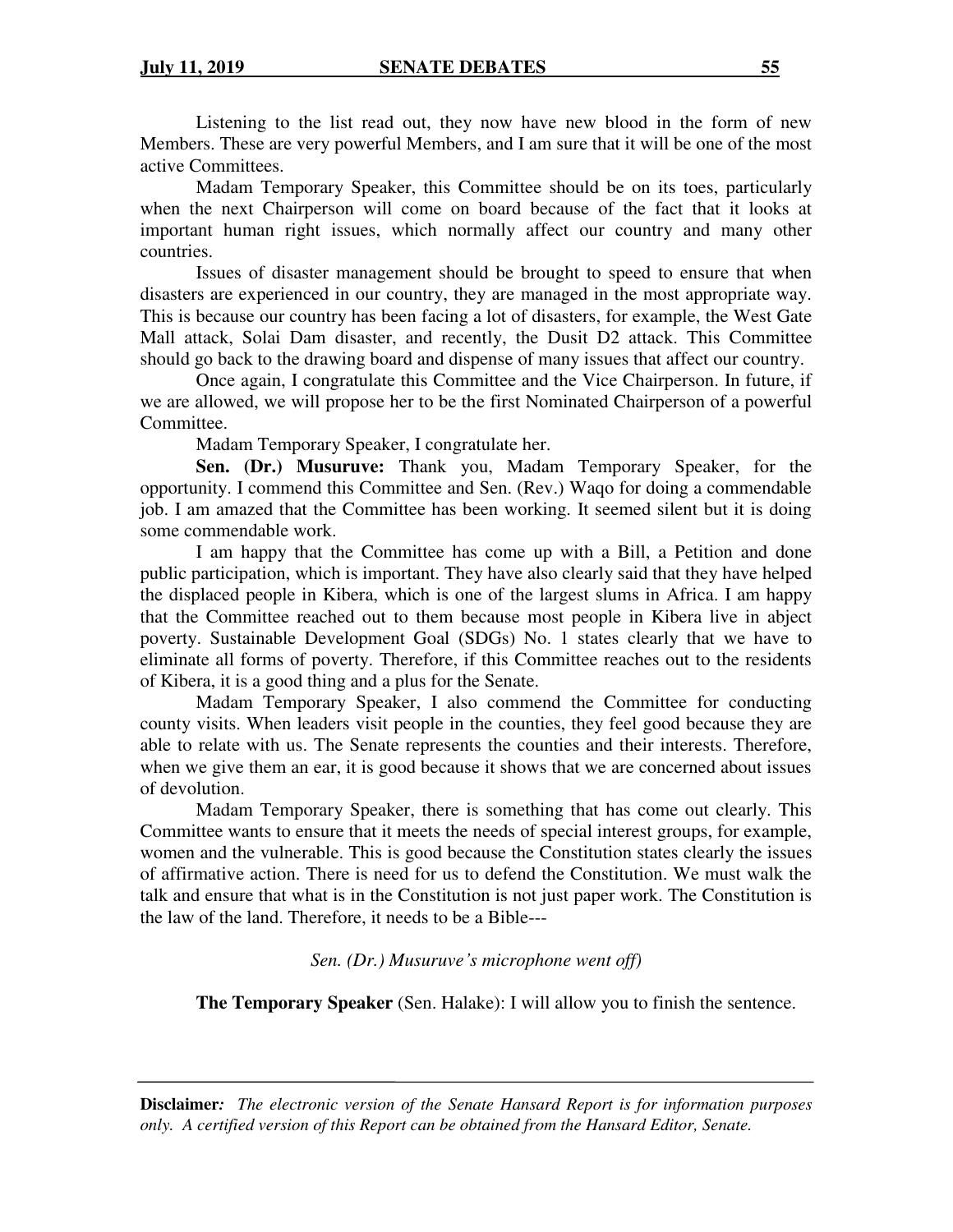**Sen. (Dr.) Musuruve**: Madam Temporary Speaker, as leaders, we must defend the Constitution and affirmative action that we fought for. Therefore, I commend Sen. (Rev.) Waqo for the good work she is doing for Kenyans.

Thank you, Madam Temporary Speaker, for the opportunity.

**Sen. Farhiya**: Thank you, Madam Temporary Speaker. I congratulate the Vice Chairperson of the Committee on National Cohesion, Equal Opportunities and Regional Integration. Despite all the challenges that the Committee had, she was able to make it afloat. I had many plans and foresights in terms of what they are planning to achieve. So, I am proud of the Vice Chairperson. I am sure that if she is given an opportunity, she will take the Committee to greater heights.

**The Temporary Speaker** (Sen. Halake): There are no more requests. Therefore, we move on to the next Order.

#### **BILL**

#### *First Reading*

THE STATUTE LAW MISCELLANEOUS (AMENDMENT) (NO.2) BILL (NATIONAL ASSEMBLY BILLS NO. 13 OF 2018)

*(Order for the First Reading read - Read the First Time and ordered to be referred to the relevant Senate Committee)* 

#### **MOTION**

## ADOPTION OF THE REPORT OF THE MEDIATION COMMITTEE ON THE LAND VALUE INDEX LAWS (AMENDMENT) BILL (NATIONAL ASSEMBLY BILLS NO. 3 OF 2018)

**Sen. Mwangi:** Madam Temporary Speaker, first, I would like to thank and congratulate Sen. (Rev.) Waqo for the good work that she has done. She is the Vice Chairperson of the Committee and about to be elected as the Chairperson of the Committee. We are happy that she has grasped the matters fast.

Madam Temporary Speaker, I beg to move the following Motion:-

**The Temporary Speaker** (Sen. Halake): Order Chairperson! I let you say something about that, but had not asked you to move. Since you are already on your feet, go ahead. I needed to alert you to move. I thought you were contributing.

**Sen. Mwangi:** Thank you, Madam Temporary Speaker. I beg to move the following Motion-

THAT, the Senate adopts the report of the Mediation Committee on the Land Value Index Laws Bill (National Assembly Bills No.3 of 2018) laid on the Table of the Senate on Wednesday,  $10^{th}$  July, 2019, and pursuant to Article 113 of the Constitution and Standing Order 161 (3) of the Senate Standing Orders, approves the mediated version of the Bill.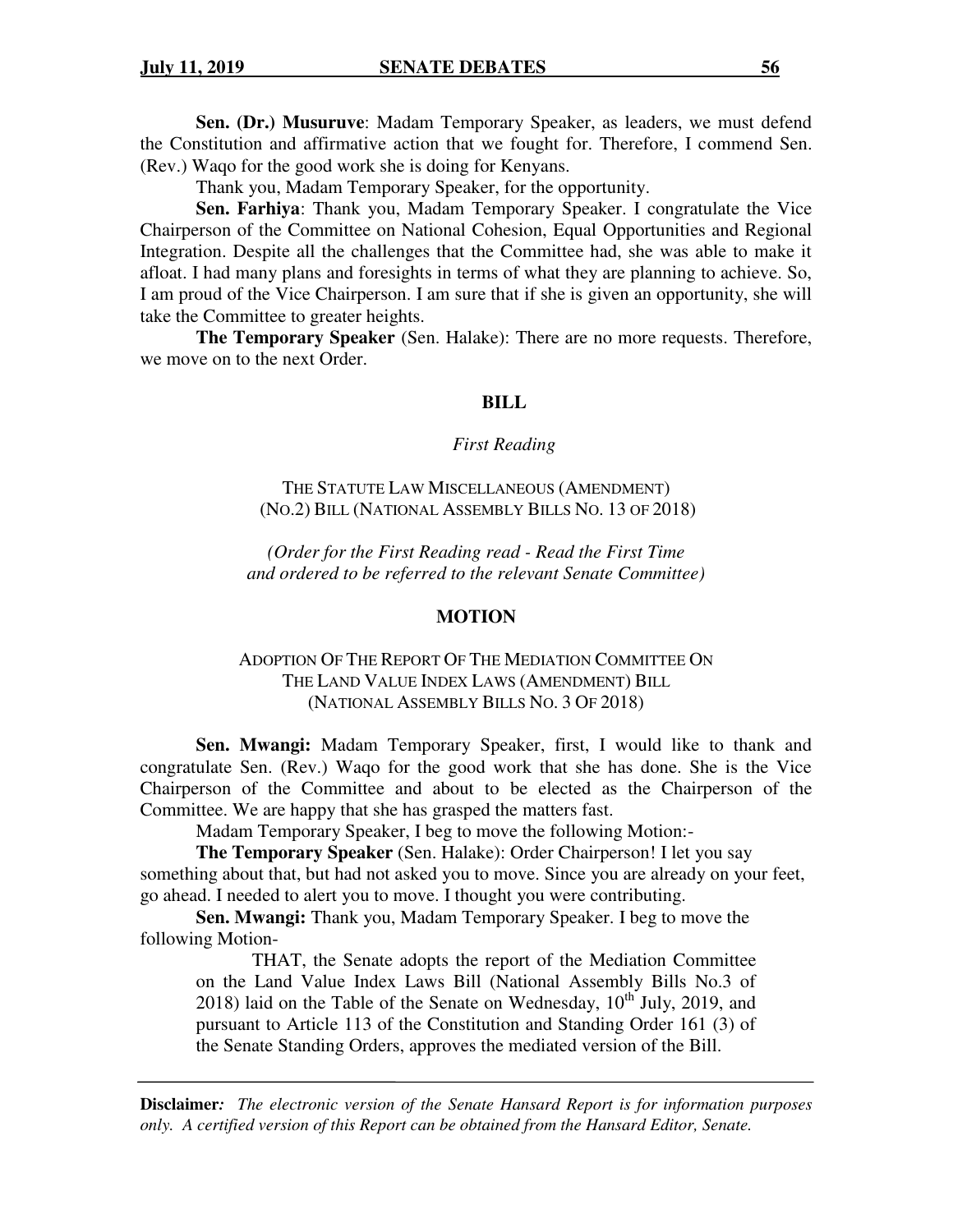Madam Temporary Speaker, the Committee derives its mandate from Article 113 of the Constitution of Kenya, the National Assembly Standing Order No.149 and Senate Standing Order No. 61. The Committee was established to develop a version of The Land Value Index Laws (Amendment) Bill (National Assembly Bill No.2 of 2018) that would be presented to both Houses for approval, as provided for under the National Assembly Standing Order No.149(6) and the Senate Standing Order No.161(3).

The National Assembly through the Departmental Committee on Lands considered the Bill, passed it and sent it to the Senate. When it came to the Senate, the Bill was committed to the Committee on Land, Environment and Natural Resources.

 The Mediation Committee was formed, and Members met and agreed on the version of the Bill. Before we agreed, we had to deliberate on matters. The first meeting was held on 11<sup>th</sup> June, 2019. The Committee deliberated on the contentious clauses, and Members unanimously agreed on a version of the Bill to be presented to both Houses for approval. The agreed version of the Bill is appended to this Report.

We had about three meetings before we developed a final version. In all the three meetings, the main contentious issue was the title of the Bill. Eventually, we agreed on the title of the Bill. We did not agree with the title of the Bill the way it was brought to the Senate, and changed it to Land Value (Amendment) Laws.

Basically, the Bill seeks to address compulsory acquisition of land because this country spends a lot of money on compulsory acquisition of land. There are people who buy land for speculation. The country has had to pay billions of shillings for land not worth the price.

It was agreed that three laws should be amended. Among the laws to be amended to address the menace of compulsory acquisition of land are The Land Registration Act No.3 of 2012 and The Prevention, Protection and Assistance to Internally Displaced Persons and Affected Communities Act No.56 of 2012, to provide a framework for the assessment of the value of land in compulsory acquisition. Never again will Kenyans be exploited by way of compulsory land acquisition by the Government. When the Government thinks of acquiring land for purposes of national programmes, people will not be exploited again. This is because when the Bill becomes law, all the malpractices will stop.

The Bill underwent First and Second Readings and was subjected to public participation. In Kenya, it is important to subject any Bill to public participation before it is debated on, so that whichever House deals with it, knows how to incorporate issues raised by members of the public. This is because we make laws for Kenyans and not for Parliament. Before a Bill is debated on, we must ensure that members of the public give their opinions on it.

When we deliberated on the Bill, most of the amendments that had been rejected by the National Assembly were adopted by the Mediation Committee. We know that Kenyans will have a good law because the Bill was subjected to a mediation team.

I must mention that it was not easy to mediate the Bill and go through the amendments that had been suggested. However, we finally agreed on a version that is acceptable. I request this House to adopt the final version of the Bill because it will be useful to Kenyans.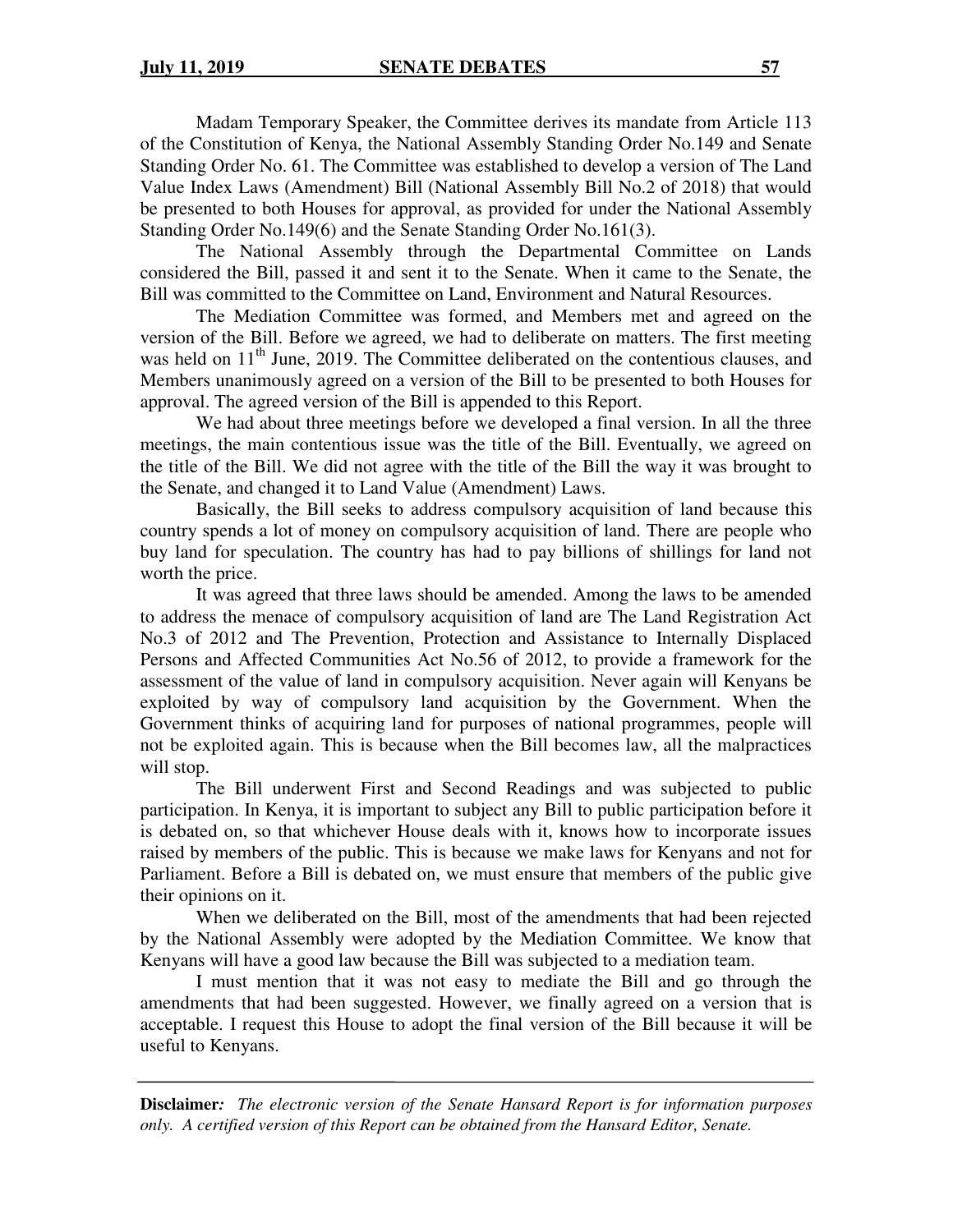Madam Temporary Speaker, I beg to stop at that point. Allow me to call upon Sen. Mutula Kilonzo Jnr., the great Senator for Makueni County, to second this Motion.

**Sen. Mutula Kilonzo Jnr.:** Madam Temporary Speaker, I congratulate you on your new position, even if you have been sitting there for a while.

I rise to support the Report of the Mediation Committee on The Land Value Index Laws (Amendment) Bill. Sen. Mwangi was the Vice Chairperson of the Committee, but our Chair for purposes of mediation. There are problems that we highlighted that the Chairman did not mention. We recommended that in future, the joint services and especially the legal counsels that help us draft the Bills, should sit together so that they do not confuse us. This is because both the legal teams of the Senate and the National Assembly had different views on the title of the Bill. We should do that for purposes of order because we are all parliamentarians.

It occurred that the legal teams of the Senate and the National Assembly could not agree. We were of the view that you cannot amend a Bill whose name does not exist because there is nothing in law called 'land value.' So, you cannot call it 'The Land Value (Amendment) Bill' because there is no land value law.

The National Assembly, led by the Director of Legal Services, said that it can be drafted in any form, but the Senate disagreed with them. We thought that they should not take sides when it comes to services that are given to legislators. In fact, one Member said that his client is the Leader of Majority in the National Assembly, and we spent some time arguing on that.

The second issue is the mischief behind these laws. There are people who have taken advantage of the poor Kenyans and those who do not have titles deeds. There are people who have bought land in Lamu for speculative purposes because they are aware the Government will do the Lamu Port-South Sudan-Ethiopia-Transport (LAPSSET) Corridor project. There are people who have bought land in Narok and Kajiado counties because they know that the Government is buying land for purposes of the Standard Gauge Railway (SGR). We also have people who have bought land in Makueni County because of the SGR. How do we deal with the problem of squatters? We will have a good law, but I am still not happy with the timelines.

Although we all agreed, I am not happy with a clause where we said that the Cabinet Secretary (CS) will consult. The Committee on Land, Environment and Natural Resources agreed that where the national Government is concerned, for purposes of cooperation and coordination, people should not sit jointly, but consult. Chances are that they will never consult.

I am happy that we all agreed that when the land value index is prepared, it will be tabled in Parliament for approval. Therefore, we will not have land cartels with an office changing values of land in Isinya or Isiolo after some time as they please because they will have to deal with Parliament. I am also happy that we will protect innocent Kenyans who thought the Government would evict them from their land and pay them in installments or later.

I remember there was a time when the former Chairperson of the National Land Commission (NLC) told the President in a meeting that I was present that they will put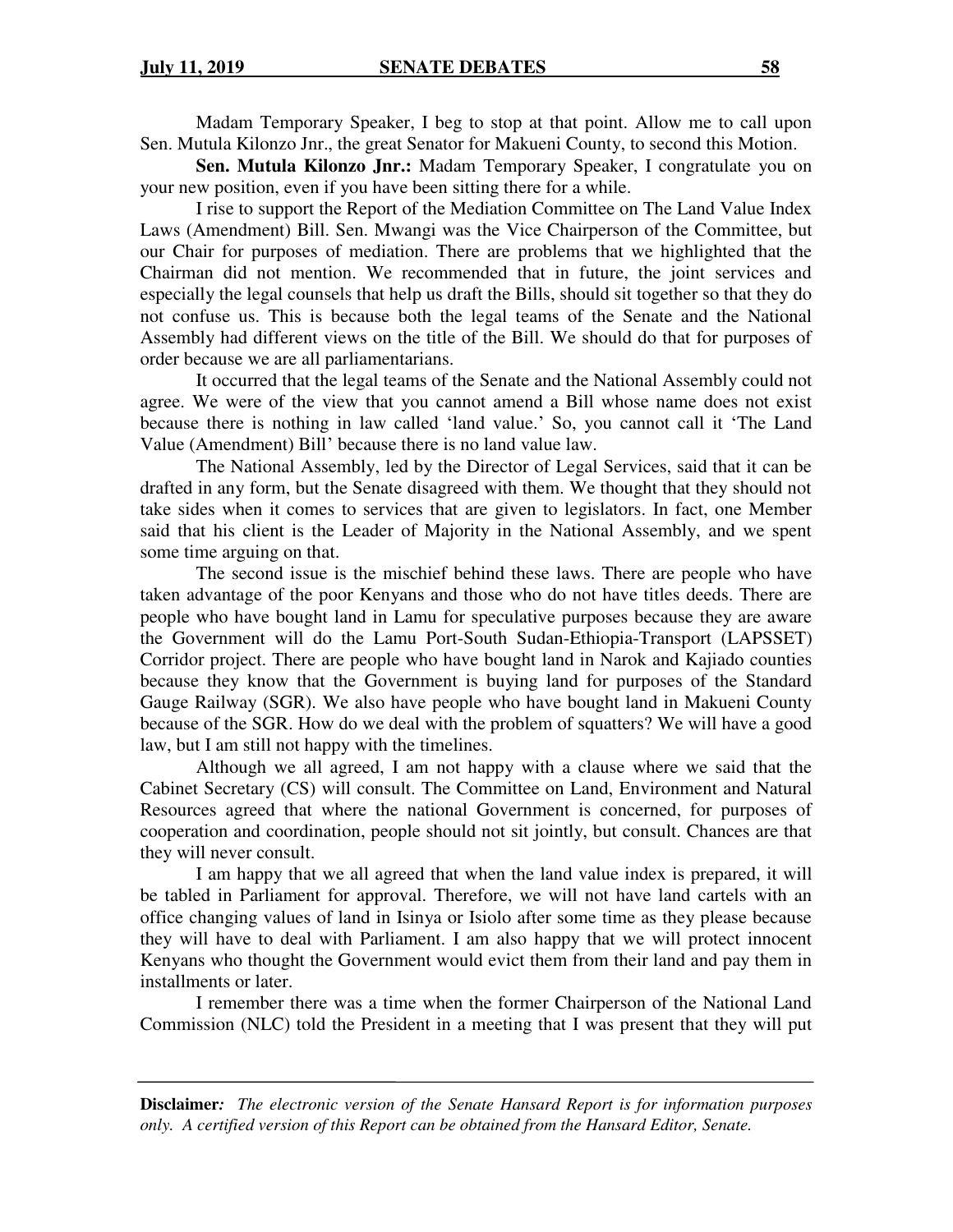money belonging to some ladies in Makueni County in an escrow account. I had to ask the President to ask Mr. Swazuri to explain the meaning of an escrow account.

After explaining to the President, I asked him: 'Do you think *Mama* Mutheu or *Mama* Mwikali in Makueni will understand this if the President has difficulties in the explanation that you have given?'

In an attempt to protect the right to land under Article 40 of the Constitution, it is important for us to say that the right to land is not subservient to the right of the Government doing public projects. Therefore, to respect that right to land, they should pay *Mama* Njeri promptly if they plan to evict her from her land. They should allow her to look for land in another place. It is not wrong for them to build the road, but they should not evict the land owners.

I saw a gentleman shading tears in Nkoroi. Ladies and gentlemen, I feel very bad about this country. Somebody built a beautiful house for his family not knowing that the SGR will pass through his property. He is on a loan that he has not been paid, but the bulldozer we call *SANY,* demolished his house. The patriotism in that man is gone even if you compensate him. We have killed his patriotism for this country by destroying his home in front of his wife and children. What do you think those children think about their father? They saw their father shed tears in front of cameras. That is how bad it is.

I hope that this law will be implemented to the letter. When the National Land Commission is finally gazetted, I hope that the Chairperson will call those commissioners and tell them we have made a law that will ensure that people get value for their land. He should also tell them that people's right to land must be protected. It does not matter whether it is a nine by nine. Let us give the pride of place to the people of Kenya. It does not matter whether their land is in Isiolo, has no tree or is barren; that land belongs to that community. That way, people might start loving this country.

People should vacate on their own volition when they hear that the Government wants to build a hospital or road. The Government should not demolish people's houses then tell them that they will be paid later. That is wrong and it will never be right for people, like the ones in Nkoroi, to lose their land in that format.

Sen. Mwangi is an experienced legislator. The problem in Parliament is not the Members of Parliament. We sat with the Members of the National Assembly who did not have kind words for us, but finally agreed on a version. I believe that all the problems that we have in Parliament will end or reduce if the Speakers of the National Assembly and the Senate can have meetings like the ones that we have in the Mediation Committee. We purposed to agree, and we agreed.

When this Bill is being signed into law, the effervescent Sen. Mwangi should be there standing next to the President because this is truly an Act of Parliament. I shared the same sentiments with the Leader of Majority in the National Assembly.

Thank you, Madam Temporary Speaker. I second.

*(Question proposed)*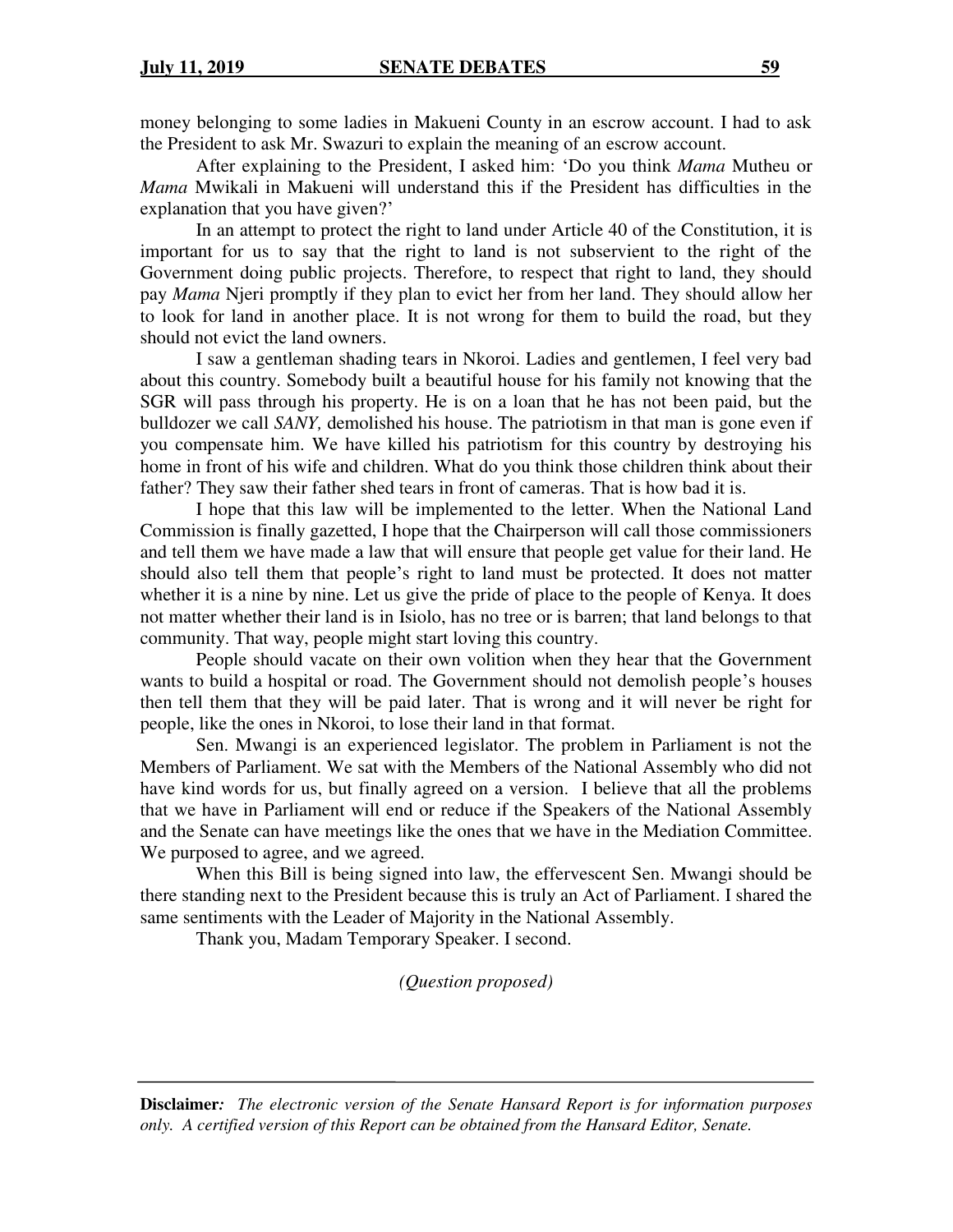**Sen. (Dr.) Musuruve**: Thank you, Madam Temporary Speaker, for giving me the opportunity to add my voice to this Motion. I commend Sen. Mwangi for coming up with this Bill in its amended format. The Senate should adopt this Bill.

Sen. Mwangi has said that they held three meetings, which is an indication that they held consultations on the contentious issues in the Bill. He has said that the title was one of the contentious issues, but they resolved it amiably. Therefore, the Senate should accept the version adopted by the Mediation Committee.

This law addresses compulsory acquisition of land. The Constitution states that everyone has a right to property, and one can own property in any part of this country. Ironically, if gold is discovered in your land, the land will no longer belong to you. It will become Government land. This law will protect such issues. The Government should provide adequate compensation when it acquires someone's property. The Government has acquired people's land when it wants to build hospitals or even roads. There is nothing wrong with that, but compensation should be adequate. There should also be value for land. One gets heartbroken when their land is taken because of the attachment that they have on the land. This law will protect the land owners.

Compensation should be appropriate and timely, and consider the value of the land. Land taken by the Government should be valued for the owner to be compensated appropriately. We should protect Kenyans from exploitation. We should also ensure that public participation is done. If land is taken away from someone, it should be out of volition. The Government should ensure that the owner of the land and his family agree to the acquisition. Land does not just belong to the man, but to his wife and children as well. All these people get affected when the land is taken. Not many people will be comfortable with relocation like Abraham. One needs grace from God to adjust in a new environment.

We should adopt the Report from the Mediation Committee.

I support.

**The Temporary Speaker** (Sen. Halake): Very well.

Sen. (Dr.) Agnes Zani Philomena, proceed.

**Sen. (Dr.) Zani:** Thank you, Madam Temporary Speaker and thank you for calling all my names. Sen. Were did not know that my other name is Philomena, even though she is my neighbour right here.

I will be quick so that I finish within the time remaining. There are three important points that were raised by Sen. Mutula Kilonzo Jnr. It is important to have the joint services. I realized this especially in arguments where we are talking about whether or not a Bill is a money Bill. You will realize that the Members in the National Assembly have a different interpretation from those in the Senate.

He also suggested that it might be important to have more meetings between the Speakers, like in the Mediation Committees, which is true. However, the provision of Article 110 of the Constitution can still be used with expertise. This is because if Members of the National Assembly and the Senate can sit and debate until they agree at one point or another, maybe the Speakers might not be able to attend all the meetings. They could attend some of the preliminary meetings and then attend the others.